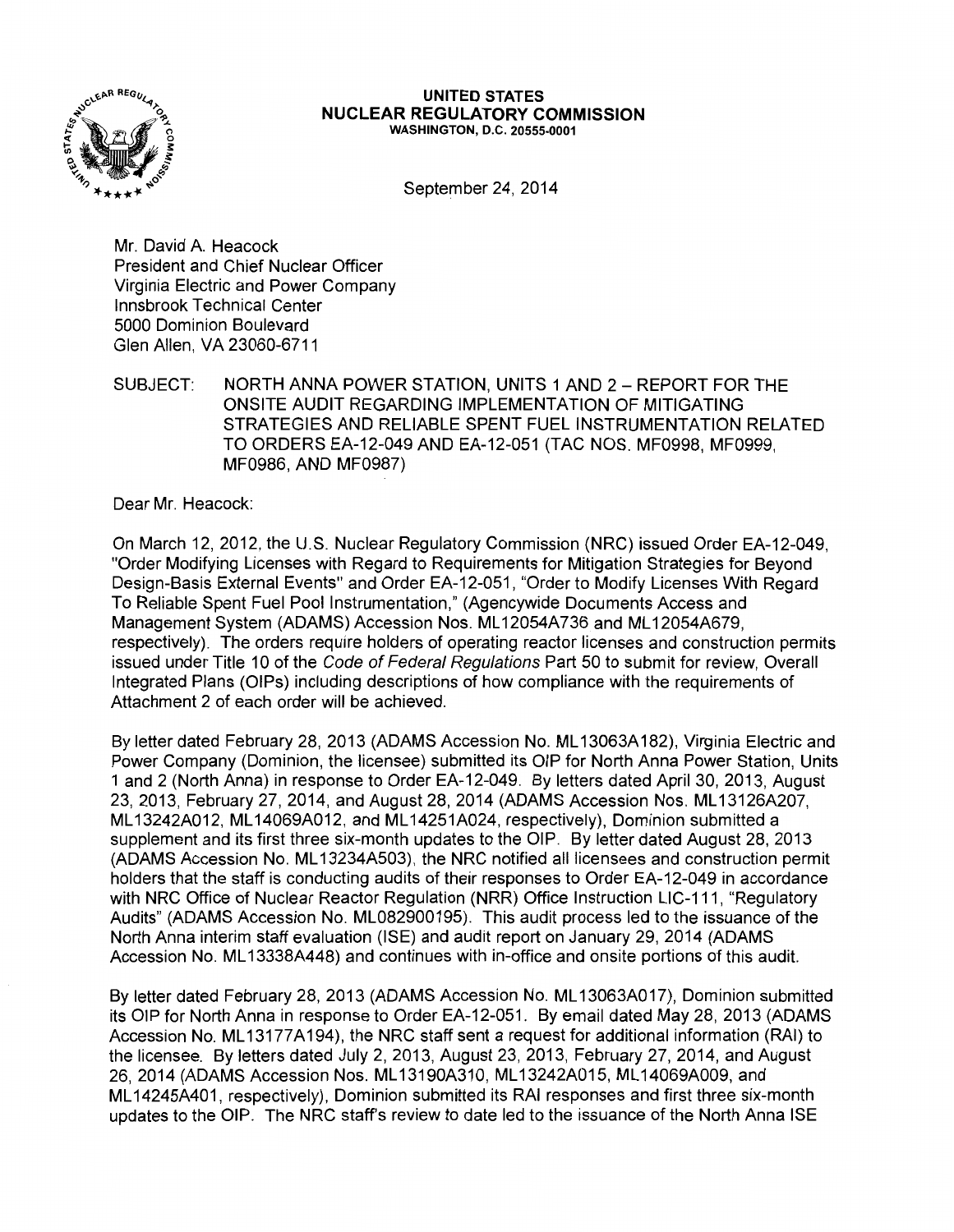### D. Heacock  $-2$ -

and RAI dated November 1, 2013 (ADAMS Accession No. ML 13281A648). By letter dated March 26, 2014 (ADAMS Accession No. **ML** 14083A620), the NRC notified all licensees and construction permit holders that the staff is conducting in-office and on site audits of their responses to Order EA-12-051 in accordance with NRC NRR Office Instruction LIC-111, as discussed above.

The ongoing audits allow the staff to review open and confirmatory items from the mitigation strategies ISE, RAI responses from the spent fuel pool instrumentation (SFPI) ISE, the licensee's integrated plans, and other audit questions. Additionally, the staff gains a better understanding of submitted and updated information, audit information provided on ePortals, and preliminary Overall Program Documents/Final Integrated Plans while identifying additional information necessary for the licensee to supplement its plan and staff potential concerns.

In support of the ongoing audit of the North Anna OIPs, as supplemented, the NRC staff conducted an onsite audit at the North Anna Power Station from May 19-22, 2014, per the plan dated April 24, 2014 (ADAMS Accession No. ML14112A302). The purpose of the onsite portion of the audit was to provide the NRC staff the opportunity to continue the audit review and gain key insights most easily obtained at the plant as to whether the licensee is on the correct path for compliance with the Mitigation Strategies and SFPI orders. The onsite activities included detailed analysis and calculation discussion, walk-throughs of strategies and equipment laydown, visualization of portable equipment storage and deployment, staging and deployment of offsite equipment, and physical sizing and placement of SFPI equipment.

The enclosed audit report provides a summary of the activities for the onsite audit portion. Additionally, this report contains attachments providing the NRC staff's current review status of all identified audit items from the respective order ISEs, audit questions, licensee identified open items, and questions since the ISE resulting from licensee plan changes, new generic concerns, and/or other items needing resolution for safety evaluation. The NRC staff's intention is that, barring changes to the licensee's plan, technology, and/or generic approach, the audit item review status enclosures comprise the items under NRC staff consideration for the OIPs' safety evaluation.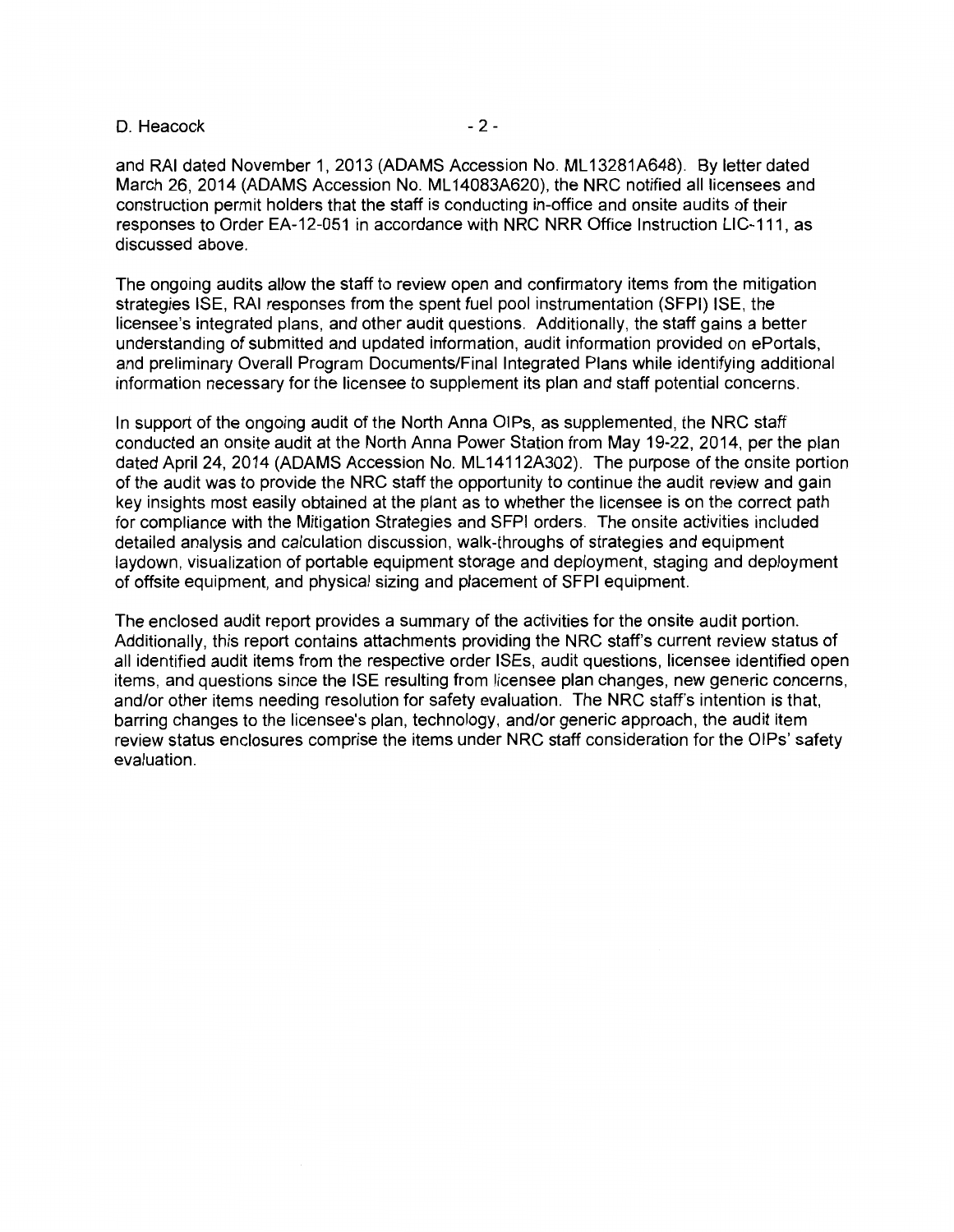D. Heacock and the set of  $\sim$  3 -

If you have any questions, please contact me at 301-415-2901 or by e-mail at John.Boska@nrc.gov.

Sincerely,

Boska

 $\sqrt{g}$ hn Boska, Senior Project Manager  $~\sigma$ rders Management Branch Japan Lessons-Learned Division Office of Nuclear Reactor Regulation

Docket Nos.: 50-338 and 50-339

Enclosure: Audit report

cc w/encl: Distribution via Listserv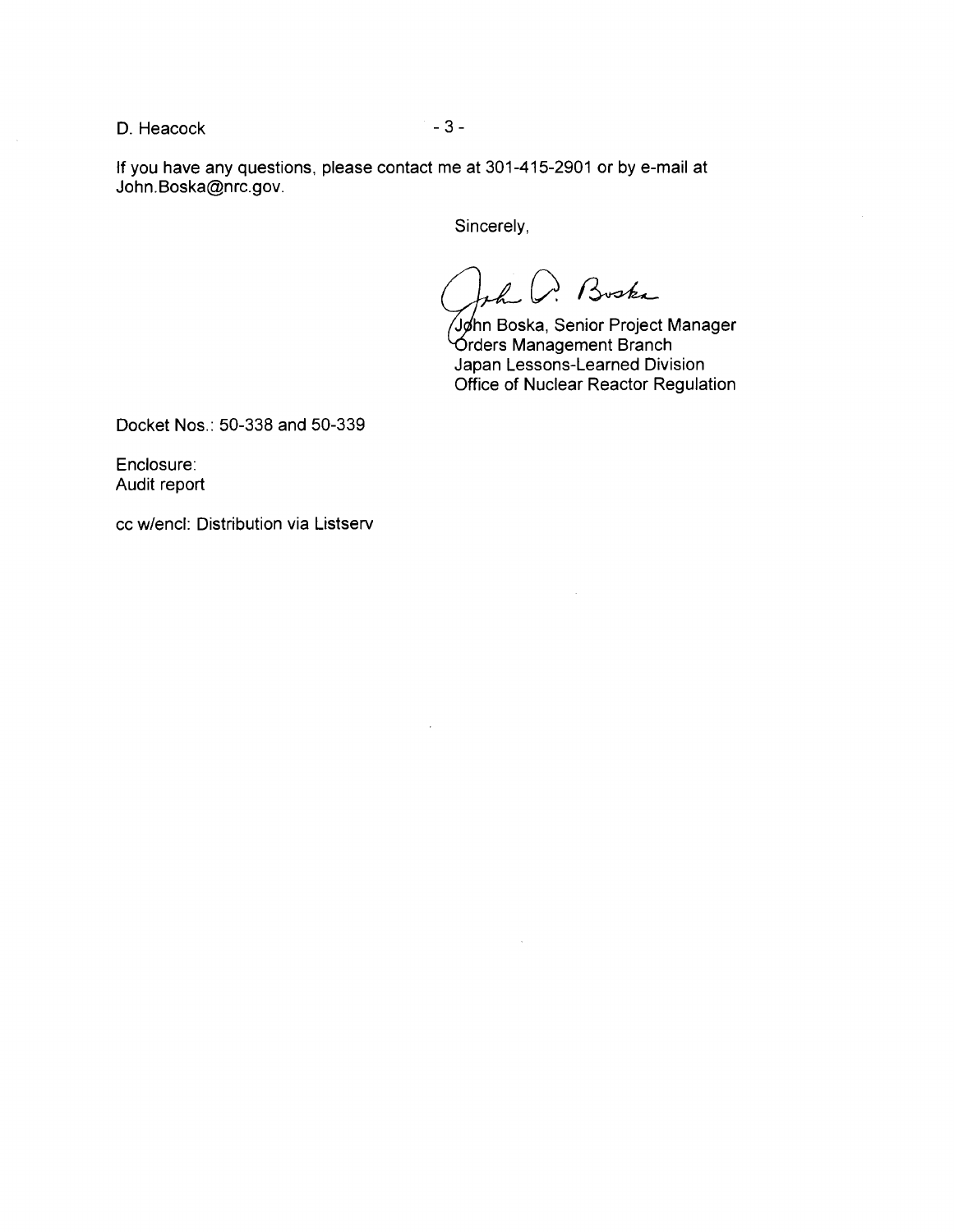

## AUDIT REPORT BY THE OFFICE OF NUCLEAR REACTOR REGULATION

# RELATED TO ORDERS EA-12-049 AND EA-12-051 MODIFYING LICENSES

# WITH REGARD TO REQUIREMENTS FOR

## MITIGATION STRATEGIES FOR BEYOND-DESIGN-BASIS EXTERNAL EVENTS

# AND RELIABLE SPENT FUEL POOL INSTRUMENTATION

# VIRGINIA ELECTRIC AND POWER COMPANY

# NORTH ANNA POWER STATION. UNITS 1 AND 2

# DOCKET NOS. 50-338 and 50-339

# BACKGROUND AND AUDIT BASIS

On March 12, 2012, the U.S. Nuclear Regulatory Commission (NRC) issued Order EA-12-049, "Order Modifying Licenses with Regard to Requirements for Mitigation Strategies for Beyond Design-Basis External Events" and Order EA-12-051, "Order to Modify Licenses With Regard To Reliable Spent Fuel Pool Instrumentation," (Agencywide Documents Access and Management System (ADAMS) Accession Nos. ML 12054A736 and ML 12054A679, respectively). Order EA-12-049 directs licensees to develop, implement, and maintain guidance and strategies to maintain or restore core cooling, containment, and spent fuel pool (SFP) cooling capabilities in the event of a beyond-design-basis external event (BDBEE). Order EA-12-051 requires, in part, that all operating reactor sites have a reliable means of remotely monitoring wide-range SFP levels to support effective prioritization of event mitigation and recovery actions in the event of a BDBEE. The orders require holders of operating reactor licenses and construction permits issued under Title 10 of the Code of Federal Regulations Part 50 to submit for review, Overall Integrated Plans (OIPs) including descriptions of how compliance with the requirements of Attachment 2 of each order will be achieved.

By letter dated February 28, 2013 (ADAMS Accession No. ML 13063A 182), Virginia Electric and Power Company (Dominion, the licensee) submitted its OIP for North Anna Power Station, Units 1 and 2 (North Anna, NAPS) in response to Order EA-12-049. By letters dated April 30, 2013, August 23, 2013, February 27, 2014, and August 28, 2014 (ADAMS Accession Nos. ML 13126A207, ML 13242A012, ML 14069A012, and ML 14251A024, respectively), Dominion submitted a supplement and its first three six-month updates to the OIP. By letter dated August 28, 2013 (ADAMS Accession No. ML 13234A503), the NRC notified all licensees and construction permit holders that the staff is conducting audits of their responses to Order EA-12-

**Enclosure**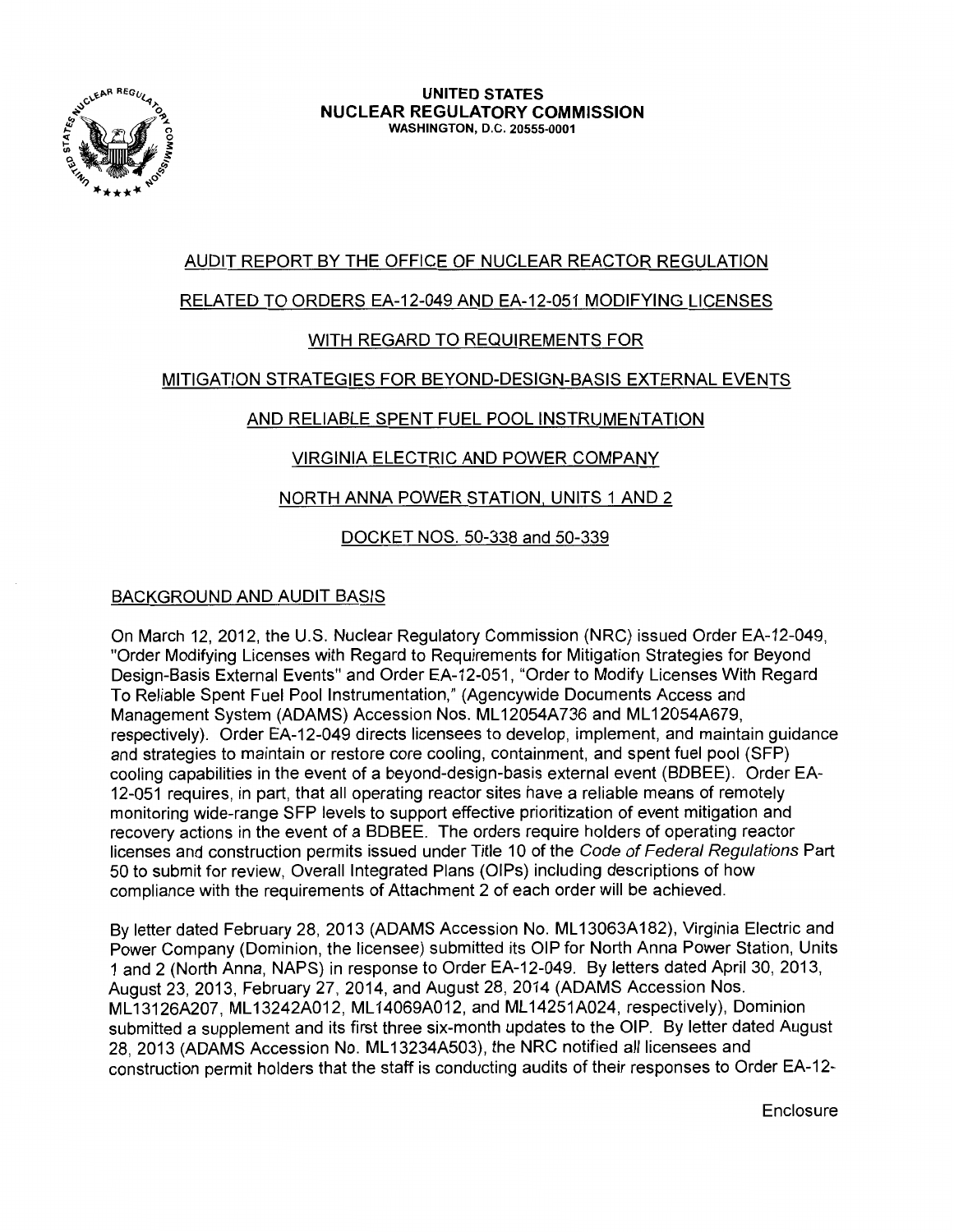049 in accordance with NRC Office of Nuclear Reactor Regulation (NRR) Office Instruction LIC-111, "Regulatory Audits" (ADAMS Accession No. ML082900195). This audit process led to the issuance of the North Anna interim staff evaluation (ISE) and audit report on January 29, 2014, (ADAMS Accession No. ML 13338A448) and continues with in-office and onsite portions of this audit.

By letter dated February 28, 2013 (ADAMS Accession No. ML 13063A017), Dominion submitted its OIP for North Anna in response to Order EA-12-051. By email dated May 28, 2013 (ADAMS Accession No. ML 13177A194), the NRC staff sent a request for additional information (RAI) to the licensee. By letters dated July 2, 2013, August 23, 2013, February 27, 2014, and August 26, 2014 (ADAMS Accession Nos. ML 13190A310, ML 13242A015, ML 14069A009, and ML 14245A401, respectively), Dominion submitted its RAI responses and first three six-month updates to the OIP. The NRC staff's review to date led to the issuance of the North Anna ISE and RAI dated November 1, 2013 (ADAMS Accession No. ML 13281A648). By letter dated March 26, 2014 (ADAMS Accession No. ML 14083A620), the NRC notified all licensees and construction permit holders that the staff is conducting in-office and onsite audits of their responses to Order EA-12-051 in accordance with NRC NRR Office Instruction LIC-111, as discussed above.

The ongoing audits allow the staff to review open and confirmatory items from the mitigation strategies ISE, RAI responses from the spent fuel pool instrumentation (SFPI) ISE, the licensee's integrated plans, and other audit questions. Additionally, the staff gains a better understanding of submitted and updated information, audit information provided on ePortals, and preliminary Overall Program Documents (OPDs)/Final Integrated Plans (FIPs) while identifying additional information necessary for the licensee to supplement its plan and staff potential concerns.

In support of the ongoing audit of the North Anna OIPs, as supplemented, the NRC staff conducted an onsite audit at the North Anna Power Station from May 19-22, 2014, per the plan dated April 24, 2014 (ADAMS Accession No. ML 14112A302). The purpose of the onsite portion of the audit was to provide the NRC staff the opportunity to continue the audit review and gain key insights most easily obtained at the plant as to whether the licensee is on the correct path for compliance with the Mitigation Strategies and SFPI orders.

Following the licensee's declarations of order compliance, the NRC staff will evaluate the OIPs, as supplemented; the resulting site-specific OPD/FIP; and, as appropriate, other licensee submittals based on the requirements in the orders. For Order EA-12-049, the staff will make a safety determination using the Nuclear Energy Institute (NEI) developed guidance document NEI 12-06, "Diverse and Flexible Coping Strategies (FLEX) Implementation Guide" issued in August 2012 (ADAMS Accession No. ML 12242A378), as endorsed by NRC Japan Lessons-Learned Project Directorate (JLD) interim staff guidance (ISG) JLD-ISG-2012-01 "Compliance with Order EA-12-049, 'Order Modifying Licenses with Regard to Requirements for Mitigation Strategies for Beyond-Design-Basis External Events" (ADAMS Accession No. ML12229A174). For Order EA-12-051, the staff will make a safety determination using the NEI developed guidance document NEI 12-02, "Industry Guidance for Compliance with NRC Order EA-12-051, 'To Modify Licenses with Regard to Reliable Spent Fuel Pool Instrumentation"' (ADAMS Accession No. ML 12240A307), as endorsed, with exceptions and clarifications, by NRC ISG JLD-ISG-2012-03 "Compliance with Order EA-12-051, 'Reliable Spent Fuel Pool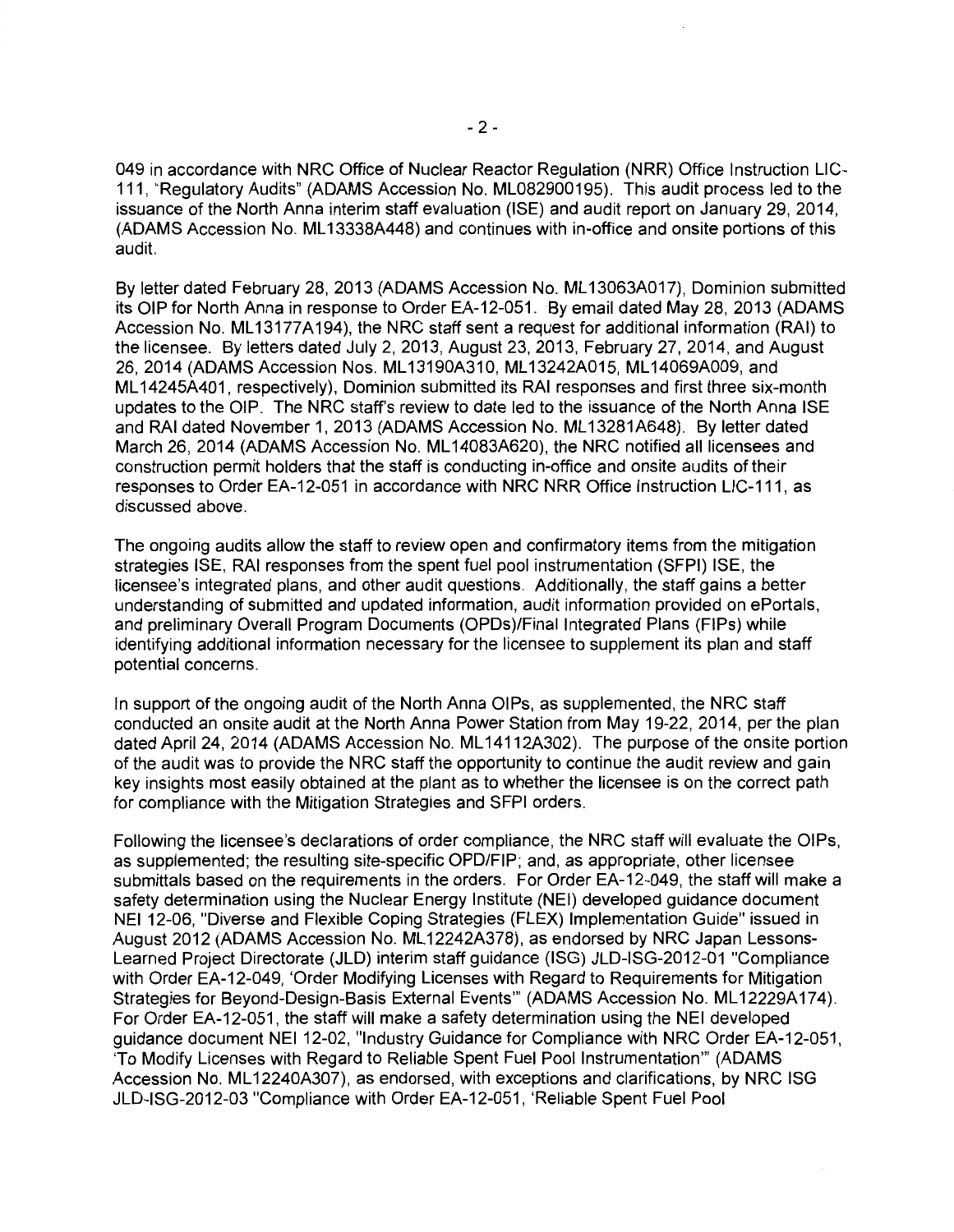Instrumentation"' (ADAMS Accession No. ML 12221A339) as providing one acceptable means of meeting the order requirements. Should the licensee propose an alternative strategy for compliance, additional staff review will be required to evaluate the alternative strategy in reference to the applicable order.

## AUDIT ACTIVITIES

The onsite audit was conducted at the North Anna Power Station facility from Monday, May 19, 2014, through Thursday, May 22, 2014. The NRC audit team staff was as follows:

| <b>Title</b>                               | <b>Team Member</b>       | Organization    |
|--------------------------------------------|--------------------------|-----------------|
| Team Lead                                  | <b>Steve Campbell</b>    | <b>NRR/DIRS</b> |
| <b>Technical Support - Reactor Systems</b> | John Lehning             | NRR/JLD         |
| <b>Technical Support - Reactor Systems</b> | Josh Miller              | NRR/JLD         |
| Technical Support - Balance of Plant       | <b>Michael Levine</b>    | NRR/JLD         |
| <b>Technical Support - Electrical</b>      | <b>Matthew McConnell</b> | NRR/JLD         |
| <b>Technical Support - Electrical</b>      | Darrell Murdock          | NRR/JLD         |
| <b>Technical Support - SFPI</b>            | Carla Roque-Cruz         | NRR/JLD         |
| <b>Branch Chief</b>                        | Sheena Whaley            | NRR/JLD         |
| Senior Resident Inspector                  | Gregory Kolcum           | $R-II$          |
| Project Engineer                           | Ryan Taylor              | $R-II$          |
| Project Manager                            | James Polickoski         | NRR/JLD         |
| Project Manager                            | Jason Paige              | NRR/JLD         |

The NRC staff executed the onsite portion of the audit per the three part approach discussed in the April 24, 2014, plan, to include conducting a tabletop discussion of the site's integrated mitigating strategies compliance program, a review of specific technical review items, and discussion of specific program topics. Activities that were planned to support the above included detailed analysis and calculation discussions, walk-throughs of strategies and equipment laydown, visualization of portable equipment storage and deployment, staging and deployment of offsite equipment, and physical sizing and placement of SFPI equipment.

### AUDIT SUMMARY

### 1.0 Entrance Meeting (Monday, May 19, 2014)

At the audit entrance meeting, the NRC staff audit team introduced itself followed by introductions from the licensee's staff. The list of participating NRC and licensee staff members is provided in Attachment 1. The NRC audit team provided a brief overview of the audit's objectives and anticipated schedule. The licensee provided the list of review staff pairings and site logistics to support the audit.

### 2.0 Integrated Mitigating Strategies Compliance Program Overview

Per the audit plan and as an introduction to the site's program, the licensee provided a presentation to the NRC audit team titled, "NRC Audit Presentation: North Anna May 19, 2014." As elements of the brief, the licensee reviewed the design and purpose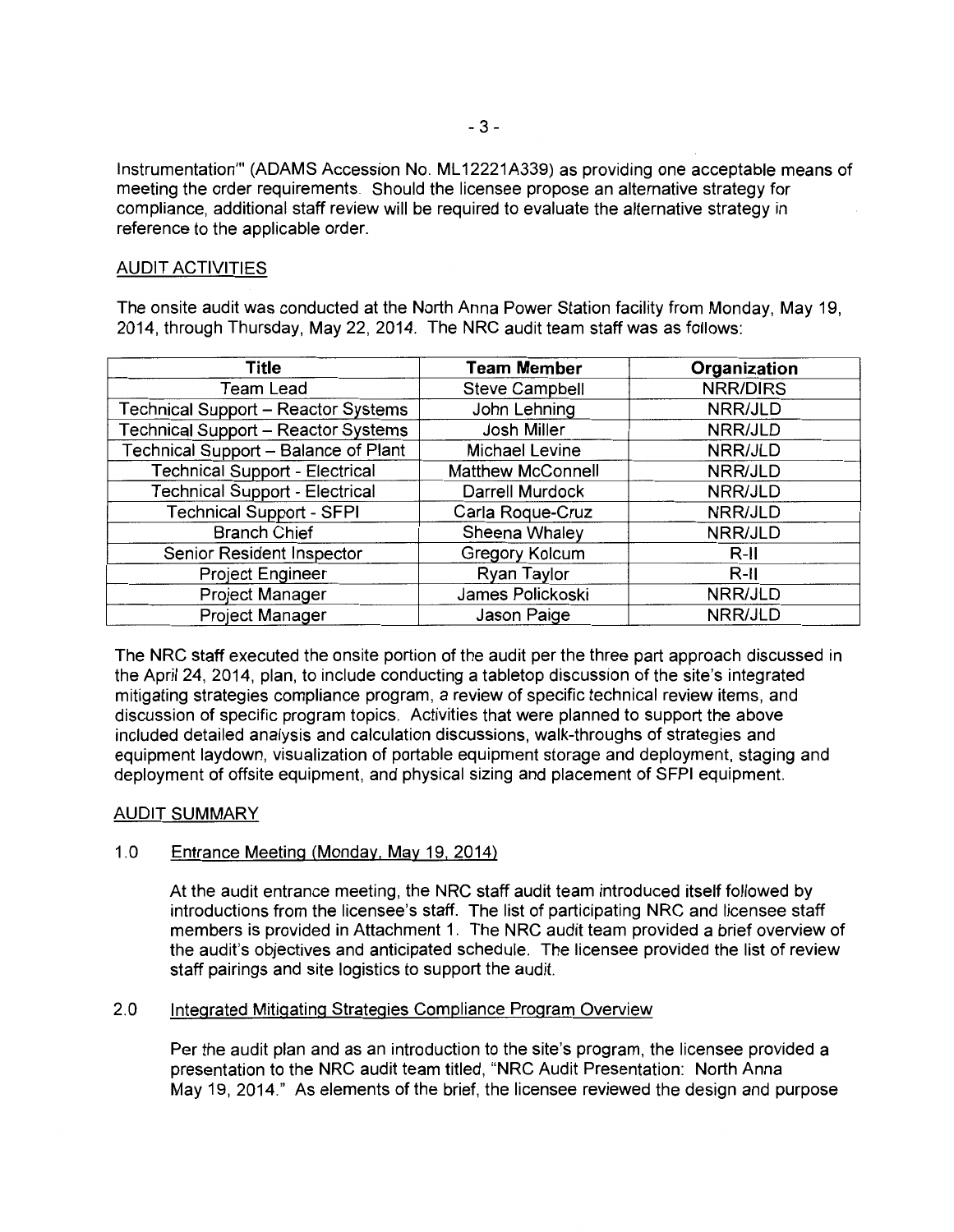of the FLEX Strategies and Modifications, FLEX Storage facility, FLEX Program, Communications, Training, and Spent Fuel Instrumentation. Additionally, the licensee provided and presented the North Anna Power Station extended loss of alternating current power (ELAP) Initiated Event Timeline for  $0 - 6$  hours,  $7 - 12$  hours and 12 hours - 5 days flowchart for both the flood and non-flood events.

### 3.0 Onsite Audit Technical Discussion Topics

Based on the three part audit plan, and with a particular emphasis on the Part B "Specific Technical Review Items," the NRC staff technical reviewers conducted interviews with licensee technical staff, site walk-downs, and detailed document review for the items listed in the plan. Summaries of these activities are discussed below per the particular technical area of review with the documents reviewed listed in Attachment 2. Results of these technical reviews and any additional review items needed from the licensee are documented in the audit item status tables in Attachments 3, 4, and 5, as discussed in the Conclusion section below.

#### 3.1 Reactor Systems Technical Discussions and Walk-Downs

While first conducting the onsite audit at the Dominion corporate office (lnnsbrook Technical Center), the NRC reactor systems staff reviewed licensee calculations and engaged Dominion staff and vendor engineers in technical discussions associated with the mitigating strategies for North Anna with respect to maintaining reactor core cooling and adequate shutdown margin. The NRC reactor systems staff then traveled to the North Anna site; conducted walkdowns to audit the feasibility of the mitigating strategies; and discussed issues associated with the implementation of the mitigating strategies with licensee site personnel.

### **Technical Discussions at the Dominion lnnsbrook Technical Center**

The NRC staff conducted technical discussions and calculation reviews with licensee staff at the Dominion lnnsbrook Technical Center focused on evaluating the open audit items identified in the audit plan. Key issues discussed during the audit are identified below along with a summary of the audit discussion:

a. In review of ISE open item (01) 3.2.1.2.B, "demonstration of the acceptability of the Flowserve N-9000 seals with the Abeyance feature and validation of an acceptable leakage rate," the rate of seal leakage was recognized as a key parameter in determining the transition from natural circulation to reflux cooling. In particular, the licensee intends to credit margin provided by the reduced leakage from the Flowserve N-9000 reactor coolant pump (RCP) seals with the Abeyance feature to address NRC staff concerns with NOTRUMP coping time calculations included in WCAP-17601-P (which are discussed later in this document). Based upon the unavailability of key personnel and information at the time of this onsite portion of the audit, the NRC staff and licensee agreed to hold future discussions to resolve this issue. Following the onsite audit and as this issue has generic industry implications, further discussions occurred between NRC staff, Dominion licensee staff, and representatives of the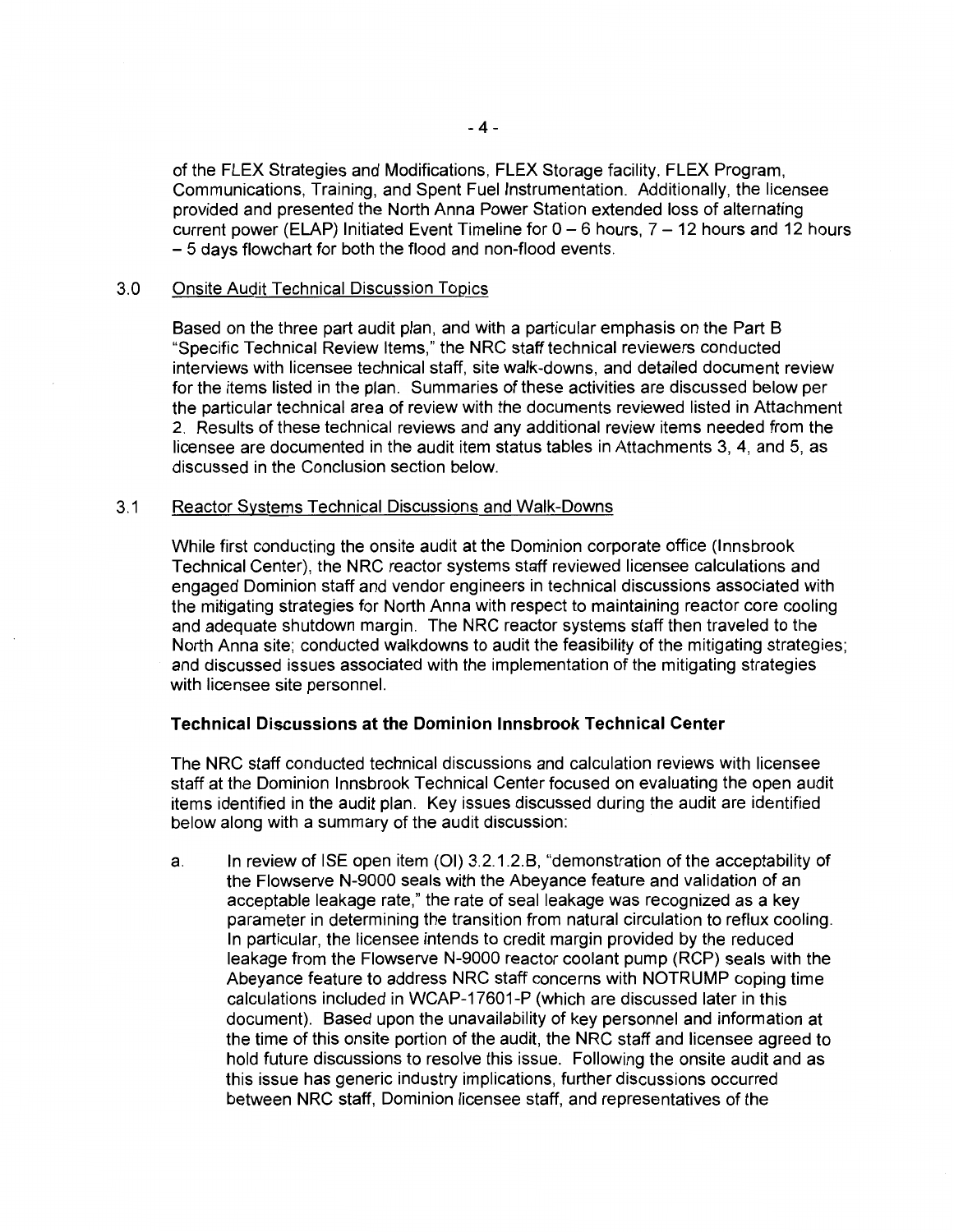Pressurized-Water Reactor Owners Group (PWROG). Formal resolution of this issue is forthcoming with an expected industry document to be provided to the NRC.

- b. In review of ISE 01 3.2.1.8.A, "demonstration of adequate boric acid mixing in the reactor coolant system (RCS)," and prior to the onsite audit, the licensee had stated that it intended to comply with the PWROG white paper on boric acid mixing. During the audit, the licensee clarified that it would further comply with the additional conditions imposed in the NRC staffs endorsement letter of the PWROG white paper. The NRC staff reviewed the licensee's shutdown margin calculations.
- c. In review of ISE Confirmatory Item (CI) 3.2.1.1.A and safety evaluation (SE) item #7, "demonstration that RCS makeup is provided in sufficient time to ensure continuity of natural circulation and adequate boric acid mixing in light of significant differences in the analytical predictions from thermal-hydraulic code calculations performed by industry and the NRC staff," the staff had the following observations.

Specifically, industry calculations with the NOTRUMP code that are reported in WCAP-17601-P have predicted significantly less restrictive criteria for continuity of natural circulation and boric acid mixing than the NRC staff's confirmatory calculations with the TRACE code. The NRC staff discussed this issue with licensee and vendor personnel, but a definitive understanding of the basis for the inconsistent predictions was not reached. The licensee further presented ELAP coping time predictions generated from the RELAP5/MOD3.3 code. Although the NRC staff considered these results promising, the licensee clarified that they would not be relied upon as the basis for the licensee to demonstrate compliance with Order EA-12-049. The licensee further provided the NRC staff a qualitative evaluation of the coping time for North Anna Power Station that extrapolated from a NOTRUMP analysis for a Westinghouse three-loop reactor. The NRC staff performed independent confirmatory analysis of the North Anna coping time and is further seeking additional information from the licensee to (1) confirm the values for seal leakage and other parameters that have been assumed in its evaluation and (2) demonstrate that the margins available are sufficient in light of the significant uncertainties associated with the analytical predictions. Discussions on this topic continued with licensee and industry staff following the onsite audit with further documentation expected from licensee and/or industry representatives.

- d. In review of ISE Cl 3.2.1.1.8, "demonstration that plant parameters assumed in the analytical calculations of ELAP coping time are representative of the actual plant configuration," the NRC staff clarified the information requested to resolve this issue. The licensee did not provide the requested information during the audit as there is a connection to the discussion of the item above.
- e. In review of ISE Cl 3.2.1.1.C, "demonstration that nitrogen from the accumulators would not be injected into the reactor coolant system during an ELAP event," the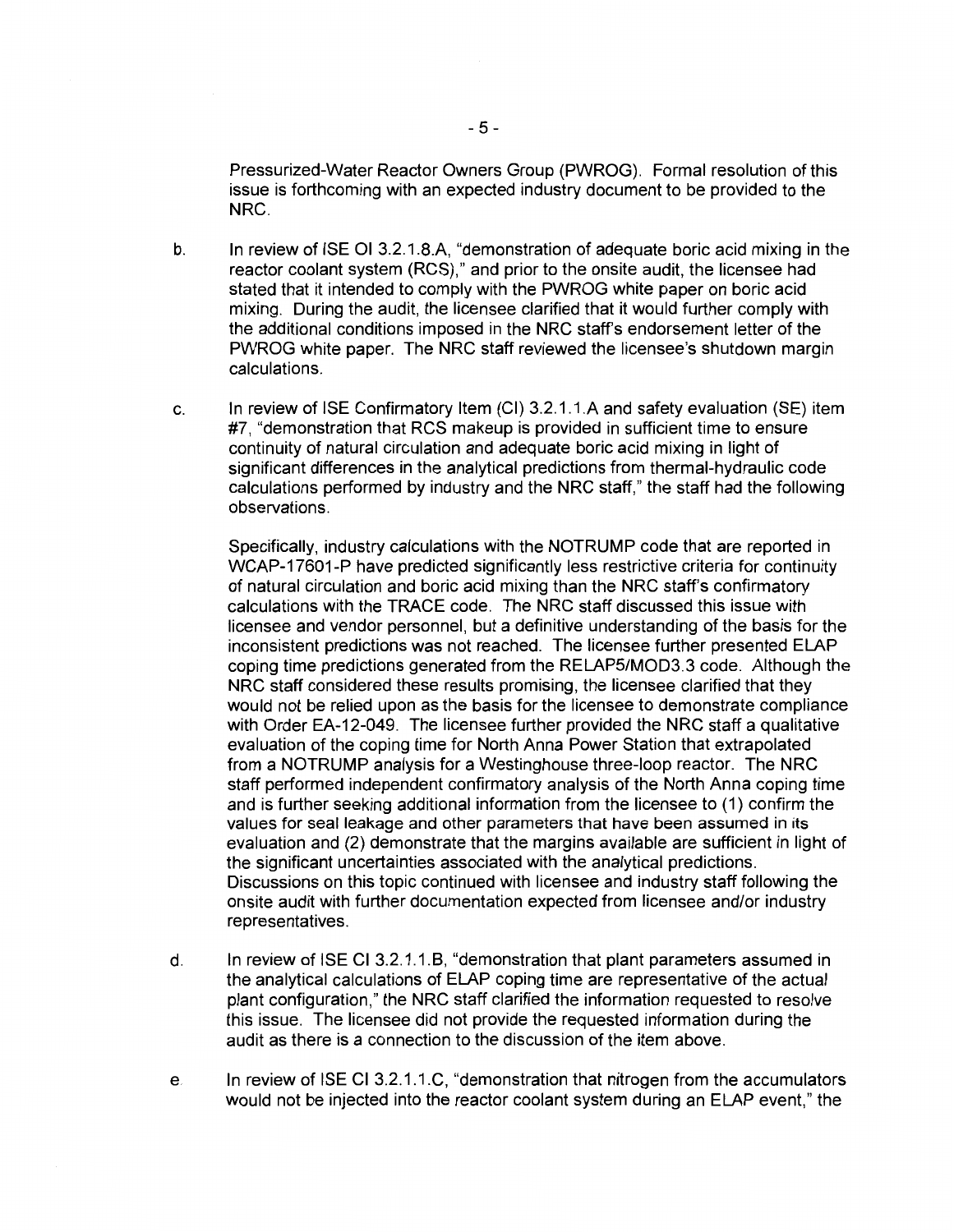NRC staff performed a confirmatory calculation that agreed with the licensee's determination that nitrogen intrusion would not be expected to occur during an ELAP event.

- f. In review of ISE Cl 3.2.1.2.C, "demonstration that reactor coolant pump cooldown stresses would not be excessive," the licensee provided information during the audit to support the position that cooldown stresses for Westinghouse and Flowserve reactor coolant pump seals would be within acceptance limits. The licensee further stated that seal cooling would not be restored as part of the ELAP mitigating strategy.
- g. In review of ISE Cl 3.2.1.8.8, "demonstration of adequate shutdown margin for ELAP scenarios with and without RCP seal leakage," the NRC staff reviewed the licensee's calculation MISC-11788, which focused on the scenario without RCP seal leakage. The licensee concluded, based on its calculations, that RCS boration would not be required for 37 hours following event initiation. The NRC staff agreed with the licensee's conclusion that the limiting quantity of borated makeup would be determined by the no-leakage scenario, but noted that the required timing for RCS makeup could be more limiting for scenarios with RCP seal leakage. The licensee's analysis of an ELAP scenario with RCS leakage is discussed further in item (c) above.
- h. In review of ISE Cl 3.2.1.8.C, "confirmation that core reload analysis procedures would include a requirement to confirm adequate shutdown margin for future operating cycles," the licensee confirmed during the audit that procedural checks would be performed. The NRC staff noted during the audit that the licensee has significant margin between its boration need time and the initiation time for borated makeup in its mitigating strategy.
- i. In review of licensee identified open item (LIC OIP 01) #14, "confirmation that Flowserve N-9000 seals with the Abeyance feature have been installed on two of three reactor coolant pumps at each unit at North Anna," the licensee had originally intended to complete seal replacement activities for two coolant pumps at each unit prior to declaring compliance with Order EA-12-049. However, during the onsite audit, the licensee informed the NRC staff that it currently intends to demonstrate compliance for Unit 1 with seal replacement having been completed for only one reactor coolant pump. Sufficient information was not presented during the audit to demonstrate that North Anna, Unit 1 can achieve compliance with Order EA-12-049 with only a single replacement seal. Following the onsite audit, the licensee notified the NRC staff of its intention to return to its previously identified strategy of installing two of three Flowserve N-9000 RCP seals with the Abeyance feature prior to declaring compliance.
- j. In review of SE review item #3, "confirmation that the mitigation strategy procedures provide appropriate guidance regarding reactor coolant system venting," the licensee stated to the NRC staff during the audit that makeup to the RCS could be provided at a pressure exceeding the normal operating pressure. As such, the licensee did not expect that RCS venting would be necessary to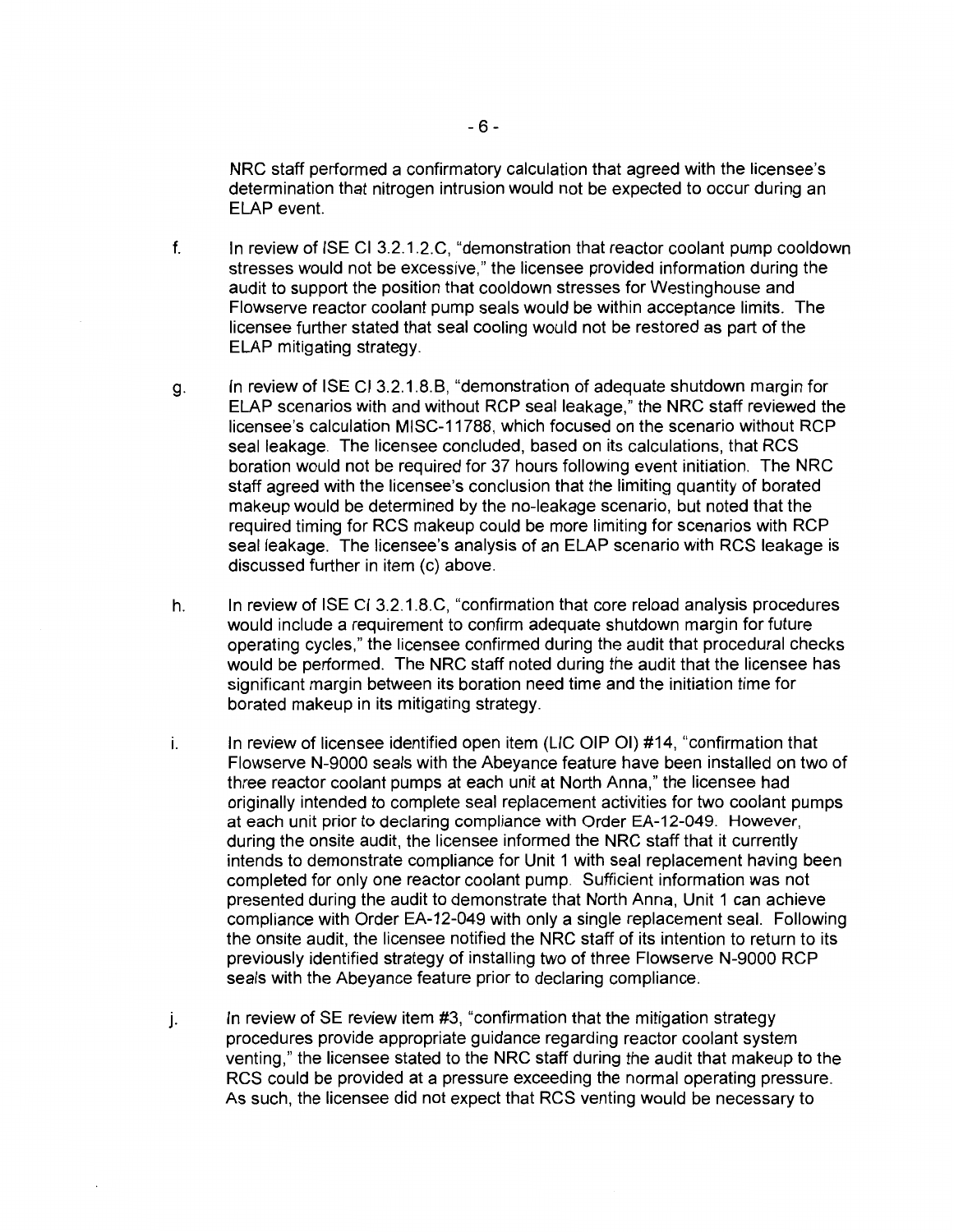ensure adequate boration and replenishment of RCS inventory. However, the licensee stated that RCS venting could be implemented, if necessary, through the reactor pressure vessel head vents. The licensee stated that venting through the pressurizer power-operated relief valves is not included in the mitigating strategy procedure.

- k. In review of SE review item #4, "determination of an appropriate leakage rate for the Westinghouse RCP seals," Westinghouse advised affected customers via Nuclear Safety Advisory Letter (NSAL) 14-1, that the RCP seal leakage rate at normal operating pressure and temperature could be higher than the leakage rate that was assumed in, among other applications, the generic analysis in WCAP-17601-P that was performed to support PWR licensees' ELAP mitigating strategies. During the audit, the licensee stated that a preliminary evaluation indicated that the leakage rate applicable to the Westinghouse RCP seal configuration at North Anna could increase from 21 gallons per minute (gpm) to 24 gpm. However, the licensee's final determination of the applicable leakage rate had not been completed at the time of the audit. Westinghouse recently provided further information to licensees regarding RCP seal leakage that is currently under review.
- I. In review of SE review item #5, "confirmation that the reactor vessel level instrumentation system provides a measure of collapsed water level," licensee and vendor personnel: (1) clarified the intent of the discussion from WCAP-17792-P that had motivated the staff's question; and (2) further confirmed that North Anna measures collapsed level.
- m. The NRC staff reviewed SE review item #6, "confirmation that the staging and deployment time for FLEX equipment required to support the provision of makeup to the RCS will not be delayed due to early indications of reduced RCS leakage."

Although it is reasonable for plant operators to control the injection of RCS makeup in accordance with input from available instrumentation, the NRC staff's expectation is that licensees will stage and deploy the equipment necessary for providing makeup to the RCS in accordance with the timeline prescribed in the integrated plan, even if early indications suggest reduced RCS leakage. During the audit, the licensee agreed that deployment of FLEX equipment necessary to support RCS makeup would not be delayed based upon early indications of reduced RCS leakage and further stated that the intent of the FLEX strategy guidelines is to provide flexibility to operators in case conditions are more severe than expected.

n. The NRC staff reviewed SE review item #8, "confirmation that, accounting for sufficient delay period to provide for adequate boric acid mixing, there is sufficient flow capacity to support borated makeup to both units at North Anna from a single FLEX RCS makeup pump taking suction from a portable batching tank."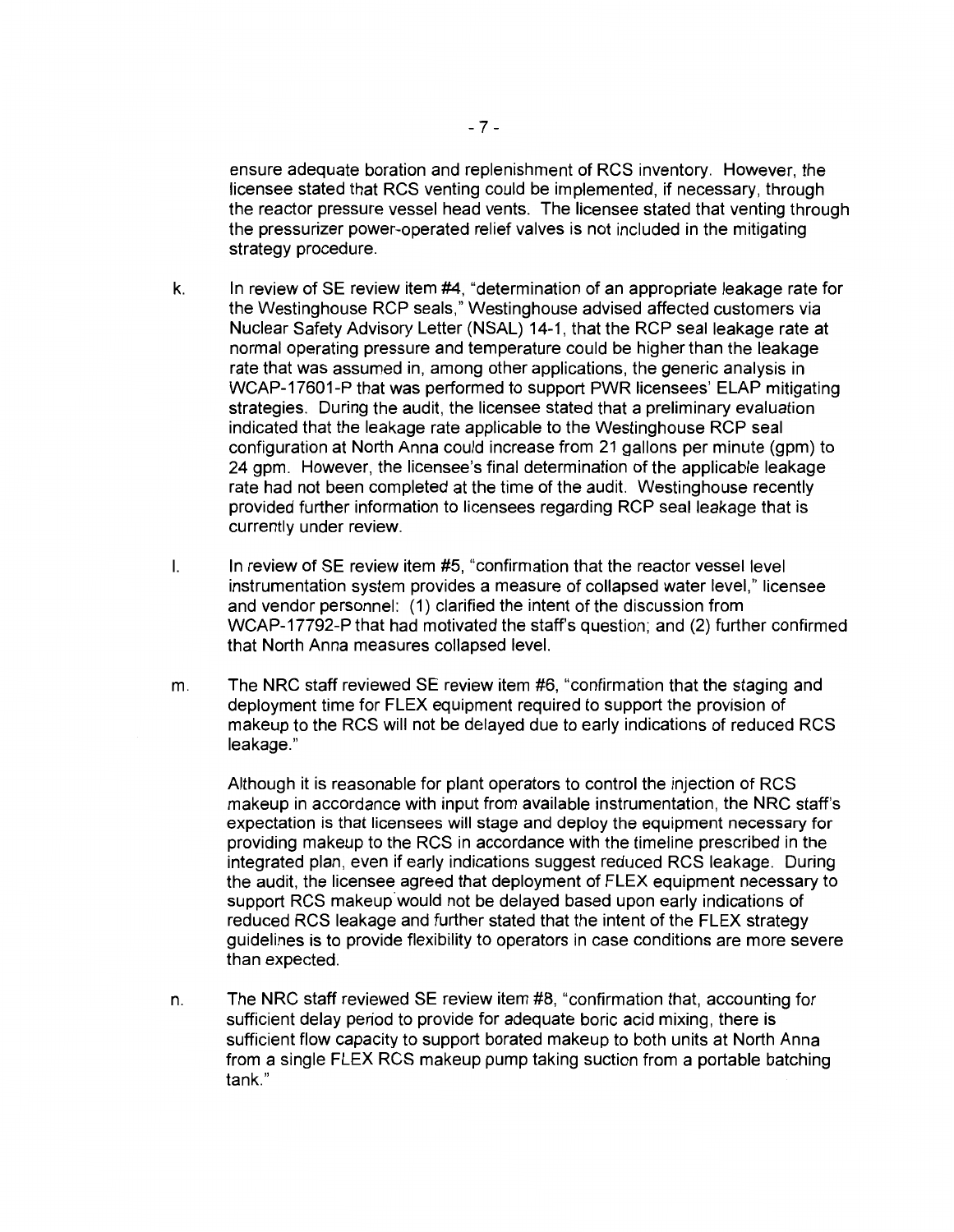The licensee informed the NRC staff that it had the capability of supplying adequate borated makeup flow to both units from a single FLEX makeup pump and portable batching tank. The licensee stated that the flow from the FLEX makeup pump would be alternated between units and that sufficient flow could be provided in this manner to compensate for ongoing RCS leakage. However, it was not clear to the NRC staff that the licensee's determination had considered an allowance for the time required to ensure adequate mixing of the powdered boric acid with the water added to the portable batching tank. Although the licensee was developing a calculation to resolve this issue, the calculation was not available prior to the conclusion of the audit.

### **Human Factors**

The NRC Reactor Systems staff reviewed various human factors questions during the audit in review of SE review item #10 as well as ISE CI 3.1.1.3.A, ISE CI 3.1.5.2.A, LIC OIP 01 #7, AQ #2, and AQ #44 regarding North Anna human factors during an ELAP event. The questions addressed areas of the generic plant, program and policy, and operations as reviewed during plant walkdowns. The human factors questions focused more on the ability of plant personnel to perform functions required during the ELAP event rather than the ability of the equipment to perform the functions.

The NRC staff discussed 33 human factors related questions with Dominion personnel at the lnnsbrook Technical Center and the North Anna site. The NRC staff's review focused on the strategy and plans to deal with the ELAP, the licensee's procedures in place, and the human factors issues that arose during the implementation of the Integrated Plan. The NRC staff reviewed the North Anna FLEX Support Guidelines (FSGs) and staffing plan to verify the number of staff on-site to perform the required functions in the required amount of time. The review also focused on any new or changed operator actions that were a result of the mitigating strategies. Some of the areas of review during the audit with regards to human factors included:

- New or changed procedures;
- New or changed interfaces or controls;
- New or changed alarms or displays;
- New or changed training;
- Protective equipment for personnel responding to the ELAP;
- Effects on the personnel's ability to respond to the ELAP;
- Effects of the environment in equipment locations, as well as outside on the ability of the plant personnel to respond to the ELAP;
- Beyond-Design Basis (BOB) equipment identification;
- Responsibilities of various personnel during the ELAP;
- The interaction of the two units on site;
- The current procedures and controls used in developing strategies and procedures; and
- Operator actions in various ELAP response activities such as RCS injection or repowering electrical busses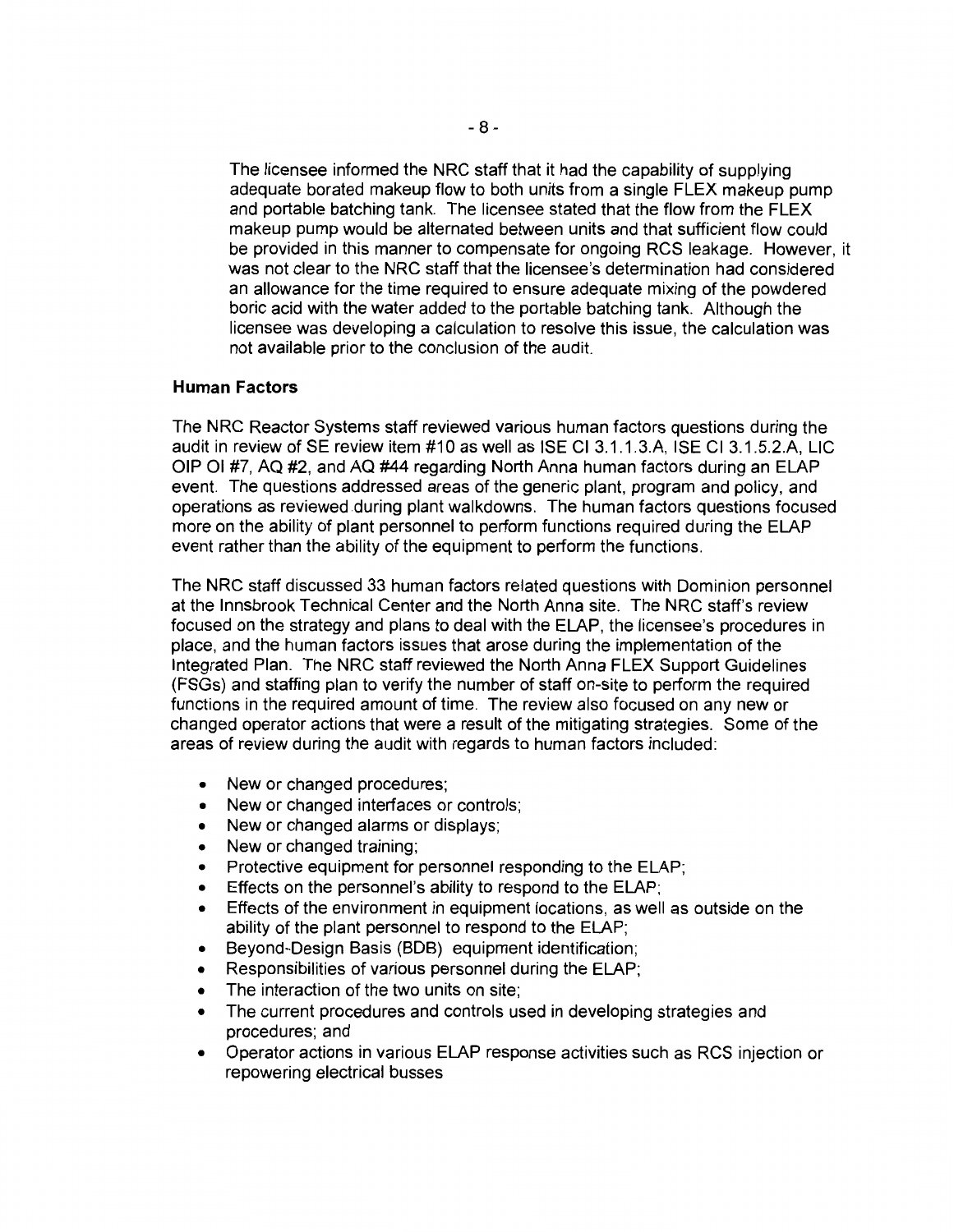During its review, the NRC staff noted human factors aids for BOB equipment and the licensee's analyses regarding the time needed to cover distances to employ the strategy. This review noted area accessibility and the availability of area cooling. The licensee provided the NRC staff the procedures used to ensure that human factors are accounted for in their implementation of the ELAP event. Roles of personnel in coordination of ELAP activities were discussed as well as methods of communication and verification.

## **Walkdowns**

The NRC JLD Reactor Systems staff performed walkdowns at the North Anna site in review of Human Factors SE review item #10, ISE CI 3.1.1.3.A, Audit Question (AQ) #2, AQ #44, LIC OIP 01 #7, ISE Cl 3.1.5.2.A, ISE Cl 3.2.1.1.A, SE 7, ISE Cl 3.2.1.1.B, and ISE Cl 3.2.1.8.B. The walkdowns were done to verify locations of equipment, connections, modifications, accessibility, and distances throughout the plant. The walkdowns helped in visualizing the North Anna plan for BDBEE response, and the locations reviewed inlcuded:

- Flowserve N-9000 RCP seal and drawings;
- Staging areas/alley ways where pumps/diesel generators would be located;
- Atmospheric Dump Valve rooms;
- Turbine Driven Auxiliary Feedwater (TDAFW) pump room (new connections);
- Motor Driven Auxiliary Feedwater (AFW) pump room;
- Non-robust Refueling Water Storage Tanks (RWSTs);
- Protected emergency condensate storage tanks (ECSTs) as well as nonprotected Condensate Storage Tanks (CSTs);
- Primary grade water tanks;
- Locations for the portable boric acid mixing tank;
- Spent Fuel Pool (SFP) exterior water connection;
- Quench spray room (new connection RWST suction);
- Low Head Safety Injection room (new connection for RCS injection);
- The control room as well as location for SFP level indication panel;
- The SFP area (where hoses will be laid out and the spray system operated as well as operation of roll up doors);
- The electric connections in the control rod drive mechanism rooms; and
- The charging pump cubicles and the cross connects and valves

The NRC staff focused on the cooldown and boration aspects of the Phase 2 RCS injection strategy. The NRC staff noted whether the available water sources for RCS injection or RCS cooldown were robust or not as well as the locations, quality, and robustness of the backup sources and other available sources. The NRC staff noted the locations of pump staging areas and injection points as well as the routes that would be utilized to deploy hoses for FLEX make-up. The NRC staff gained a better understanding of the functional component of the Phase 2 plans for deployment of equipment and its locations as well as the necessary human actions that would go along with deployment of the equipment.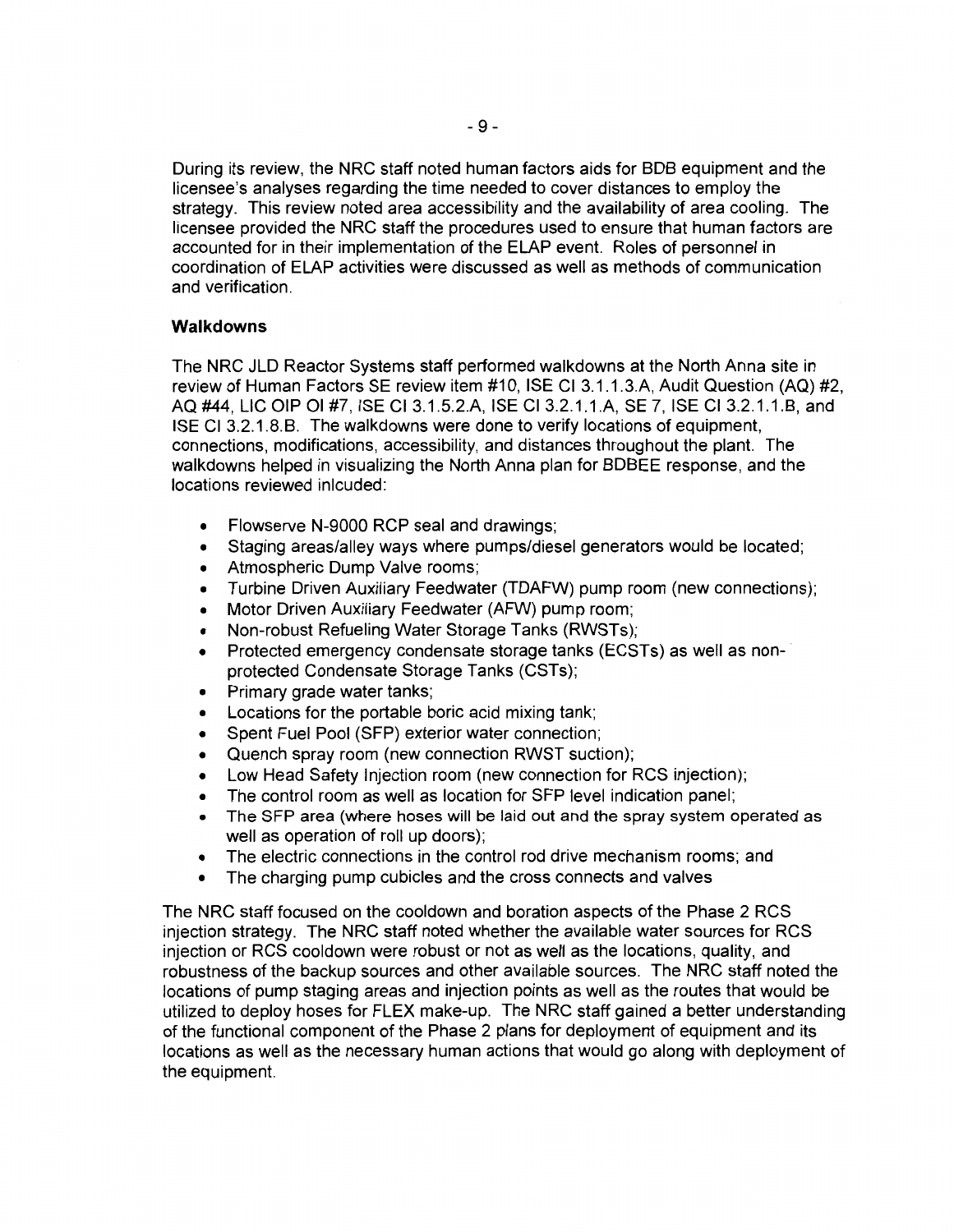### 3.2 Electrical Technical Discussions and Walk-Downs

The NRC Electrical Engineering staff met with North Anna staff and reviewed electrical single-line diagrams, summaries of calculations for sizing the FLEX diesel generators and station batteries, and refueling strategies for portable diesel powered equipment. They also reviewed summaries of calculations that addressed the effects of temperature on the electrical equipment credited in the mitigating strategies integrated plan as a result of losing heating, ventilation, and air conditioning (HVAC) during an ELAP as a result of a BDBEE.

NRC staff also performed walkdowns of the areas where portable electrical equipment will be located, the connection points to the electrical distribution system, the cable runs from the portable 120 Volt (V), 480 V, and 4160 V FLEX diesel generators, and the electrical panels associated with the licensee's load shedding scheme.

a. In review of ISE CI 3.1.1.1.A, the NRC staff reviewed the list of portable FLEX equipment and the proposed onsite BOB storage location. The equipment to be stored in the BOB storage building includes the 120V alternating current (VAC) and 480VAC FLEX diesel generators, cables, portable FLEX pumps, hoses, etc. The licensee's staff mentioned that the North Anna BOB storage building was designed to meet the plant's design basis for high wind hazards with the actual building design criteria in accordance with Dominion Specification CV-0004, which states that the minimum design tornado wind load is 360 miles per hour.

In addition, the licensee stated that the North Anna BOB storage building has been designed to meet the plant's design basis for snow, ice, and cold conditions with the actual design criteria in accordance with Dominion Specification CV-0004, which states: "The design of the HVAC systems shall be based on maintaining the following indoor design conditions: Heating: minimum indoor temperature of 50°F; Cooling: maximum indoor temperature of 100°F."

b. In review of ISE Cl 3.2.4.2.A regarding electrical equipment cooling, the NRC staff reviewed the licensee's assessment of temperature effects on the electrical equipment as a result of extreme temperature hazards.

During the on-site audit, the NRC staff reviewed calculation ME-0972- Rev. 0, "Evaluation of Room Air Temperatures Following Extended Loss of AC Power (ELAP)," and Addendum A, "Analysis with Doors Open." Calculation ME-0972 analyzes the heat-up of the following areas during Phases 1 and 2 of the ELAP event to ensure the loss of forced ventilation and resulting room temperatures would not affect any credited mitigation equipment required for FLEX strategies:

- Main Control Room (MCR);
- Emergency Switchgear Room (ESGR);
- Main Steam Valve House (MSVH) Steam Generator Power Operated Relief Valve (PORV) area;
- Mechanical Equipment Room (MER) in the Turbine Building;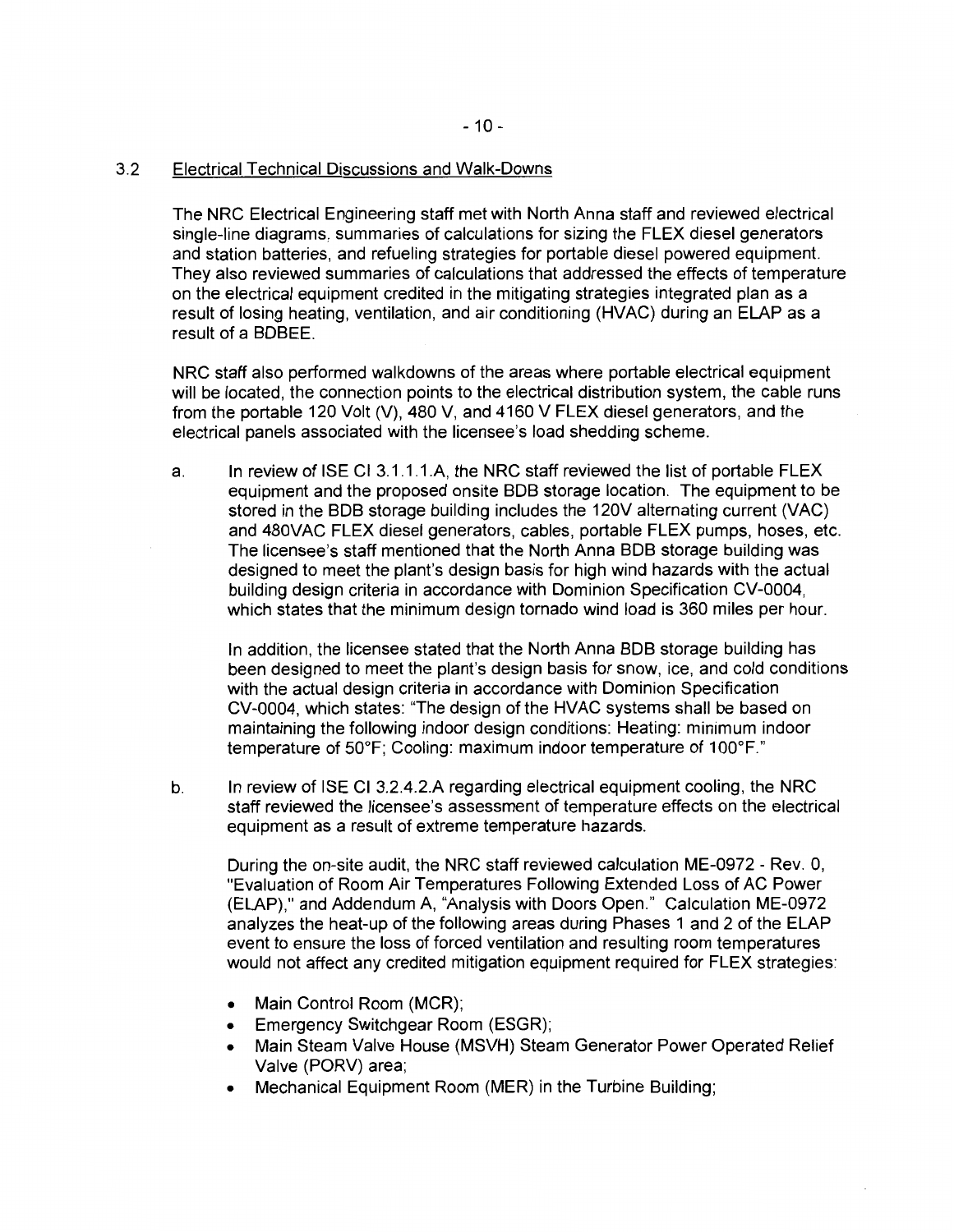- Quench Spray (QS) Pumphouse;
- Auxiliary Building; and
- AFW Pumphouse, TDAFW Pump Room

The licensee's analyses showed no issues in terms of equipment function for the duration of an ELAP with the exception of the TDAFW pump room. The licensee previously analyzed the TDAFW pump room in calculation 01040.4410-USB-268 for temperature transients during a station blackout event. The analysis was based on the conservative assumption that the door to the AFW pumphouse was closed. With this assumption, the TDAFW pump room maximum temperature was below 130 degrees Fahrenheit (°F), but was still increasing at the end of the evaluation period (approximately 8 hours).

In order to consider the temperatures achievable during the significantly longer time periods associated with an ELAP event, calculation ME-0972 evaluated the TDAFW pump room with the assumption that the TDAFW pump room door to the AFW pumphouse was open (Addendum A of calculation ME-0972). Under this assumption, the TDAFW pump room "steady state" temperature was shown to remain less than 130 °F.

The North Anna Environmental Zone Description does not state a maximum ambient temperature for the TDAFW pump room, but limits the temperature of the pumped AFW fluid to 120 °F. Calculation ME-0972 states that, since the steady state temperature in the TDAFW pump room remains below 130 °F, the temperature in this room is not expected to adversely affect the performance or reliability of the pump or pump motor.

The licensee indicated that compensatory actions, such as opening the AFW pumphouse door, will be included in the FLEX coping procedures and will ensure acceptable temperatures following an ELAP event and no other operator action to deploy portable ventilation equipment is expected to be necessary during the plant response to an ELAP.

The NRC staff's review focused on whether the electrical equipment relied upon as part of the North Anna mitigation strategy for an ELAP as a result of a BDBEE will not be adversely affected by increases in temperature as a result of loss of HVAC.

c. In reviewing ISE Cl 3.2.4.2.B, the NRC staff reviewed the licensee's assessment of temperature effects on the batteries as a result of extreme temperature hazards and the licensee's hydrogen gas mitigation strategy.

To confirm the adequacy of the battery room ventilation, the NRC staff reviewed calculation ME-0972, Revision 0, and FSG-4, "ELAP [direct current] DC Bus Load Shed and Management," and the four battery rooms per unit at North Anna with concrete walls partitioned out of the main control room (MCR) envelope.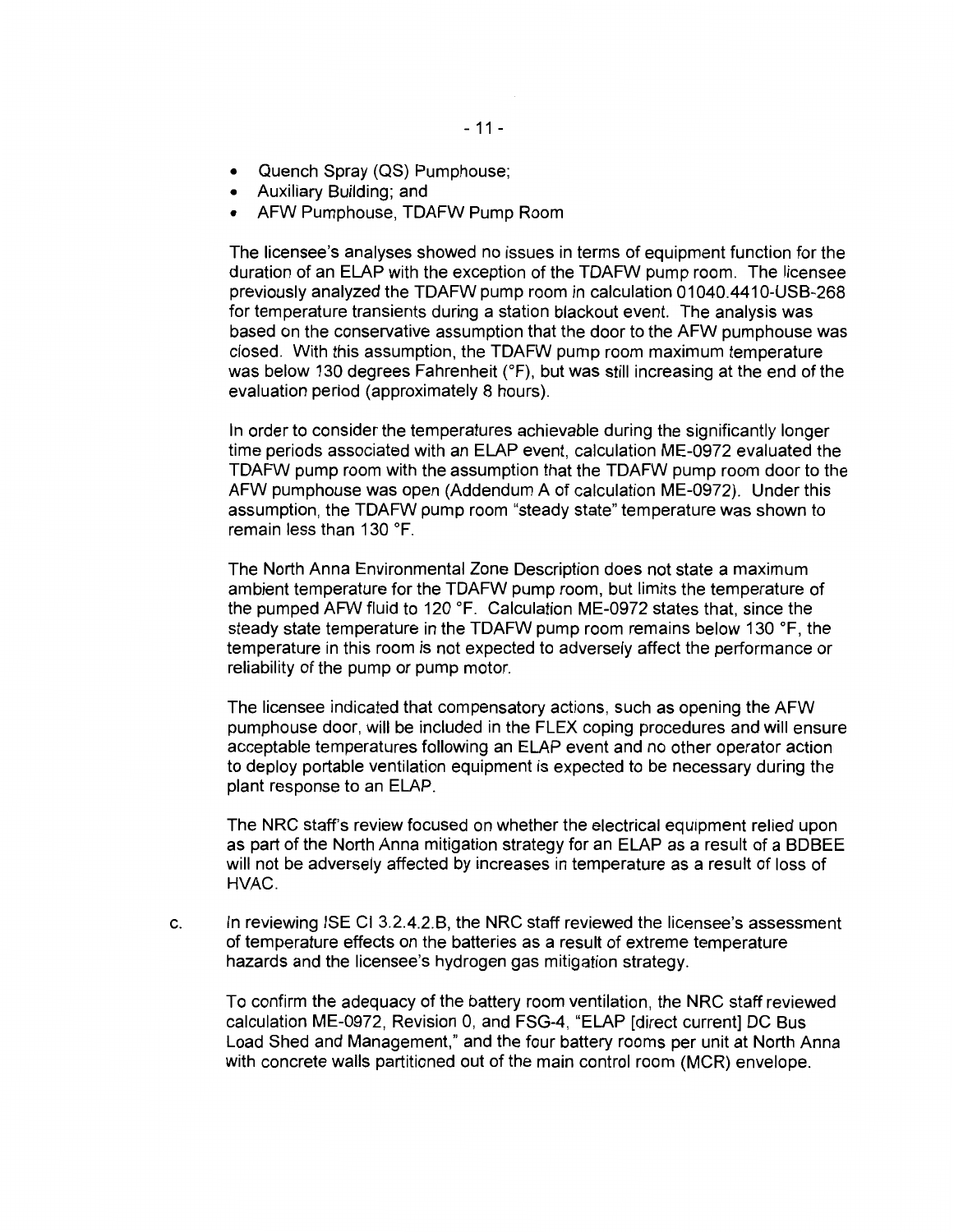Two battery rooms are in the emergency switchgear room (ESGR), and two are in the cable spreading room above the CR.

The ventilation for the battery rooms in the ESGR flows from the ESGR into the battery room, and then outside through the normal exhaust fan. For the battery rooms above the MCR, air is drawn from the MCR and exhausted back to the MCR. The battery rooms are not modeled in the loss of ventilation transient analysis model however, and calculation ME-0972, Revision 0 shows that the expected loss of ventilation transient temperatures in the ESGR and in the MCR are expected to remain below 120  $\degree$ F while relying on installed plant equipment (Phase 1) of an ELAP event. Therefore, the temperatures in the battery rooms above and below the MCR are expected to be approximately the same as the temperatures of the ESGR and the CR, respectively, during Phase 1. As a result of its review, the NRC staff review concluded that the heat added to the battery rooms during battery discharge in Phase 1 of the ELAP scenario is negligible.

Since hydrogen generation is primarily a concern when batteries are being recharged, FSG-4 and FSG-13 require the battery room exhaust flow path and exhaust fans to be aligned and flow confirmed prior to starting the battery chargers, which will be powered by the 480 VAC FLEX diesel generators. The exhaust fans and exhaust flow paths are the same components used in normal plant operation and design basis events. Calculation ME-0972, Revision 0 shows that the expected loss of ventilation transient temperatures in the sources of suction for the battery room ventilation systems is expected to remain below 120 °F indefinitely.

Following transition from installed plant equipment to on-site FLEX equipment (Phase 2) conditions in the battery rooms, the licensee's current strategy for obtaining additional capability and redundancy from off-site equipment until power, water, and coolant injection systems are restored (Phase 3) is to repower a MCR chiller for each unit and thus re-establish normal HVAC cooling capacity for the MCR envelope.

The NRC staff's review of the licensee's assessment is that the impact of extreme low temperatures is not expected to be significant due to the continuous connection with the MCR and ESGR spaces and the heat storage capacity of the battery room concrete walls/floors/ceilings. However, if decreasing battery room temperatures become a concern, the FSGs provide for the use of portable heating equipment.

The NRC staff's review focused on whether the licensee's mitigating strategies will ensure that neither high nor low temperature extremes will challenge the equipment design limits in the North Anna battery rooms and whether the licensee's procedures will ensure that accumulation of hydrogen in the battery rooms will not reach the point of combustibility.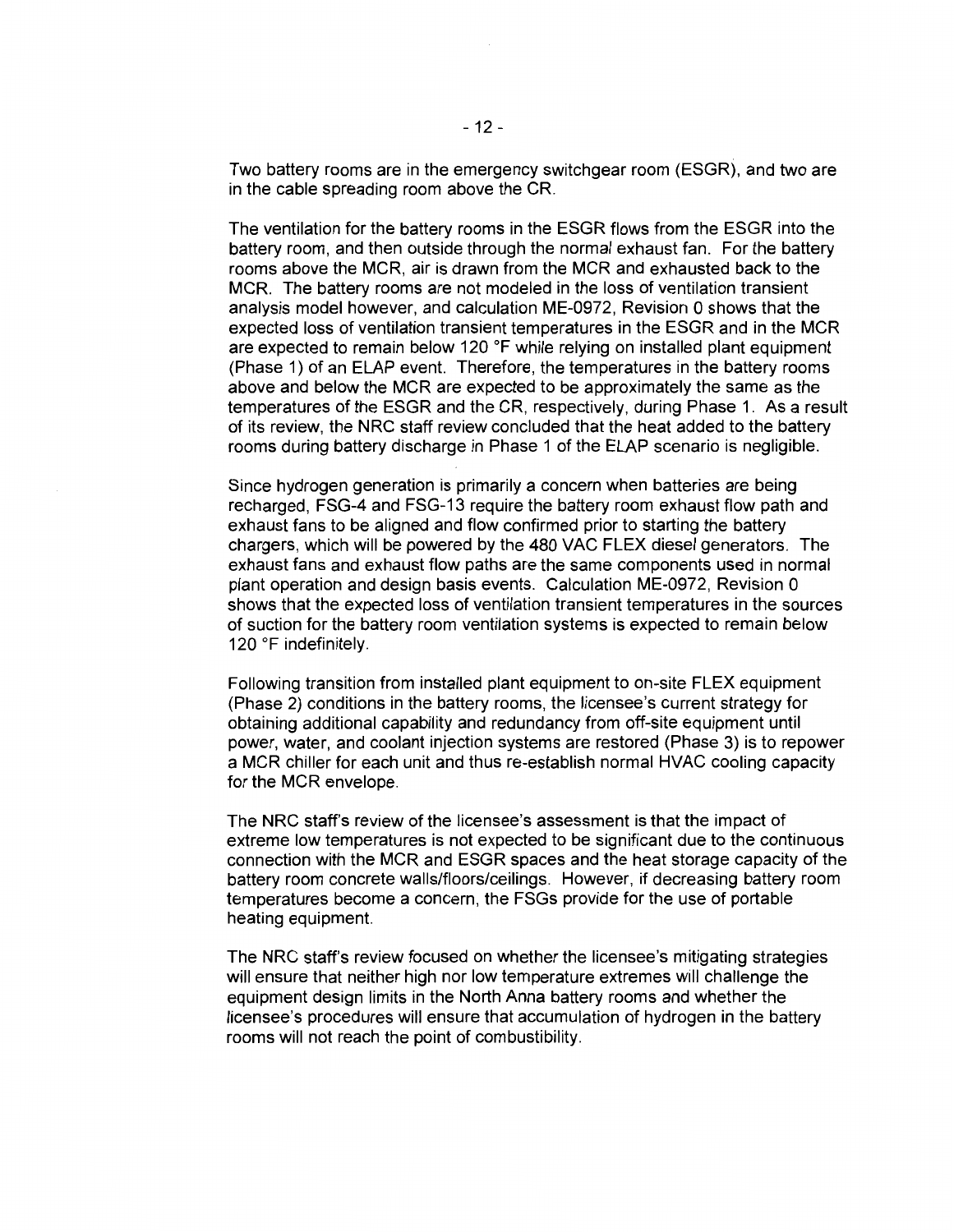d. In reviewing ISE Cl 3.2.4.8.A, the NRC staff reviewed calculations for the Phase 2 and 3 FLEX diesel generators to confirm that that they are of sufficient capacity to supply the expected loads.

The NRC staff reviewed Calculation EE-0863, "Calculation for North Anna Power Station Beyond Design Basis - FLEX Electrical 480 VAC and 120 VAC System Loading Analysis for NAPS BOB FLEX DC NA-13-01017," and EE-0865, "Calculation for North Anna Power Station Beyond Design Basis - FLEX Electrical480 VAC and 120 VAC System Loading Analysis for NAPS BOB FLEX DC NA-13-01018."

The licensee plans to utilize both a 120 VAC FLEX diesel generator and a 480 VAC FLEX diesel generator for each North Anna unit as part of its Phase 2 mitigating strategy. The design rating for the 120 VAC diesel generators is 35.5 kilowatts (kW). The design rating for the 480 VAC diesel generators is 350 kW. For North Anna Unit 1, the total loads for the 120 and 480 VAC diesel generators are 12.4 kW and 189 kW, respectively. For North Anna Unit 2, the total loads for the 120 and 480 VAC diesel generators are 13.9 KW, and 264 KW, respectively.

The NRC staff reviewed EE-0871 "Calculations for North Anna Power Station Beyond Design Basis - FLEX Electrical 4160 VAC System Loading Analysis." The licensee plans to utilize 4160 VAC FLEX diesel generators that will be supplied by a National SAFER Response Center (NSRC) as part of its Phase 3 mitigating strategy. The licensee expects the design ratings for these diesel generators will be approximately 2 megawatts (MW). In calculation EE-0871, the licensee estimated that the total loading during Phase 3 would be 1.7 MW.

During the onsite audit, the NRC staff identified the following items needing additional information from the licensee pertaining to the FLEX diesel generators but the licensee was unable to provide a response prior to the conclusion of the onsite audit:

- 1) Review of the calculations provided in EE-0863 and EE-0865 by the NRC staff identified that the loading calculations for the 120 VAC and 480 VAC FLEX diesel generators did not address the potential impact of extreme high ambient temperature on the diesel generator ratings while at the staging location.
- 2) The licensee did not provide information to show that the exhaust from the FLEX diesel generators would not compromise the habitability of vital areas in the adjacent buildings due to the location of intake louvers near the FLEX diesel generator staging area.
- 3) The licensee did not provide a discussion on their plan for maintaining and monitoring the 120 VAC and 480 VAC FLEX diesel generators cables.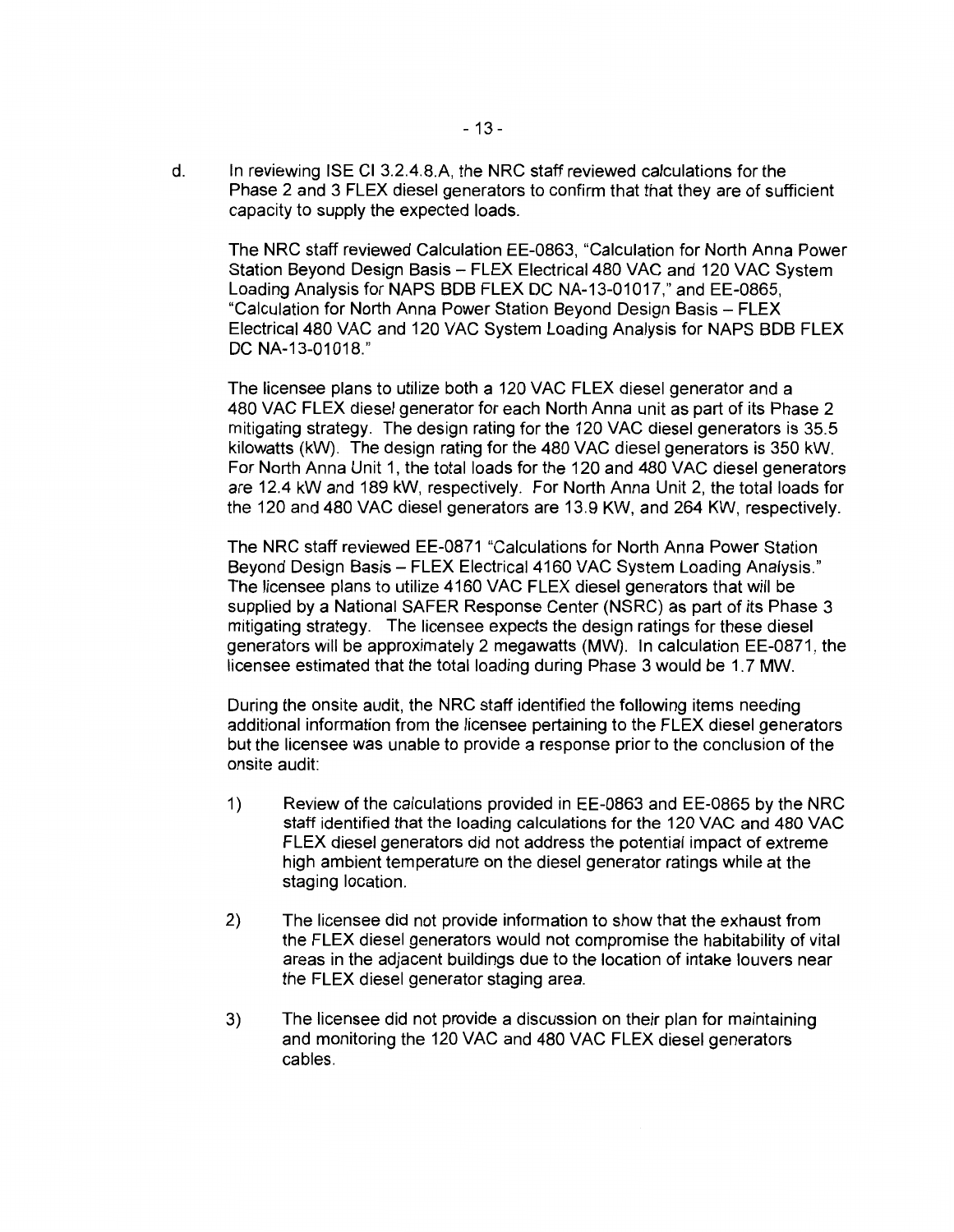4) The licensee did not describe how the 120 VAC cables will be stored to ensure that they are not adversely impacted by a seismic event.

Additional SE review items #12 and #13 were opened to address the above NRC staff questions.

e. In reviewing ISE Cl 3.2.4.9.A, the NRC staff reviewed licensee documentation, "NAPS BOB Equipment Fuel Tank Evaluation," providing detailed information regarding equipment tank capacities, equipment fuel usage rates, calculated run times of equipment with a full tank of diesel fuel, onsite diesel fuel oil storage tank capacities, and diesel fuel oil delivery capability.

The NRC staff's review focused on the adequacy of the licensee's fuel resupply strategy for when the diesel driven equipment needs to be refilled to ensure continuous operation of the equipment.

f. In reviewing AQ #42, the NRC staff reviewed conceptual electrical single line diagrams to evaluate how electrical isolation will be maintained when the FLEX diesel generators are connected to the North Anna's electrical distribution system.

The conceptual electrical single line diagrams showed the connection points for the 120 VAC, 480 VAC, and 4160 VAC FLEX diesel generators to North Anna's electrical distribution system. The NRC staff review determined that the switchgear, load centers, and motor control centers where the FLEX diesel generators will be connected can be closed or opened manually by using FLEX procedures to prevent electrical equipment damage from simultaneously supplying power from multiple electrical power sources.

The NRC staff reviewed Figure 7, "One Line Diagram BOB Electrical Distribution System North Anna Power Station Units 1 and 2;" drawing 11715-FE-1BA, "Appendix R Evaluation Protective Device Coordination Electrical One Line Diagram North Anna Power Station 1;" and drawing 12050-FE-1BA, "Appendix R Evaluation Protective Device Coordination Electrical One Line Diagram North Anna Power Station Unit 2." These drawings showed the licensee's plan for electrical isolation and protection (Class 1E breakers) between the FLEX diesel generators and Class 1E systems to maintain the integrity of Class 1E electrical distribution system consistent with NEI 12-06 for appropriate electrical isolation and interactions.

The NRC staff's review focused on whether FLEX electrical equipment will be protected from simultaneous power supply from multiple electrical power sources and that appropriate electrical isolation will be included in the licensee's FLEX procedures/guidance.

g. In reviewing AQ #44, the NRC staff reviewed the licensee's direct current (dc) load shedding strategy. North Anna's Phase 1 mitigation strategy involves utilizing the installed Class 1E 125 VDC batteries before transitioning to Phase 2.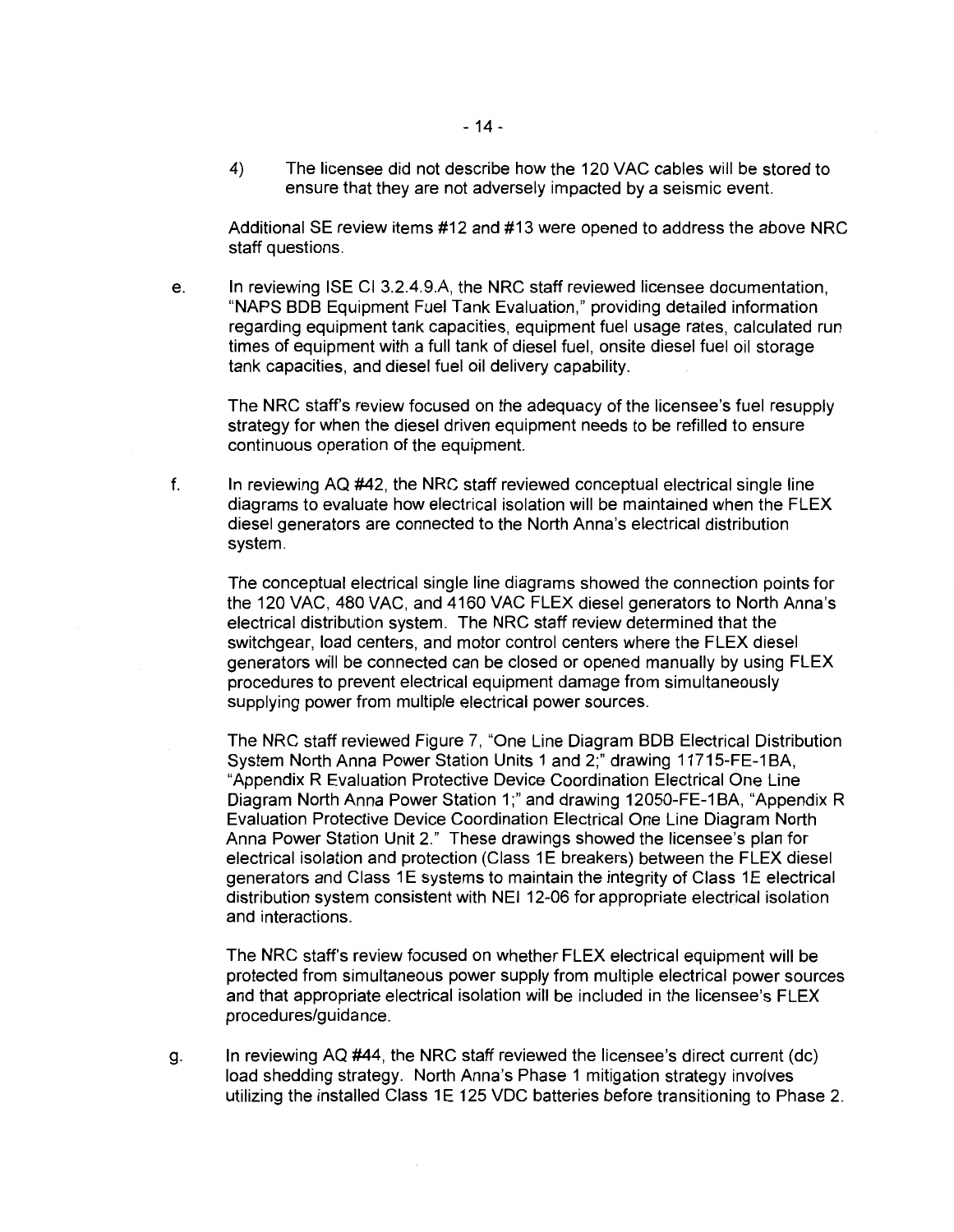The licensee's procedure directs operators to significantly strip loads from the de bus as soon as an ELAP condition is declared to extend the batteries life.

During the onsite audit, the NRC staff reviewed FSG-4, ETE-CPR-2012-0017 - Rev. 0, "Beyond Design Basis- 125 VDC Analysis for Load Shedding and Extending Coping Time," EE-0009, Revision 1, "125 Vdc System Analysis," and the licensee responses provided on the ePortal.

According to procedure ECA-0.0, upon declaration of an ELAP event an operator will be dispatched from the MCR to perform de load shedding. Procedure ECA-0.0 also directs the operators to stop the de Turbine Oil Pump, and after ensuring hydrogen gas has been vented from the Main Generator, to stop the de Seal Oil Pump and to accomplish this within 60 minutes following the loss of all ac power.

Using procedure FSG-4, the operator will strip the remaining de loads from the de buses and the alternating current (ac) loads from the vital buses within the following 30 minutes. Therefore, all load stripping will be completed within 90 minutes following initiation of loss of all ac power. During the onsite walkdown, the NRC staff questioned whether the load shed of the de loads and the vital ac loads could be completed in 30 minutes. In its response, the licensee stated that a time validation study will be completed in the near future to validate whether the de loads and vital ac loads can be shed within 30 minutes. Following the onsite audit, the NRC staff observed time validation, but formal results from the licensee were not yet available.

h. In reviewing SE review item #1, the NRC staff reviewed the licensee's change in strategy to pre-stage the 120 VAC and 480 VAC FLEX diesel generators.

During the onsite audit, the licensee's staff noted that the plan is to store both the 120 VAC and 480 VAC FLEX diesel generators in the BOB storage building as opposed to pre-staging them as indicated in their February 2014 update to its OIP. Therefore, once an ELAP event is declared, the licensee will deploy and stage the 120 VAC FLEX diesel generators. The licensee's staff would then connect the 120 and 480 VAC FLEX diesel generators to the two BDB power distribution panels (1 per unit) to repower portions of the electrical distribution system. According to ETE-CPR-2012-0012, Revision 3, "Beyond Design Basis -FLEX Strategy Overall Integrated Plan Basis Document," the licensee expects to have the 120 VAC FLEX generators deployed, staged, and connected to the electrical distribution system approximately 6 hours after the onset of an ELAP event. Once the 120 VAC FLEX generators are connected to the electrical distribution system and supplying loads, the licensee would begin deploying and staging the 480 VAC FLEX generators.

The NRC staff review's has focused on the Phase 2 electrical strategy's consistency with the guidance in NEI 12-06, but the NRC staff is requesting further audit information regarding time validation study confirming that the equipment can be deployed, staged, connected to the electrical distribution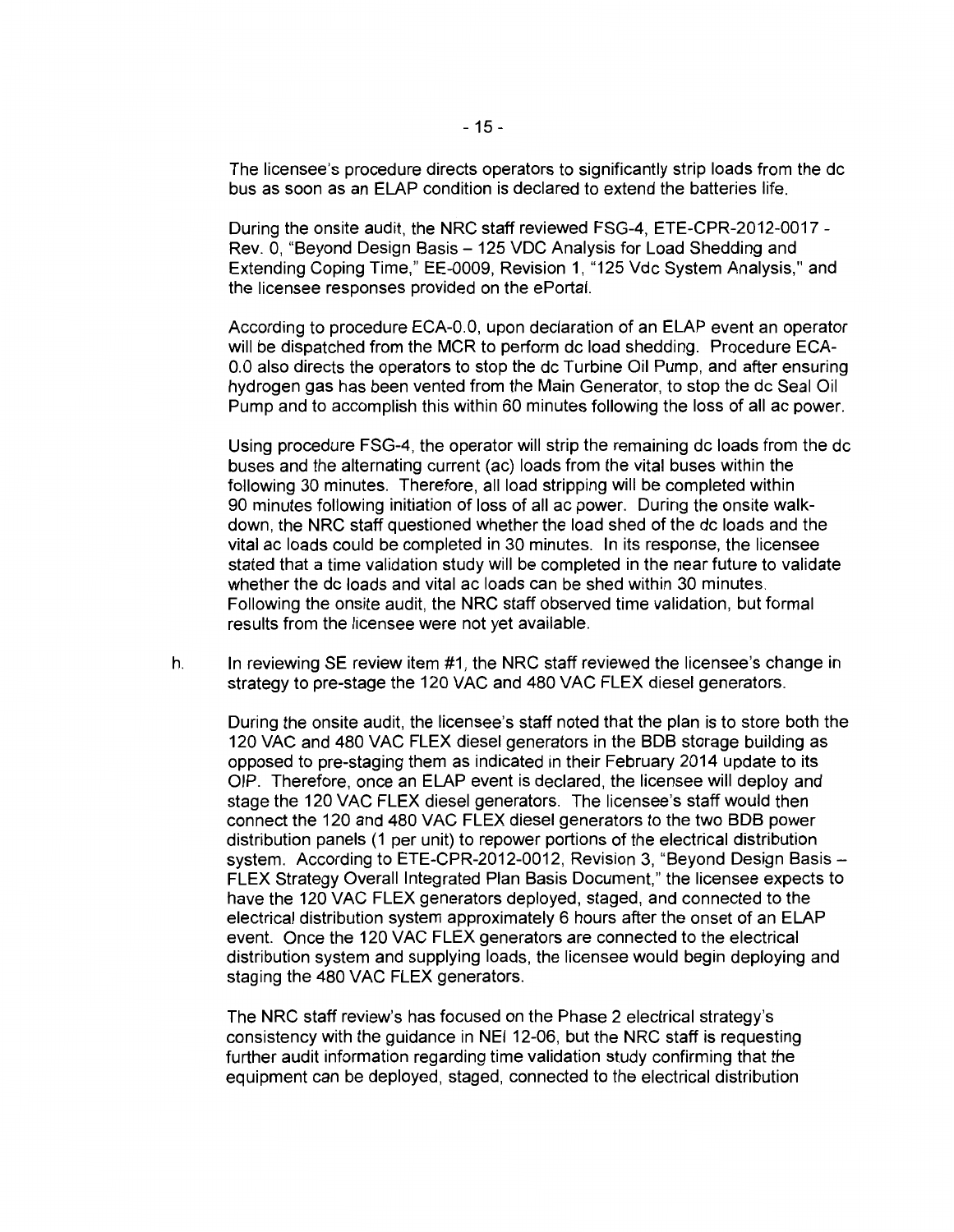system, and supply power to the loads within the times assumed in the licensee's OIP.

#### 3.3 Balance-of-Plant Technical Discussions and Walk-Downs

The NRC Balance of Plant staff met with Dominion staff and reviewed FSGs, station procedures, FLEX equipment deployment strategies, site flooding analyses, summaries of calculations for hydraulic analyses of FLEX pumps and associated hoses and piping, ventilation strategies and summaries of ventilation calculations, and refueling strategies for portable and pre-staged diesel powered equipment. In addition, the NRC staff performed walk-downs of FLEX deployment paths, deployment locations of portable and pre-staged FLEX equipment, connection points of hoses, hose laydown areas, areas affected by local intense precipitation (LIP) events, and the spent fuel pool (SFP) area.

- a. In review of ISE Cl 3.1.1.1.A, AQ #1, and LIC OIP 01 #6, related to the confirmation of the final design of the FLEX storage structure, the NRC staff met with licensee staff and discussed how the licensee will confirm that the FLEX storage structure will conform to the guidance in NEI 12-06. The licensee stated that they will provide documentation of the final review and inspection of the building by a qualified local government (Louisa County, Virginia) inspector.
- b. The NRC staff reviewed ISE Cl 3.1.1.3.A and AQ #2, related to a reference source for the operators for obtaining necessary instrument readings to support implementation of the coping strategy for both control room and non-control room readouts; how and where to measure key readings at containment penetrations; critical actions to perform until alternate indications can be connected; and instructions on how to control critical equipment without control power.

As part of its review, the NRC staff reviewed FSG-7, "Loss of Vital Instruments or Control Power" which is focused on: 1) the methods the licensee will use to control AFW to the SGs if MCR instrumentation is lost; 2) whether the licensee relied on a generic time since shutdown vs. required flow chart; 3) if such a chart could be modified to reflect actual operating conditions; and 4) if the equipment needed to take alternate readings, listed in Attachment 3 of FSG-7, was aggregated in one location and if said equipment would be protected for BOB events.

The NRC staff was concerned that the licensee may rely on a generic time since shutdown vs. required flow chart with the basis that the plant has been operating at 100 percent power for greater than 100 days before shutdown (basis for FLEX strategies and provides worst-case maximum decay heat). FSG-7 provides instructions for operators to locally control AFW flow to the SGs. The instructions direct the operator to throttle flow as necessary to the required flow, but do not provide information explaining how to determine the required flow. The NRC staff asked the licensee how an operator would: 1) obtain the required AFW flow information; 2) verify that the new valve position is indeed supplying the required flow; 3) control AFW flow if the ability to control AFW flow from the control room was lost directly following the reactor trip and before the plant reached steady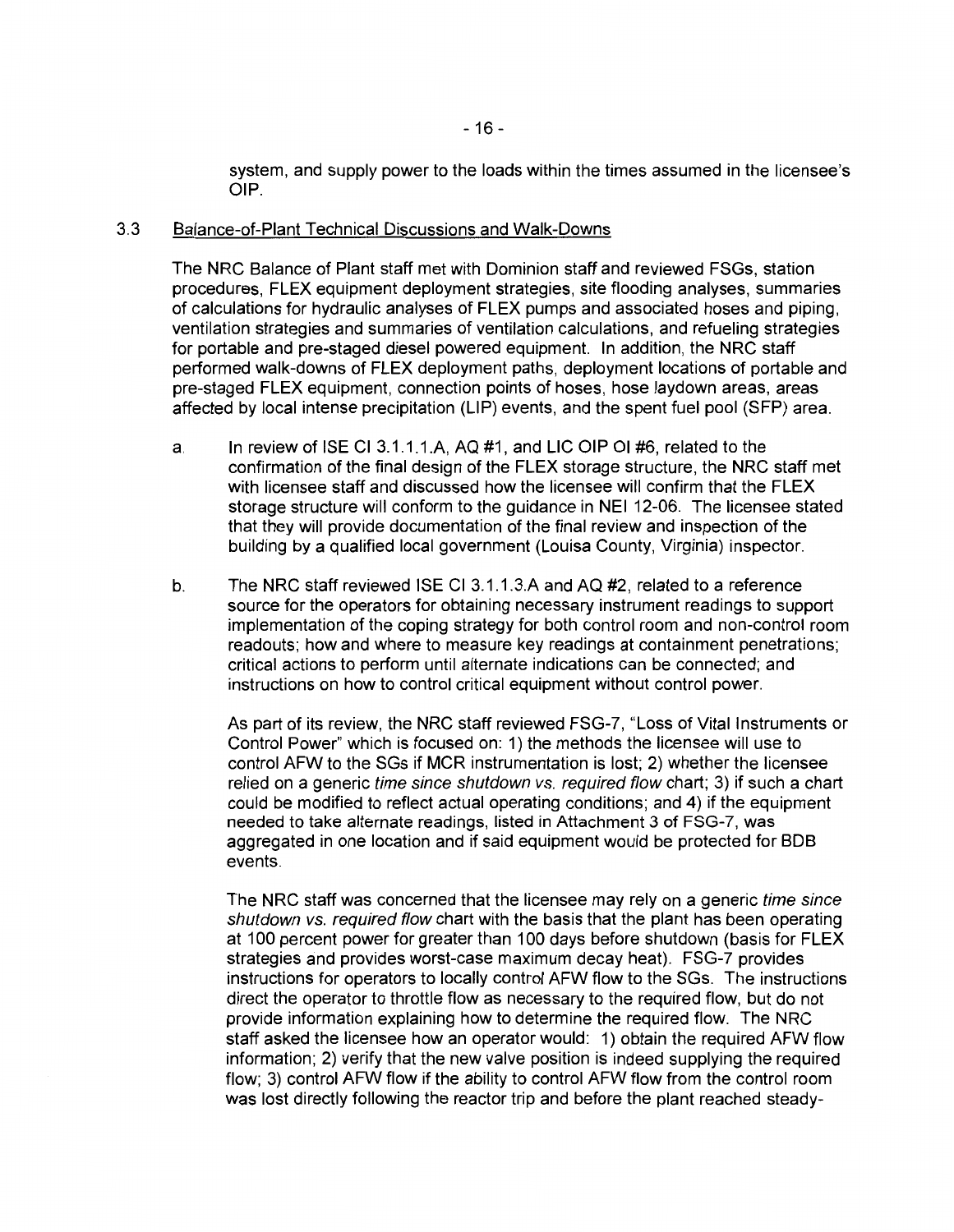state; and 4) determine the required AFW flow in the interim between losing control room indication and obtaining local alternate indication readings, and if the licensee would rely on a generic time since shutdown vs. required flow chart.

Following discussions with the NRC staff, the licensee stated that they would revise FSG-7 to provide guidance to operators on how to determine required AFW flow, and to clarify that all equipment needed to take alternate readings is aggregated in a protected location (with additional equipment in various places throughout the plant). In addition, the licensee stated that they would update their Integrated Plan to provide a justification for not relying on the time since shutdown vs. required flow chart in the absence of SG level indication.

- c. In review of ISE Cl 3.1.5.2.A related to manual actions in high temperature areas, the NRC staff met with licensee engineers; reviewed station procedure SA-AA-1 09, "Heat Stress Management;" and walked down areas where manual action would be required in high heat areas. The NRC staff's review focused on the TDAFW pump room, MSVH, and SFP area. During the walkdown of these areas, the NRC staff discussed with the licensee staff the feasibility of any manual actions, time constraints, and any compensatory measures in place to mitigate the effects of high heat on plant personnel.
- d. In reviewing ISE Cl 3.2.1.9.A related to N+1 capability of the RCS injection pumps, the NRC staff reviewed summaries of calculation ME-0965 and met with licensee engineers to discuss the injection strategy using BOB RCS pumps. The licensee stated previously that two BOB RCS pumps were sufficient to provide N+1 capability because one pump can supply RCS inventory make-up to both units by alternating injection between the units.

The NRC staff's review focused on the feasibility of switching between the units. Specifically, the time required to switch between units; if the licensee considered shrinkage from cool down in their flow requirement assumptions; and if the licensee accounted for unidentified leakage in their required flow assumptions. The licensee stated that the above would be required for switching BOB RCS pumps between units (after the initial pump relocation and set-up) and would require minor valve manipulations. In addition, the licensee stated that shrinkage and unidentified leakage were considered when evaluating the required minimum flow requirements.

e. In reviewing ISE Cl 3.2.1.9.B, AQ #24, and LIC OIP #5 related to the BOB FLEX pumps capacity to support required FLEX strategies, the NRC staff reviewed summaries of calculation ME-0966; met with licensee engineers to discuss FLEX strategies; and walked down areas where strategies will be implemented. The NRC staff's review focused on the feasibility of selected hose deployment routes; capability of BOB FLEX pumps to supply required flow rates and pressures; and how the licensee would control flow if the pump is providing water to two separate functions (e.g., AFW suction and SFP make-up).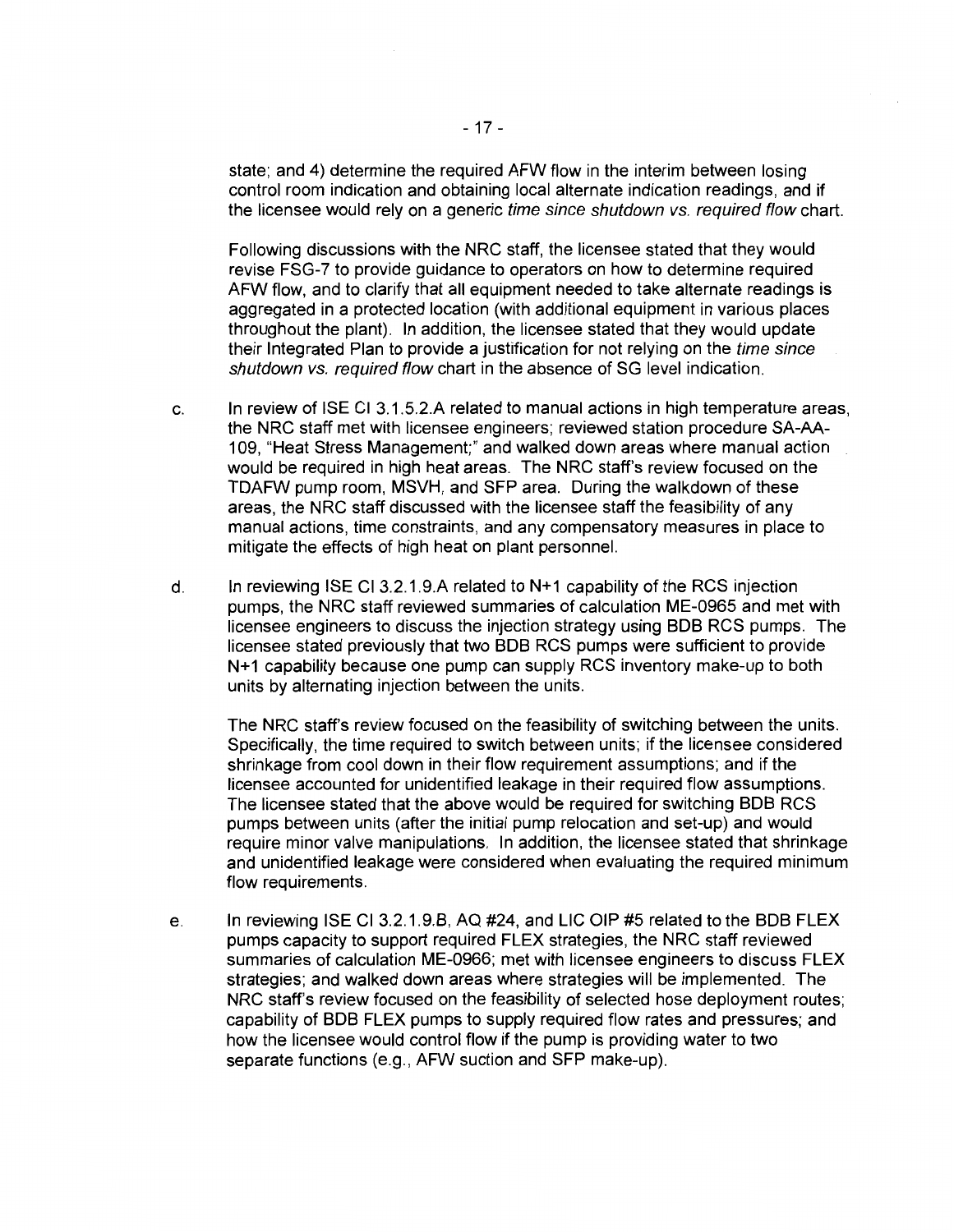f. In reviewing ISE CI 3.2.4.2.A,  $AQ \# 51$ , and LIC OIP  $\# 13$  related to the licensee's ventilation strategy, the NRC staff reviewed calculation ME-0972 (including Addendum A); met with licensee engineers to discuss ventilation strategies in the TDAFW pump room, MSVH, and SFP area; and walked down the above areas. The NRC staff's review focused on the feasibility and adequacy of the licensee's ventilation strategy, and any time constraints associated with the strategy.

During the review, the NRC staff noted that the licensee does not plan to lay hoses on the SFP deck (part of the minimum baseline capability) before the onset of bulk boiling in the SFP. Without a completed detailed ventilation analysis for the SFP area by the licensee, the NRC questioned the adequacy of the licensee's ventilation strategy regarding allowing personnel to enter the SFP area and lay hoses after the onset of bulk boiling. The licensee stated that they will either: 1) perform a detailed ventilation analysis, or 2) revise strategy to lay hoses before the onset of bulk boiling in the SFP. Additional SE review item #14 was opened to address the above NRC staff questions.

g. In reviewing ISE Cl 3.2.4.4.A and LIC OIP 01 #17 related to the licensee's lighting strategy, the NRC staff met with licensee staff and discussed the lighting strategy and walked down areas where manual action would be required. The licensee stated that they will rely on Appendix R lighting for approximately the first 8 hours following an ELAP and using hand held lighting where necessary. After 8 hours, the licensee plans to use portable lighting stations.

The NRC staff's review focused on the feasibility of using hand held lighting and portable light stations in low light areas where manual action is required. The staff walked down the auxiliary building, SFP, TDAFW room, MSVH, service water pump house, and the hydrogen recombiner rooms.

h. In review of ISE Cl 3.2.4.9.A and LIC OIP 01 #16 related to fuels supplies and refueling strategy for FLEX equipment, the NRC staff reviewed the licensee's FLEX equipment refueling strategy and met with licensee staff to discuss the strategy and walk down fuel storage locations. The NRC staff's review focused on the adequacy of the onsite fuel supply to fuel FLEX equipment during Phase 2, the protection of onsite fuel supplies, and the ability to supply indefinite fuel during Phase 3.

The licensee's refueling strategy did not provide fuel consumption rates for Phase 3 equipment arriving from the NSRC nor did it contain a means to provide indefinite fuel supply for Phase 3. The licensee stated that they have enough fuel onsite to power equipment for at least 72 hours and that they will use existing supplies to provide an additional long-term fuel supply if needed. Following the onsite audit, the licensee updated the refueling strategy to include fuel consumption rates for Phase 3 NSRC equipment and provide documentation verifying that existing fuel suppliers have the capacity to supply the Phase 3 fuel needs long-term.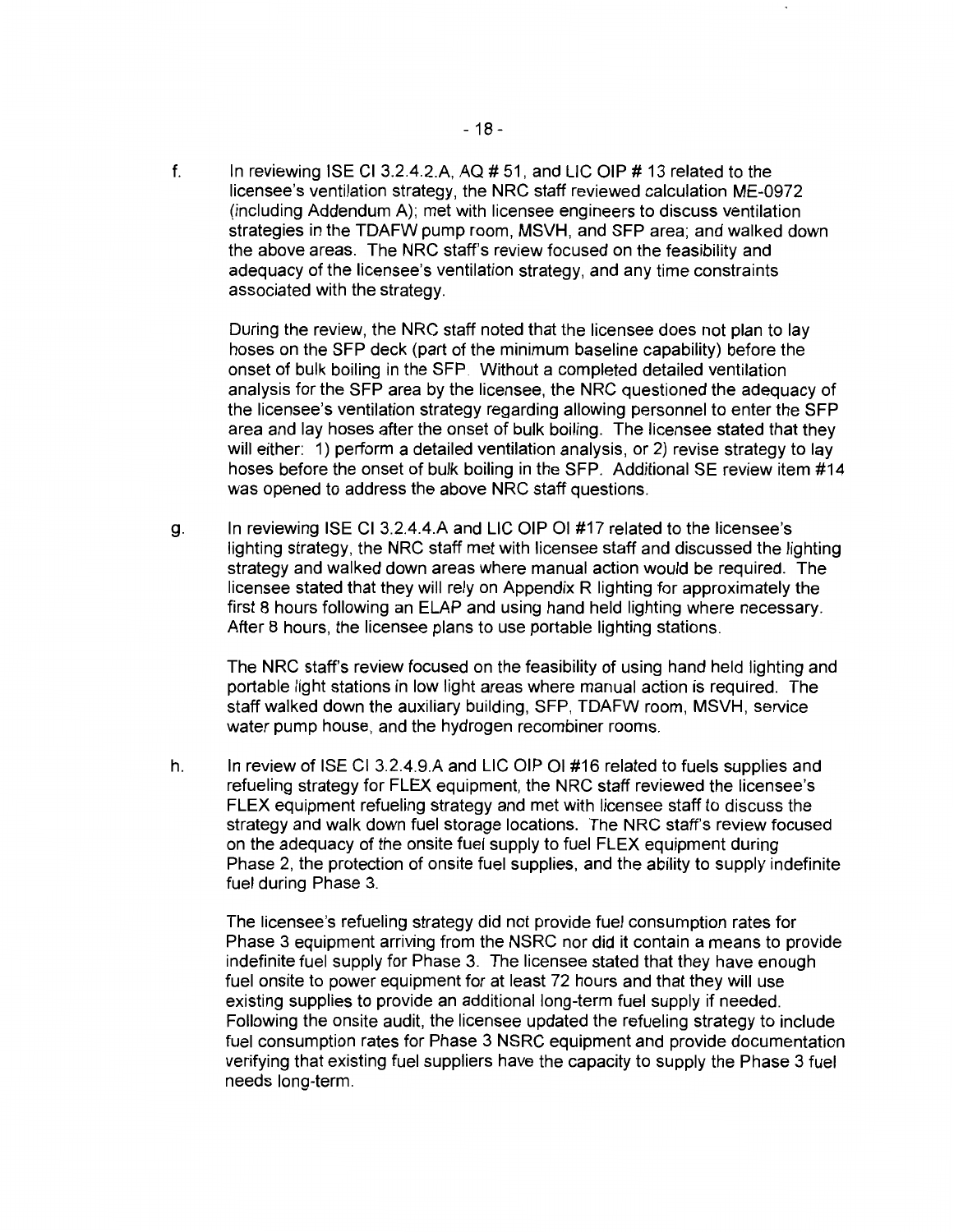- i. In reviewing AQ #20 related to the Unit 3 flooding evaluation and the effects of the new LIP event, the NRC staff met with licensee staff to discuss and walk down the areas affected by the LIP event. The NRC staff's review focused on the effect of local pending as a result of the LIP event on storage, deployment, and operation of portable FLEX equipment. The licensee's flooding evaluation showed that local pending will occur following the updated LIP event, but that duration is short enough that local pending will have a negligible effect on implementation of FLEX strategies.
- j. In reviewing of SE review item #1 related to the licensee's plan in their February 27, 2014, update to pre-stage the portable 120/240 VAC diesel generator, NRC staff met with licensee staff to discuss the protection of the prestaged diesel generator. The licensee stated that they no longer plan to prestage the diesel generator and will update their OIP to reflect such.
- k. During the licensee's presentation of their FLEX implementation strategies during this onsite audit, the licensee stated that for Modes 5 and 6, the RWSTs would be the only water source used to provide borated water to the reactor. The RWSTs at North Anna are not protected from design-basis tornados and tornado generated missiles. The NRC staff inquired as to the adequacy of crediting an unprotected water source in relation to the guidance in NEI 12-06 and the NEI position paper for mitigating strategies resolution of shutdown modes. The NRC staff noted that this maybe an issue requiring generic industry resolution. Additional SE review item #11 was opened to address the above NRC staff questions.

### 3.4 Spent Fuel Pool Instrumentation Technical Discussions and Walk-Downs

The NRC staff met with Dominion staff and reviewed diagrams depicting the Spent Fuel Pool Instrumentation (SFPI) locations and routing of cables from the SFP area to the display location in the MCR. The NRC staff also reviewed documentation related to the mounting of the SFPI to the SFP deck. In addition, the staff discussed the issue of electromagnetic compatibility (EMC) with the licensee.

a. In response to Spent Fuel Pool Instrumentation (SFPI) Request for Additional Information (RAI) #2, the licensee submitted a diagram of the SFP area with the locations for the SFPI and the routing of the cables within the SFP. The NRC staff inquired as to the routing of cables and missile protection outside the SFP area and into the MCR. During the onsite audit, the licensee indicated that the routing of the SFPI cables outside the SFP area will be in accordance with North Anna cable separation practices for safety-related components. The licensee also indicated that the cables for the primary and back-up SFP instruments are more than 2 feet apart at all times.

During the on site audit visit, the NRC staff walked down the SFP area and the route for the primary and back-up cables. The walkdown started at the MCR where licensee staff indicated the locations for the SFPI display cabinet, the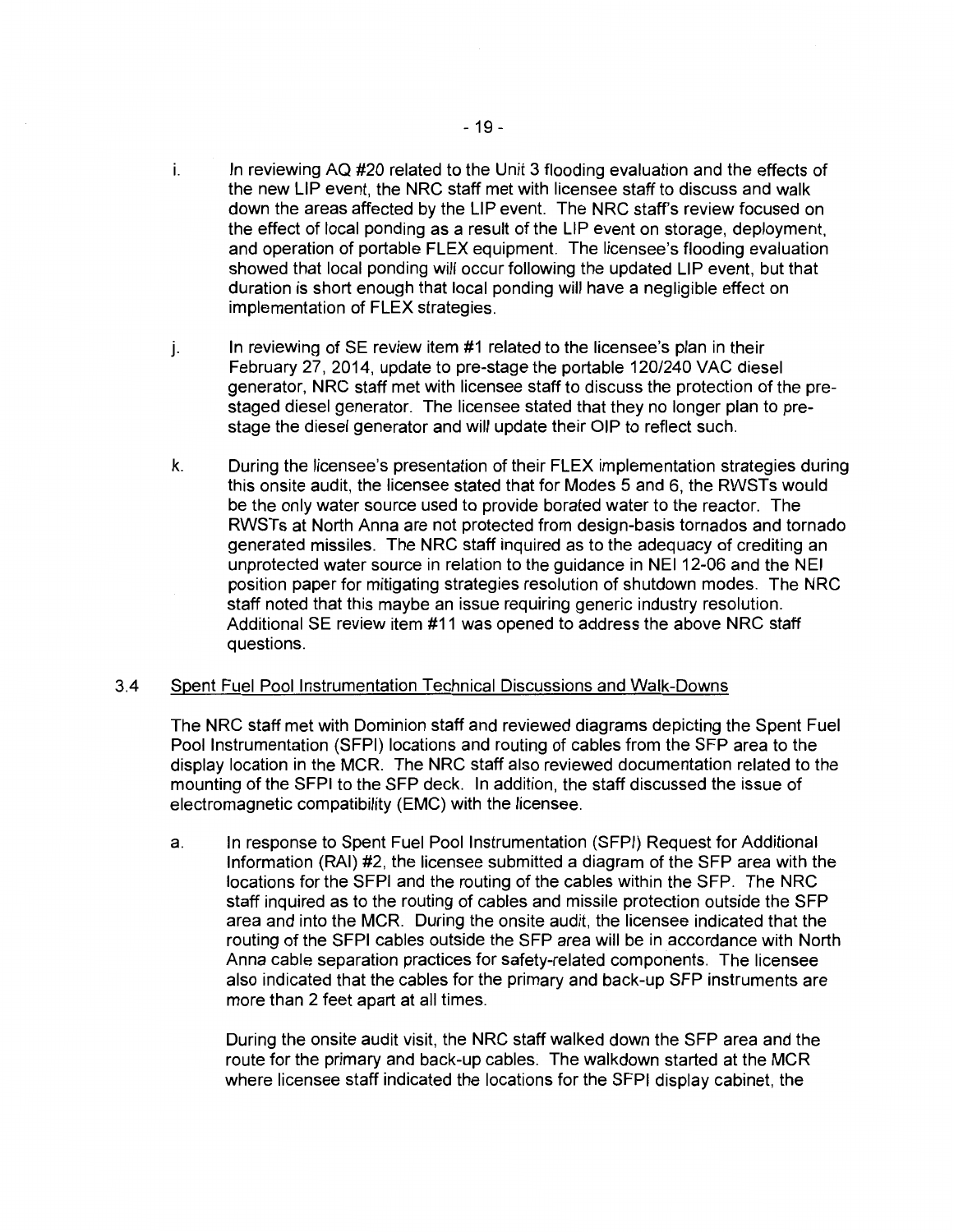electrical power source, and the connections for the displays. From the MCR, the staff visited the cable spreading room and then the SFP area which is the proposed location for the SFPI sensor probe and the exit point from the SFP area to the Auxiliary Building. The NRC staff walked the complete cable routing from the SFP to the MCR for the primary and back-up SFPI.

The NRC staff's review of this item focused on the degree of separation between the primary and back-up cable routing and missile protection once outside the SFP area.

b. In reviewing SFPLI RAI #3, the NRC staff reviewed the licensee's description of the location and the manner by which the SFPI mounting bracket would attach the SFPI level sensor to the refueling floor. During the onsite audit, the NRC staff reviewed licensee documentation and drawings describing the mounting bracket and anchor bolt dimensions, materials, and the seismic and hydrodynamic loads applicable to the mounting bracket site configuration.

For this item, the NRC staff reviewed calculation, CEM-0139, "Mounting details for Spent Fuel Pool Monitoring," Revision 0; CN-PEUS-14-3, "Seismic Analysis of the Spent Fuel Pool Mounting Bracket for Surry Power Station, Millstone Power station Unit 3 & North Anna Power Station," Revision 1; drawing 10121079, "North Anna Spent Fuel Pool Instrumentation System Level Sensor Assembly, Revision 1, sheets 1, 3 and 4; drawing 10121079, "North Ana Spent Fuel Pool Instrumentation System Level Sensor Assembly," Revision 0, sheet 2; and drawing 10067E16, "North Anna, Surry and Millstone Unit 3 Nuclear Generating Stations Spent Fuel Pool Mounting Bracket Plan, Sections, and Details," Revision 2. The NRC staff also walked down the proposed location for the mounting brackets on the east and west ends on the refueling deck. The licensee showed the NRC staff the location (indicated by a mark-up on the refueling floor) where the base of the mounting bracket and anchor bolts on the east end would be located. The licensee also stated that the mounting bracket design will meet North Anna design and licensing basis requirements for Seismic Category I components and will include consideration of static weight loads and hydrodynamic loads.

The NRC staff's review of this item focused on the location for the primary and back-up mounting bracket for the SFPI sensor probe and the impact the installation could have on the SFP refueling floor and/or other connection points.

c. During the onsite audit, the NRC staff reviewed the vendor tests performed in the area of EMC related to electromagnetic interference (EM I) that could affect the performance of the SFPI during a BDB event. The NRC staff discussed this issue with the licensee, and the licensee indicated their awareness of this issue. The licensee explained that they performed some additional testing at the vendor facility during the factory acceptance test using radios in the vicinity of the SFPI. The licensee indicated that further information addressing this issue would be provided to the staff.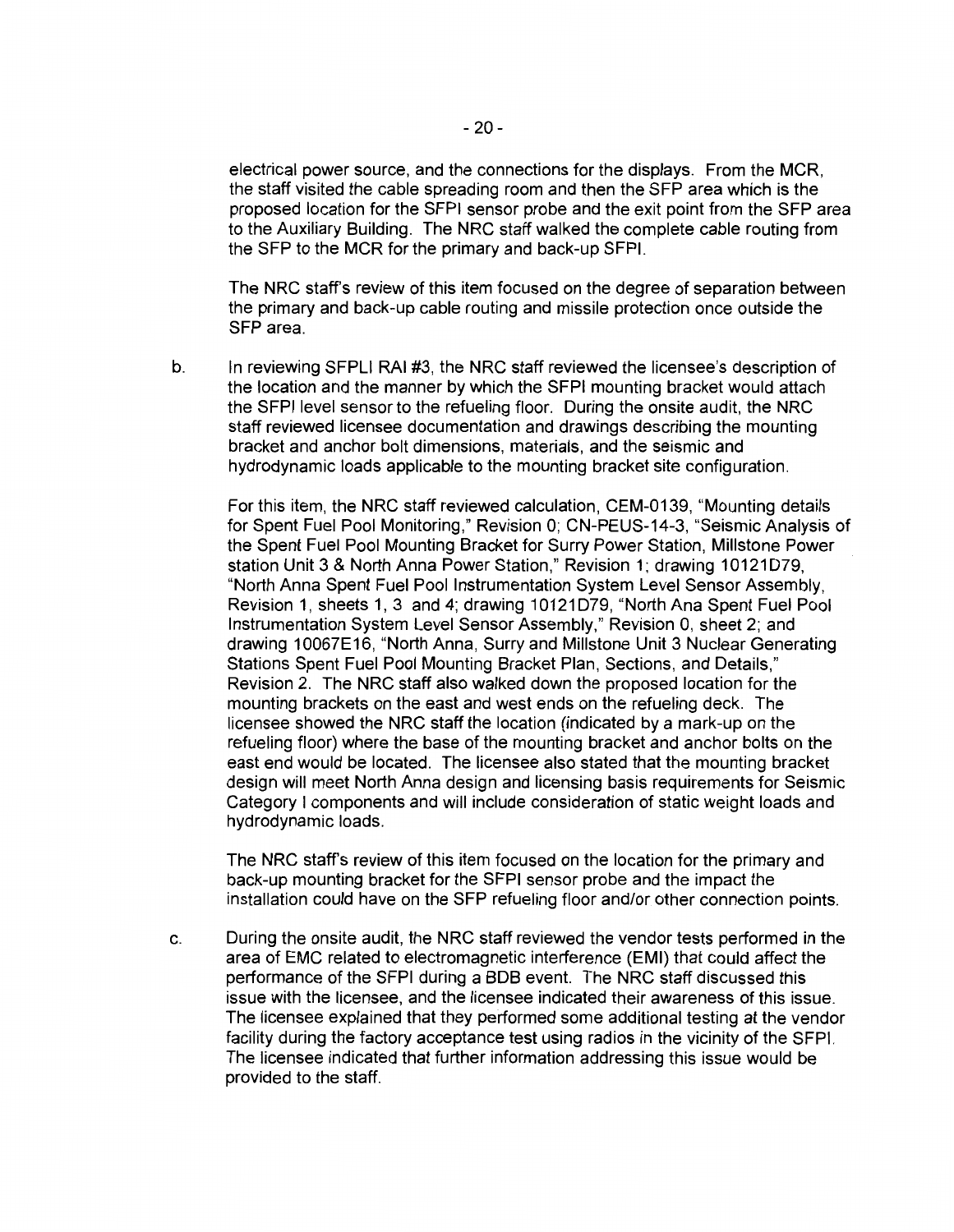The NRC staff's review of this item focused on any EMI that could adversely affect the function of the SFPI during the BDB event. Additional SE review item #9 was opened to address the above NRC staff questions.

### 3.5 Other Technical Discussion Areas and Walk-Downs

- a. Dominion Nuclear Training Program -The NRC staff met with the licensee staff and discussed Dominion's Systematic Approach to Training (SAT) program as it applies to mitigating strategies and SFPLI. The NRC staff reviewed administrative procedures and observed a portion of an FSG training class to North Anna non-licensed operators.
	- 1) In response to LIC OIP OI #10 regarding the Dominion Nuclear Training Program, the licensee indicated that training documents and processes would be revised, developed, and maintained to assure personnel proficiency in the mitigation of BOB events. These programs and controls would be developed and implemented in accordance with the SAT.
	- 2) In review of this item, the NRC staff reviewed administrative procedure TR-AA-100, "Analysis," Revision 10, and discussed the analysis phase of the SAT with the licensee. This analysis phase is the first step in determining whether training is needed and to identify the tasks, skills, knowledge and aptitudes that must be trained. The licensee described how new equipment, procedure changes, or policy changes would result in conducting a needs analysis in the SAT. This analysis would trigger the development of new training for site personnel. The licensee indicated that all non-licensed operators, reactor operators, senior reactor operators, and shift technical advisors will be trained in BOB mitigating strategies.
	- 3) The NRC staff inquired about operator training related to testing and calibration of new technology and/or components at the site such as the SFPLI. The licensee indicated that North Anna personnel visited the SFPI vendor facility to witness and train on the processes for operation, testing, and calibration of the SFP instruments and development of testing and calibration procedures.
	- 4) The NRC staff's review of this item focused on the licensee's process (SAT) to revise, develop, and maintain the necessary training to assure personnel proficiency in the mitigation of BOB events.
- b. In review of ISE Cl 3.2.4.4.B and LIC OIP 01 #18, the NRC staff discussed the site's communications enhancements with licensee staff. The discussions reviewed the licensee's current plans regarding communications equipment to be purchased for the initial and long-term site communications strategy during the ELAP event. The discussions included a review of the commercial equipment details, storage locations, deployment procedures, and connections to prestaged, installed equipment in the MCR. NRC staff discussions with licensee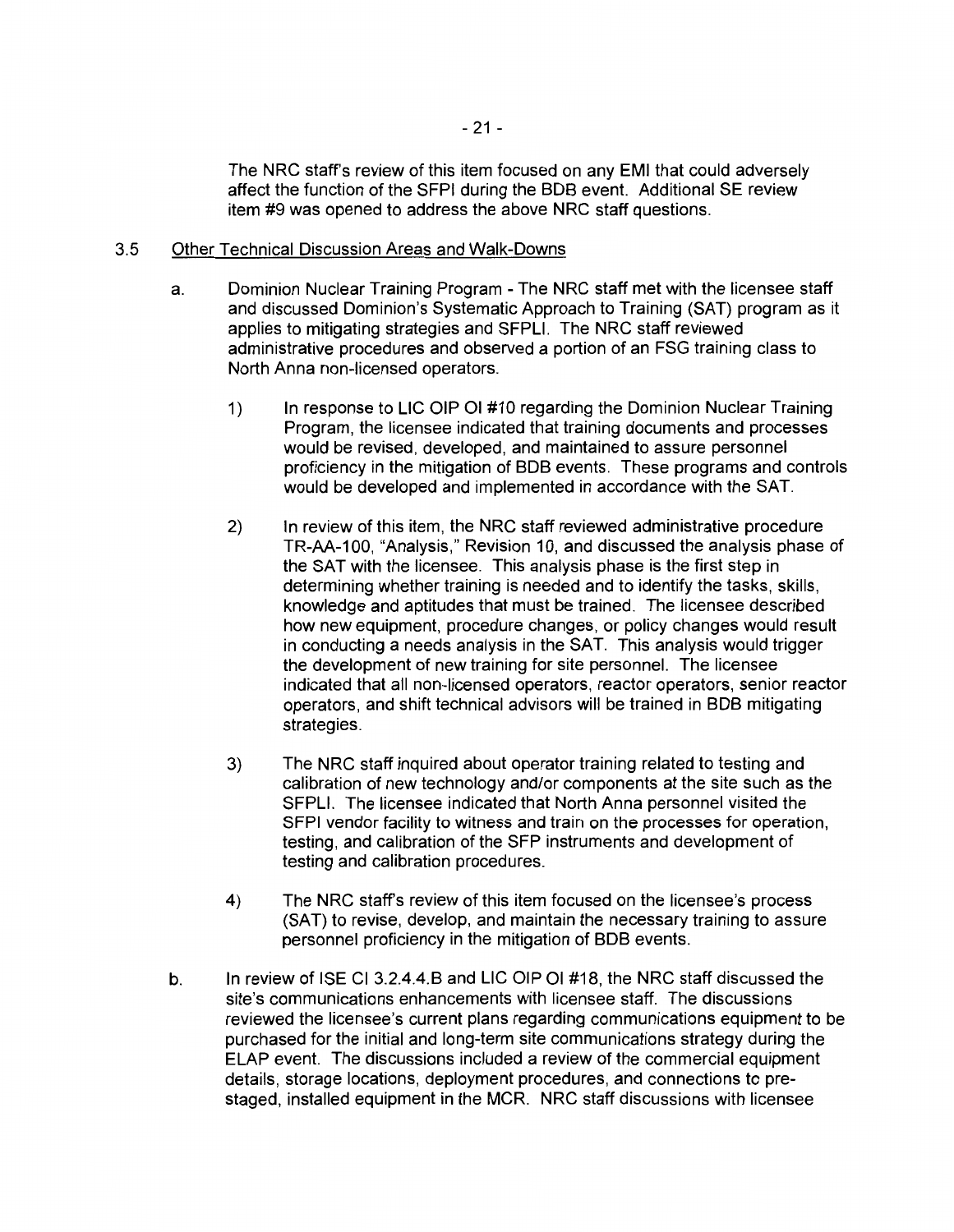staff also included the use of hand-held radios and their storage locations, charging stations, power sources for the charging stations, applicable procedures under development in relation to site emergency communications, and other communications capabilities documented in procedures available to operators.

The NRC staff's review of the communications enhancements focused on the viability, deployment complexity and timing, battery durability, and charging capability for the site BOB communications strategy.

c. In review of the security and building access procedures following an ELAP and BDBEE, the NRC staff interviewed plant personnel and conducted plant walkdowns focusing on the personnel and vehicle access system responses for the owner-controlled area, protected areas, and vital areas following an ELAP during a BDBEE.

The NRC staff's review focused on the ability for onsite and supplemental personnel to navigate and access the plant following an ELAP and for any needed vehicles or large, portable FLEX equipment to enter the protected area fence line following the event. Additional SE review item #15 was opened to address the above NRC staff questions. Information supplied by the licensee following the audit was sufficient to close this item.

d. In review of ISE Cl 3.1.1.4.A, the NRC staff reviewed the draft SAFER Response Plan for North Anna and conducted walkdowns of the "B" staging area and the linkage to the Phase 2 equipment deployment haul routes. During the onsite audit, the NRC staff requested the liquefaction and safety of flight analyses for the "B" staging area designated to receive equipment and supplies from the NSRC. Following the onsite audit, the licensee completed a qualitative liquefaction analysis and completed a safety of flight analysis with the designated helicopter SAFER contractor.

Additionally, the NRC staff discussed Phase 3 haul route coordination with offsite emergency management resources in light of the five hazards. This discussion focused on how the impact to regional infrastructure would impact decision making with state, local, and SAFER officials in the transit of NSRC Phase 3 equipment to the site.

The NRC staff's review of the equipment staging and deployment capability from the "B" staging area focused on the viability of the chosen area, as it receives the Phase 3 equipment and connects to the Phase 2 portion of the strategy and the emergency management coordination for Phase 3 equipment arriving over land or via air.

### 4.0 Exit Meeting (Thursday, May 22. 2014)

The NRC staff audit team conducted an exit meeting with licensee staff following the closure of onsite audit activities. The NRC staff highlighted items reviewed and noted that detailed results of the on site audit trip will be documented in this report. Eleven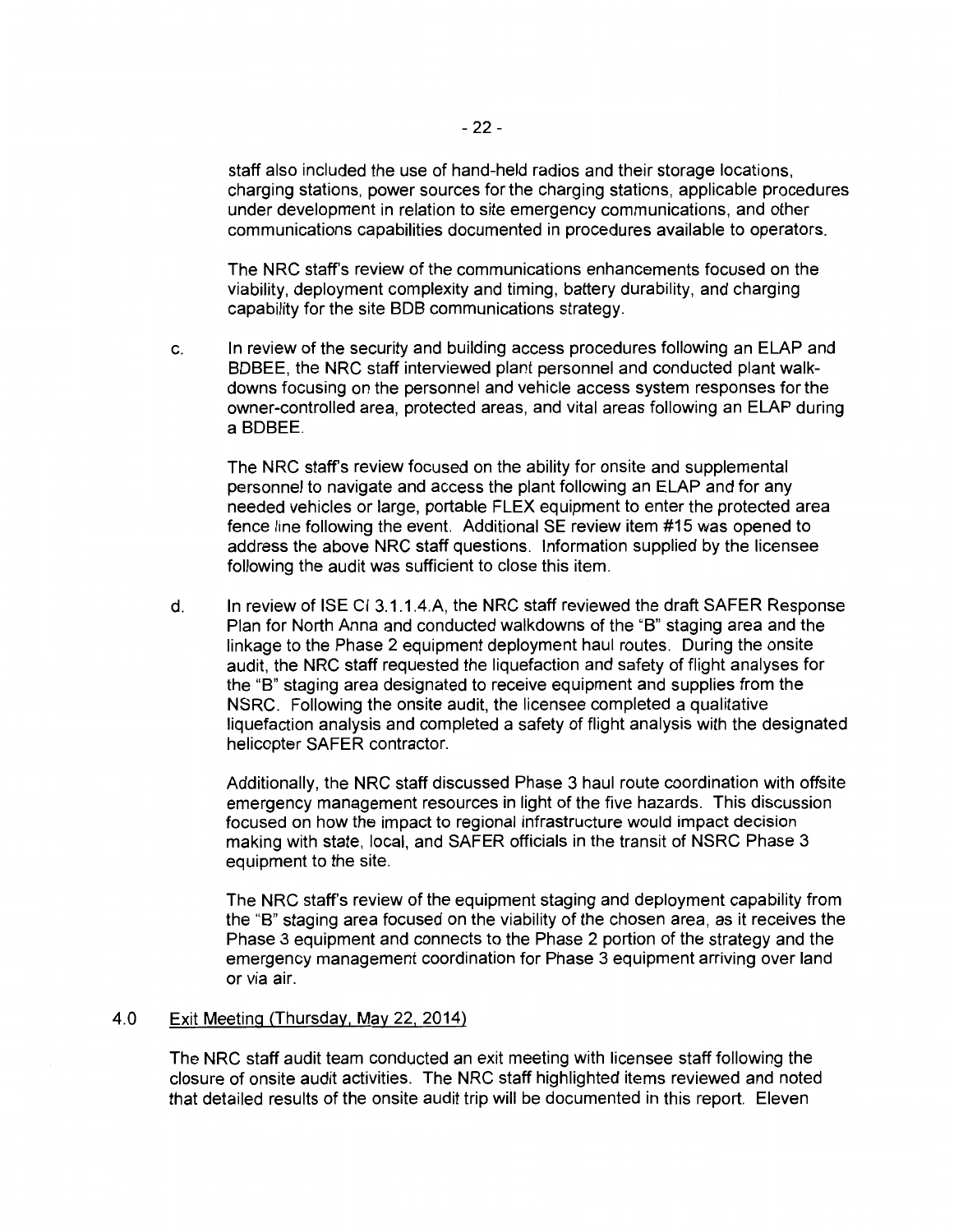items were discussed in detail at the exit meeting, and all of these items have been discussed above.

### **CONCLUSION**

The NRC staff completed all three parts of the North Anna onsite audit plan as issued on April 24, 2014. Each detailed audit item listed in Part 2 of the plan was reviewed by NRC staff members while on site. In addition to the list of NRC and licensee onsite staff participants in Attachment 1, Attachment 2 provides a list of documents reviewed during the onsite audit portion.

In support of the continuing audit process as Dominion proceeds towards orders compliance for the North Anna site, the three additional attachments noted below provide the status of all audit review items (including what occurred onsite) that the NRC staff is evaluating in anticipation of issuance of a combined safety evaluation for both the Mitigation Strategies and Spent Fuel Pool Level Instrumentation orders. The five sources for the audit items referenced below are as follows:

- a. Interim Staff Evaluation (ISE) Open Items (Ois) and Confirmatory Items (Cis)
- b. Audit Questions (AQs)
- c. Licensee-identified OIP Open Items (Ois)
- d. SFPI Requests for Additional Information (RAis)
- e. Additional SE needed information

The tables in the attachments provide audit item status as follows:

- a. Attachment 3: North Anna Mitigation Strategies (MS)/Spent Fuel Pool Instrumentation (SFPI) SE Audit Items not requiring further NRC staff review and transition to SE anticipated
- b. Attachment 4: North Anna MS/SFPI SE Audit Items currently under NRC staff review but not requiring further licensee input
- c. Attachment 5: North Anna MS/SFPI SE Audit Items currently under NRC staff review and requiring licensee input as delineated

While this report notes the completion of the onsite portion of the audit per the plan dated April 24, 2014, the ongoing audit process continues as per the letters to all licensees and construction permit holders for both orders dated August 28, 2013 and March 26, 2014. Additionally, while Attachments 3-5 provide a progress snapshot of the NRC staff's review of the licensee's OIPs, as supplemented, and as augmented in the audit process, the status and progress of the NRC staff's review may change based on licensee plan changes, resolution of generic issues, and other NRC staff concerns not previously documented. Changes in the NRC staff review will be communicated in the ongoing audit process.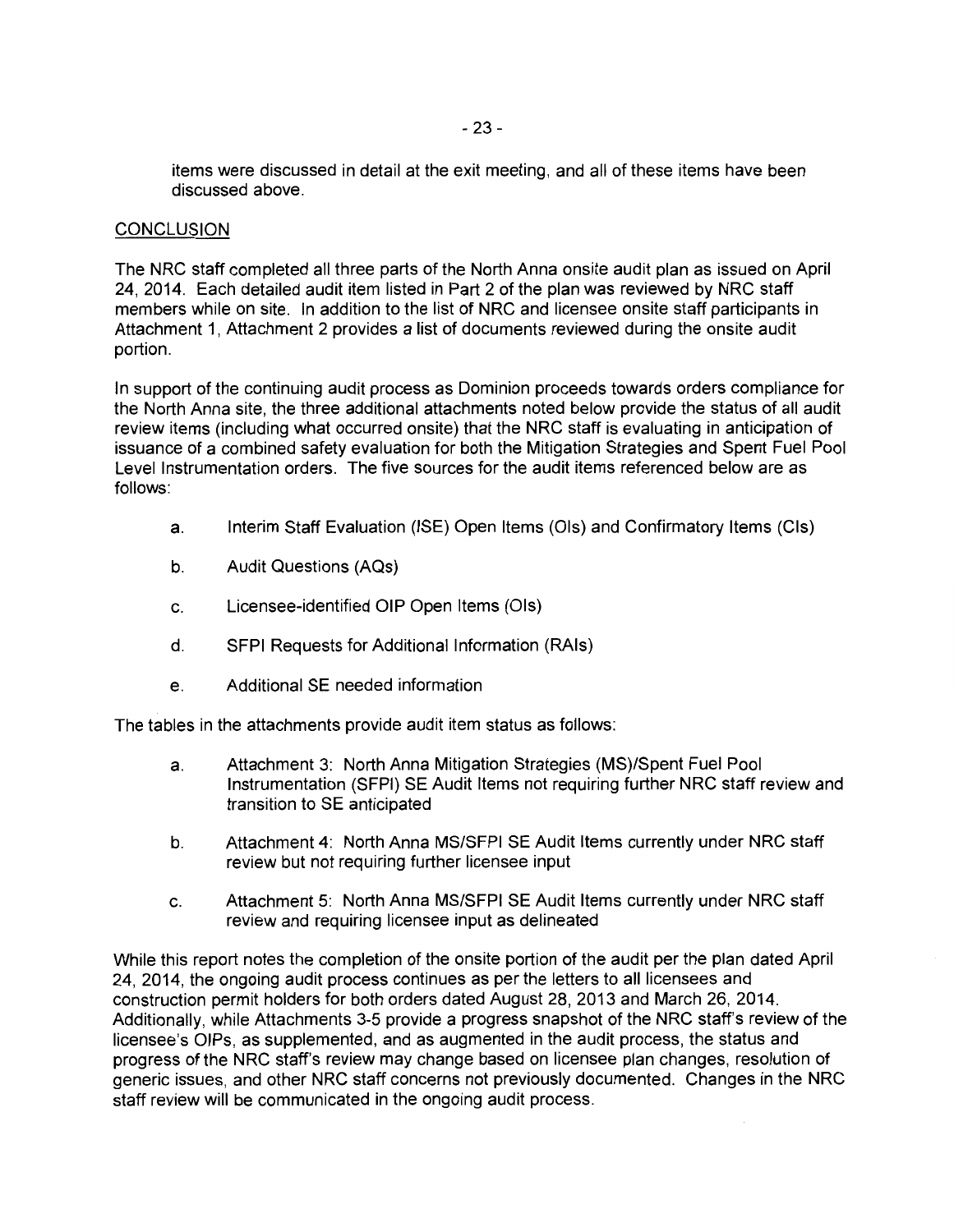Principal Contributors:

- J. Lehning
- M. Levine
- M. McConnell
- J. Miller
- D. Murdock
- C. Roque-Cruz
- S. Whaley
- S. Campbell
- G. Kolcum
- R. Taylor
- J. Paige
- J. Polickoski

Attachments:

- 1. NRC and Licensee Staff Onsite Audit Participants
- 2. Onsite Audit Documents Reviewed
- 3. MS/SFPI Audit Items not requiring further NRC staff review
- 4. MS/SFPI Audit Items currently under NRC staff review (no licensee input needed)
- 5. MS/SFPI Audit Items currently under NRC staff review (licensee input needed)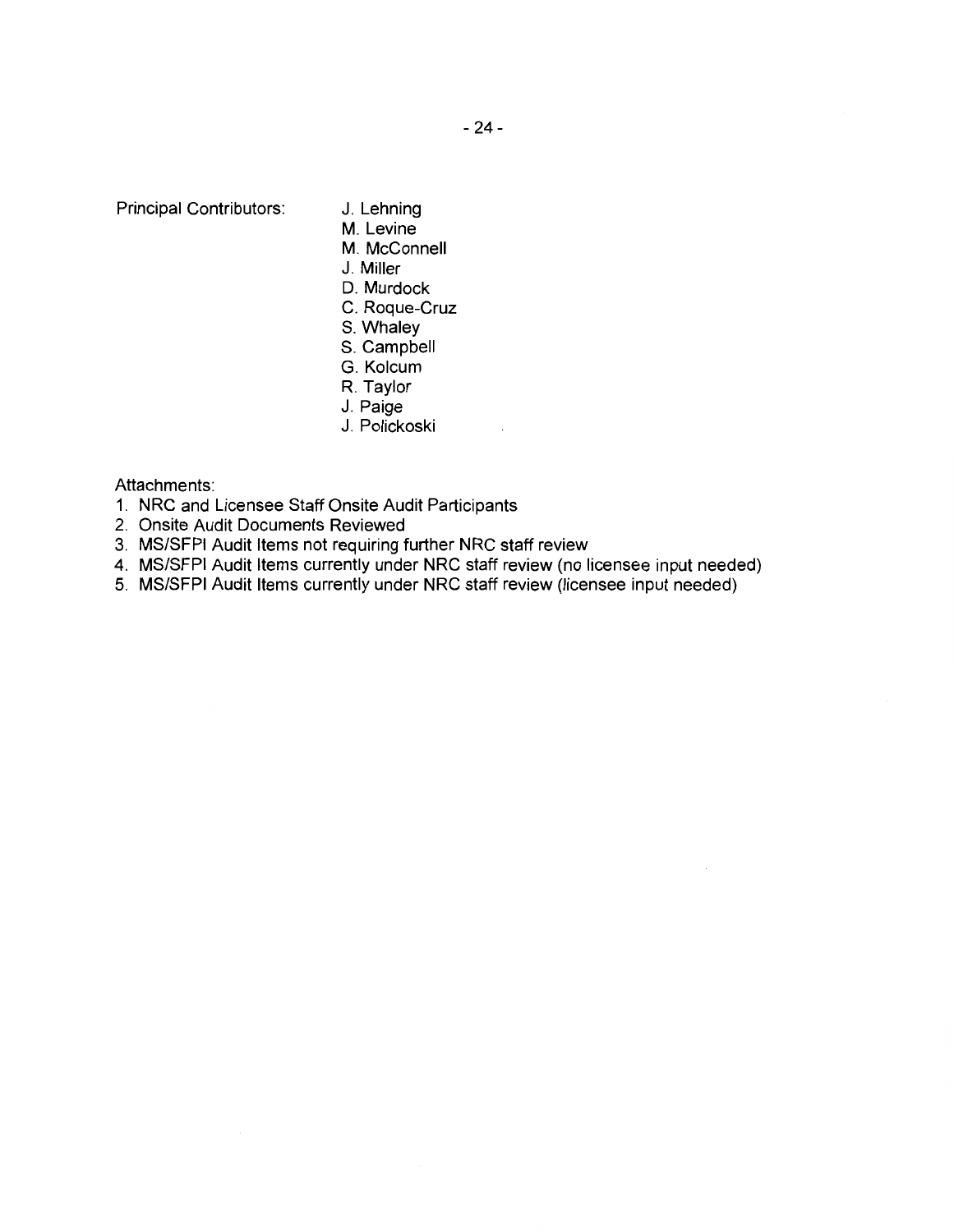## **Onsite Audit Participants I Meeting Attendees**

## NRC Staff:

| Stephen Campbell         | NRR/DIRS/IRIB | Darrell Murdock  | <b>RES/DE/ICEEB</b> |
|--------------------------|---------------|------------------|---------------------|
| <b>Gregory Kolcum</b>    | R-II/DRP/RPB5 | Jason Paige      | NRR/JLD/JOMB        |
| John Lehning             | NRR/JLD/JERB  | James Polickoski | NRR/JLD/JOMB        |
| <b>Michael Levine</b>    | NRR/JLD/JCBB  | Carla Roque-Cruz | NRR/JLD/JCBB        |
| <b>Matthew McConnell</b> | NRR/JLD/JERB  | Ryan Taylor      | R-II/DRP/RPB7       |
| Josh Miller              | NRR/JLD/JERB  | Sheena Whaley    | NRR/JLD/JHMB        |

| Stephen Campbell  | NRR/DIRS/IRIB | Darrell Murdock  | <b>RES/DE/ICEEB</b> |
|-------------------|---------------|------------------|---------------------|
| Gregory Kolcum    | R-II/DRP/RPB5 | Jason Paige      | NRR/JLD/JOMB        |
| John Lehning      | NRR/JLD/JERB  | James Polickoski | NRR/JLD/JOMB        |
| Michael Levine    | NRR/JLD/JCBB  | Carla Roque-Cruz | NRR/JLD/JCBB        |
| Matthew McConnell | NRR/JLD/JERB  | Ryan Taylor      | R-II/DRP/RPB7       |
| Josh Miller       | NRR/JLD/JERB  | Sheena Whaley    | NRR/JLD/JHMB        |

## Dominion Staff:

| <b>Name</b>           | <b>Title</b>                                          |
|-----------------------|-------------------------------------------------------|
| Jerry Bischoff        | Site Vice President, North Anna Power Station (NAPS)  |
| <b>Thomas Sharkey</b> | Director, Nuclear Engineering                         |
| <b>Thomas Huber</b>   | Director, Nuclear Licensing and Operations Support    |
| John Dougherty        | Director, Safety and Licensing, NAPS                  |
| <b>Mike Becker</b>    | Manager, Outage and Planning, NAPS                    |
| Dave Bucheit          | Manager, Nuclear Engineering - Beyond Design Basis    |
| Jim Zaborowski        | Supervisor, Nuclear Engineering - Beyond Design Basis |
| Dean Price            | Supervisor, Beyond Design Basis Equipment Building    |
| Mike Henig            | Supervisor, Nuclear Engineering - Beyond Design Basis |
| Jon Allen             | Beyond Design Basis Project Manager, NAPS             |
| <b>Jeff Spence</b>    | Training Project Manager - Beyond Design Basis        |
| <b>Bill Webster</b>   | Supervisor, Nuclear Engineering - PRA Applications    |
| Diane Aitken          | Lead Licensing Engineer - Beyond Design Basis         |
| AI Elms               | Generation Project Manager - Beyond Design Basis      |
| Nelson Martin         | Manager, Nuclear Fleet Protection Services            |
| Richard Hanson        | Manager, Nuclear Protection Services, Security, NAPS  |
| <b>Mike Pierce</b>    | Supervisor, Nuclear Security, NAPS                    |
| <b>Ed Collins</b>     | Manager, Nuclear Emergency Preparedness               |
| <b>Wayne Anthes</b>   | Beyond Design Basis - Operations Lead                 |
| <b>Kurt Flaig</b>     | Consulting Engineer, Nuclear Safety Analysis          |
| <b>Noval Smith</b>    | <b>Consulting Engineer, Nuclear Safety Analysis</b>   |
| Rob Sheldon           | Network Specialist, Engineering Technical Services    |
| Alan Dowell           | Technical Consultant - Beyond Design Basis            |
| <b>Jim Williams</b>   | Nuclear Engineering - Beyond Design Basis             |
| John MacCrimmon       | Supervisor, Nuclear Engineering - Civil Engineering   |
| Delbert Horn          | Procedure Development - Beyond Design Basis           |
| Gwen Newman           | Beyond Design Basis - Communications                  |
| Dave Nunberg          | Unit Supervisor, Shift Operations, NAPS               |
| <b>Bill Thomas</b>    | Beyond Design Basis - Mechanical Lead                 |
| Jerry Kloecker        | <b>Consulting Engineer, Mechanical Analysis</b>       |
| <b>Brian Westby</b>   | Nuclear Engineering - Electrical                      |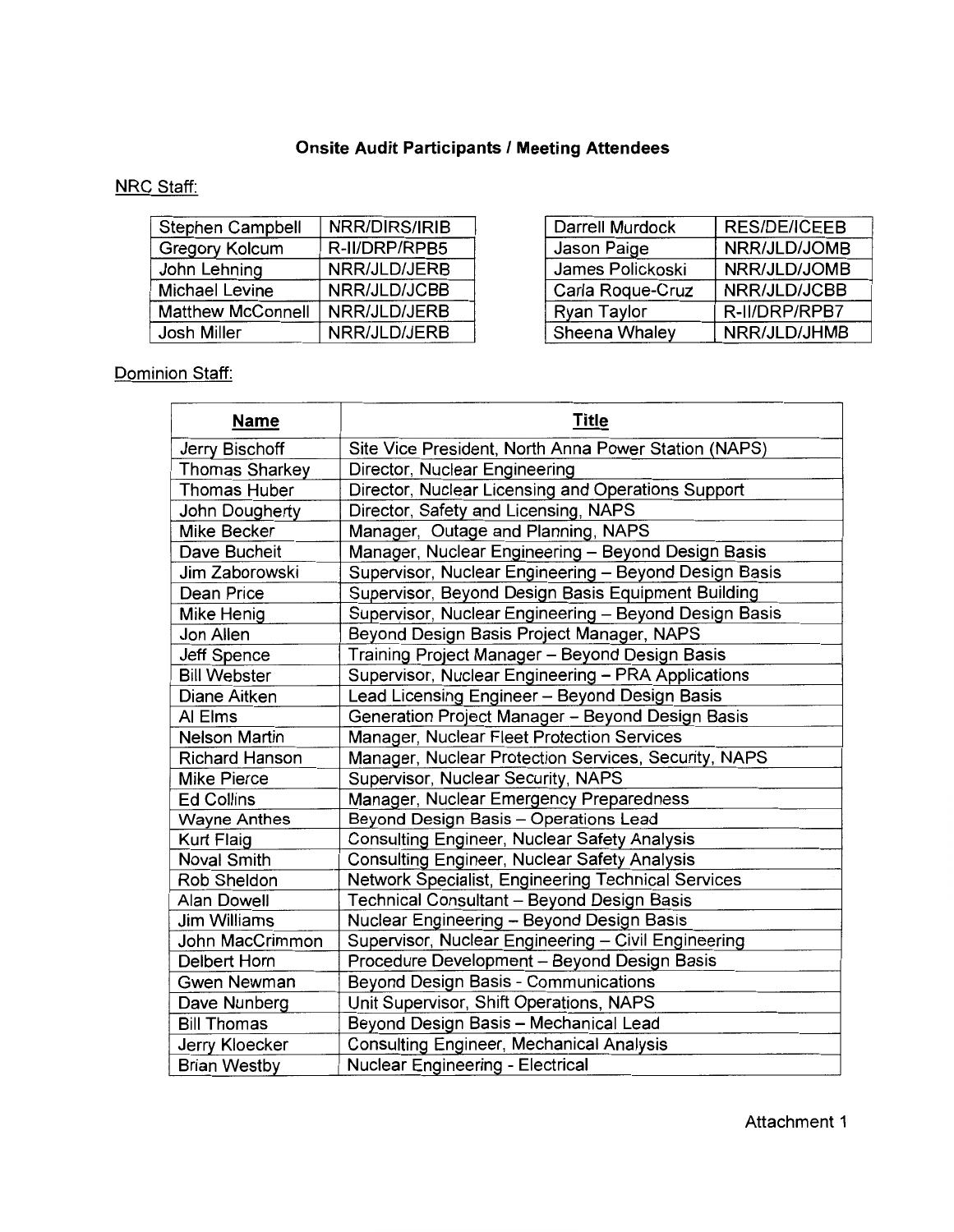| <b>Ricky Evans</b>    | Nuclear Engineering - Electrical               |
|-----------------------|------------------------------------------------|
| John Lee              | Flooding Project Manager - Beyond Design Basis |
| <b>Roland Brandis</b> | Nuclear Engineer III, I&C Design Projects      |
| Ayad Al-Hamdani       | Electrical - Beyond Design Basis               |
| <b>Bruce Phaup</b>    | Procedure Development - Beyond Design Basis    |
| <b>Bill Carter</b>    | Nuclear Engineering - Electrical               |
| Ben Rodill            | Beyond Design Basis - Program Development      |
| David Lippard         | Licensing Engineer - Beyond Design Basis       |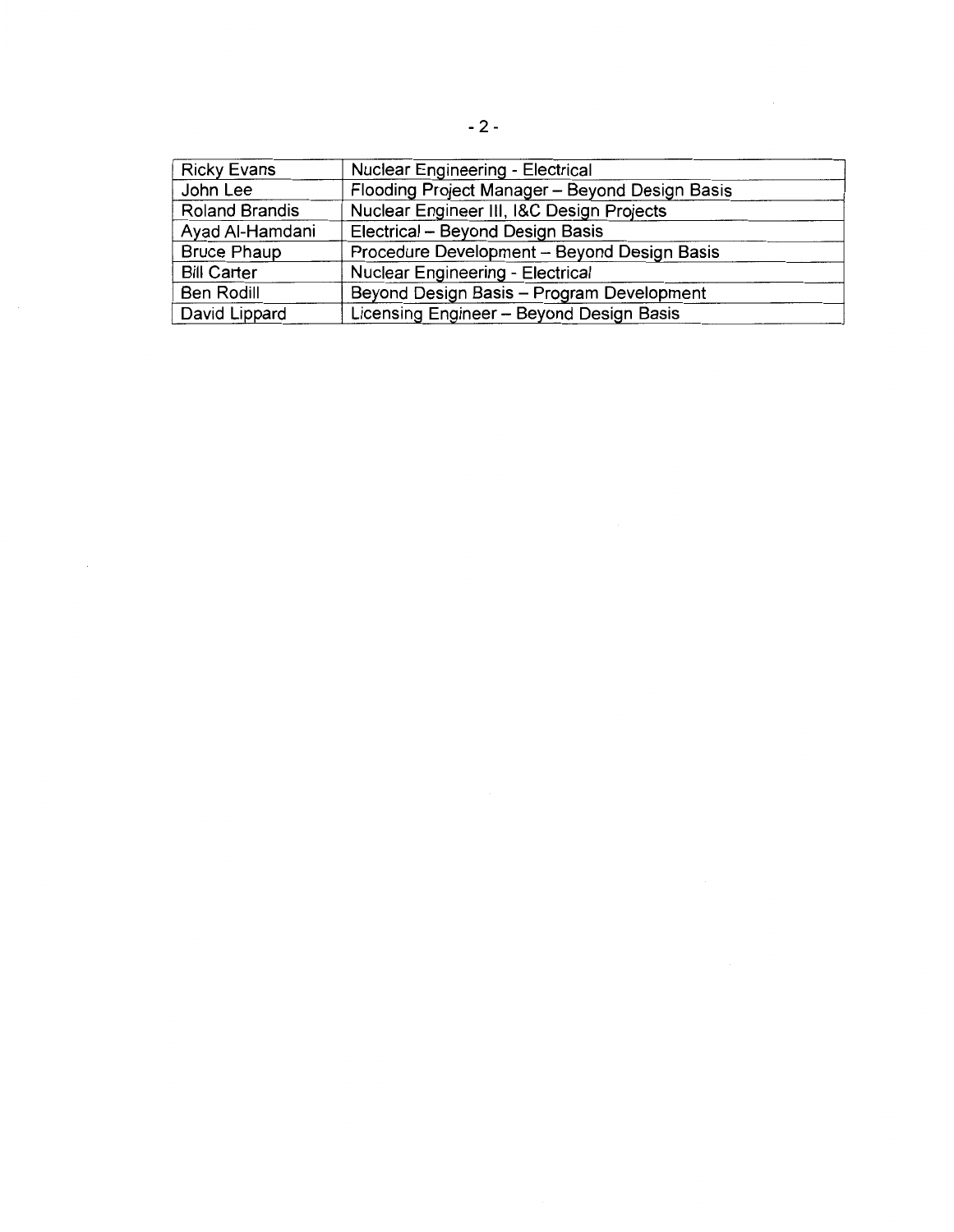## **Documents Reviewed**

- NRC Audit Presentation, May 19, 2014
- FLEX Support Guideline (FSG) 1, "RCS Inventory Control"
- SA-AA-109, "Heat Stress Management"
- FLEX OIP database
- ME-0965
- MR-0966
- ME-0972 (and Addendum A Analysis with Doors Open), Revision  $0-$  "Evaluation of Room Air Temperatures Following ELAP (TDAFW Pump Room)"
- ECA-0.0, "Loss of All AC Power"
- FSG-1, "RCS Inventory Control"
- FSG-3. "Alternate Low Pressure Feedwater"
- FSG-4, "ELAP DC Bus Load Shed/Management"
- FSG-5, "Initial Assessment and FLEX Equipment Staging"
- FSG-6, "Alternate ECST Makeup"
- FSG-7, "Loss of Vital Instrumentation or Control Power"
- FSG-8, "Alternate RCS Boration"
- FSG-9, "Low Decay Heat Temperature Control"
- FSG-13, "Transition from FLEX Equipment (Page 3 Consideration to restore ventilation for battery charging (hydrogen Removal))"
- Drawing No. Figure 7 One Line Diagram BDB Electrical Distribution System North Anna Power Station Units 1 & 2
- Drawing No. 11715-FE-1BA Appendix R Evaluation Protective Device Coordination Electrical One Line Diagram North Anna Power Station Unit 1
- Drawing No. 12050-FE-1BA Appendix R Protective Device Coordination Electrical One Line Diagram North Anna Power Station Unit 2
- EE-0863, Revisions 1 and 2 North Anna Power Station Beyond Design Basis FLEX Electrical 480VAC and 120VAC System Loading Analysis (Unit 1)
- EE-0865, Revisions 0 and 1 North Anna Power Station Beyond Design Basis- FLEX Electricai480VAC and 120VAC System Loading Analysis (Unit 2)
- EE-0871, Revision 0 Calculation for North Anna Power Station Beyond Design Basis -FLEX Electrical 4160VAC System Loading Analysis
- NAPS BOB Equipment Fuel Tank Evaluation
- ETE-CPR-2012-0017, Revision 0- Beyond Design Basis- 125VDC Analysis for Load Shedding and Extending Coping Time
- ETE-CPR-2012-0012, Revision 3 Beyond Design Basis FLEX Strategy Overall Integrated Plan Basis Document
- $\bullet$  EE-0009, Revision 1 125Vdc System Analysis
- WNA-PT-00188-GEN, Rev. 1, "Spent Fuel Pool Instrumentation System (SFPIS) Standard Product Test Strategy"
- EQ-QR-269, Rev 0, "Design Verification Testing Summary Report for the Spent Fuel Pool Instrumentation System"
- CEM-0139, "Mounting details for Spent Fuel Pool Monitoring," Rev. 0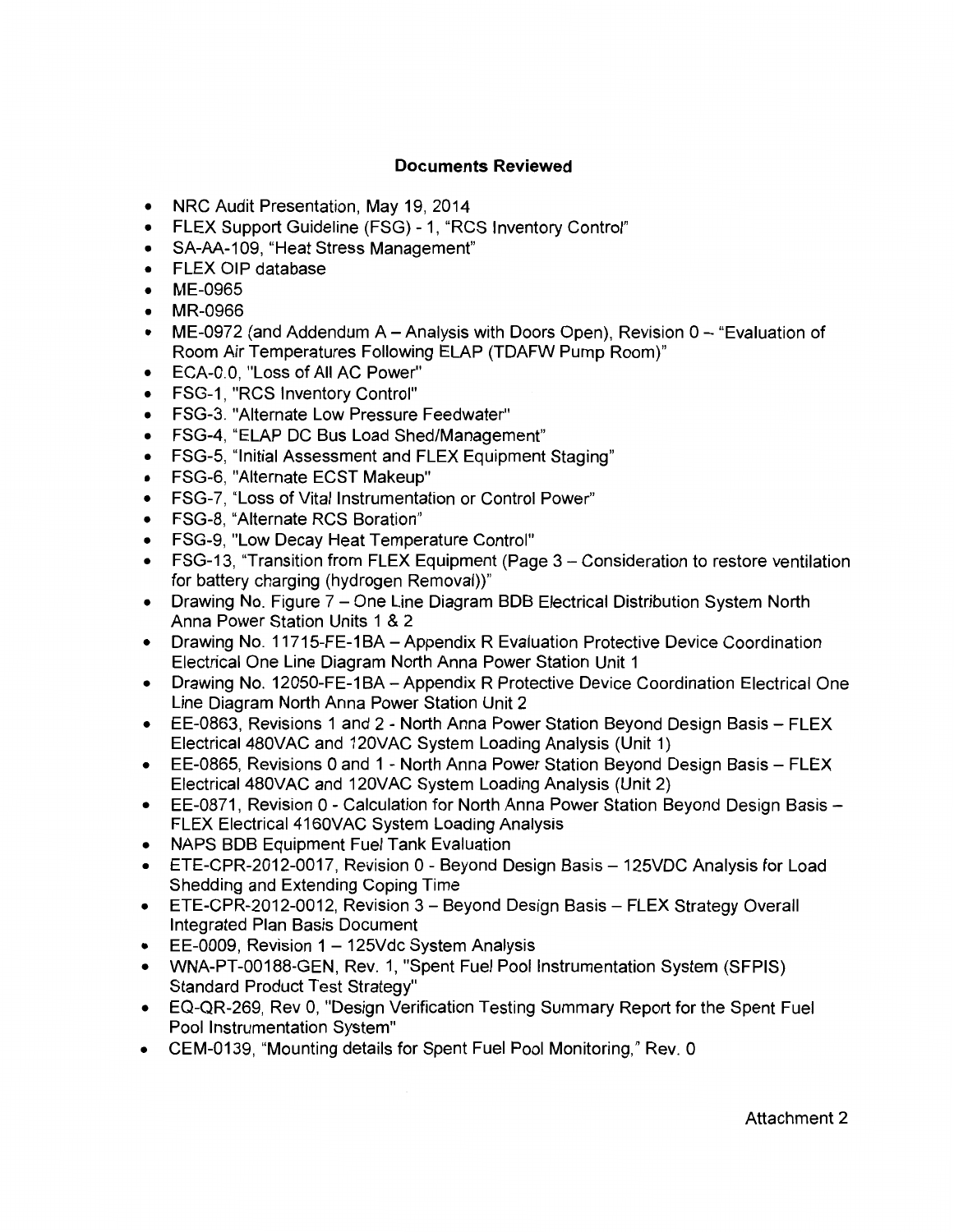- CN-PEUS-14-3, "Seismic Analysis of the Spent Fuel Pool Mounting Bracket for Surry Power Station, Millstone Power station Unit 3 & North Anna Power Station," Rev. 1
- Drawing 10121D79, "North Anna Spent Fuel Pool Instrumentation System Level Sensor Assembly, Rev. 1, sheets 1, 3 and 4
- Drawing 10121D79, "North Ana Spent Fuel Pool Instrumentation System Level Sensor Assembly," Rev 0, sheet 2
- WNA-DS-02957, "Design Specification for the Spent Fuel Instrumentation System," Rev. 2.
- WNA-CN-00300-GEN, "Spent Fuel Pool Instrumentation System Power Consumption Calculation," Rev. 0.
- WNA-CN-00301-GEN, "Spent Fuel Pool Instrumentation System Accuracy Analysis," Rev. 0
- WNA-TP-04709-GEN, "Calibration Procedure," Rev. 3
- Drawing 10067E16, "North Anna, Surry and Millstone Unit 3 Nuclear Generating Stations Spent Fuel Pool Mounting Bracket Plan, Sections, and Details," Rev. 2, sheet 1
- Administrative procedure TR-AA-1 00, "Analysis," Rev. 10
- Amendment 15 to the North Anna Units 1 and 2 PSAR, entitled, Report on Design and Stability of the North Anna Dam for Virginia Electric and Power Company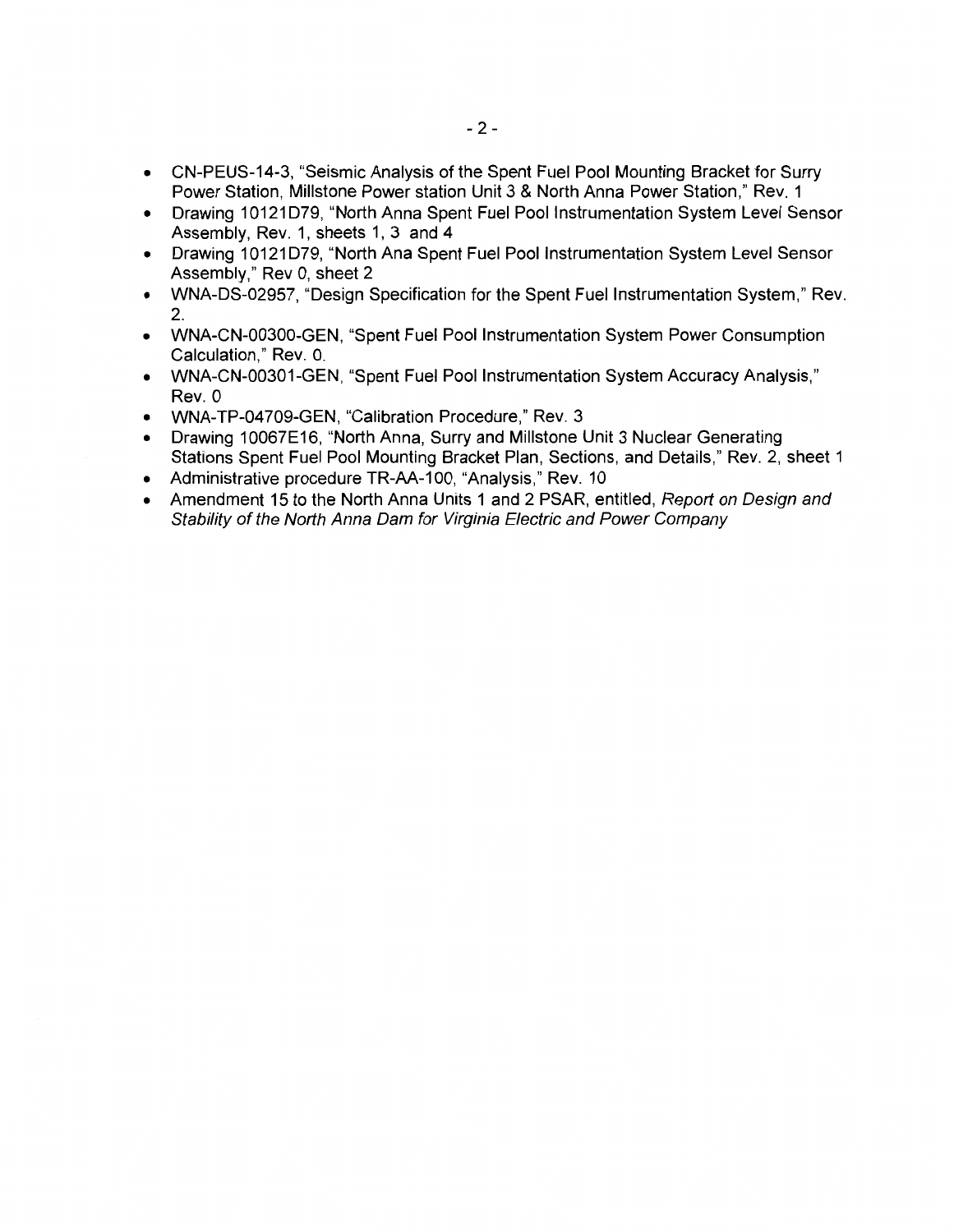## **North Anna Mitigation Strategies/Spent Fuel Pool Instrumentation Safety Evaluation Audit Items:**

## **Audit Items Not Requiring Further NRC Staff Review and Transition to Safety Evaluation Anticipated**

| <b>Audit Item</b><br>Reference | <b>Item Description</b>                                                                                                                                                              |
|--------------------------------|--------------------------------------------------------------------------------------------------------------------------------------------------------------------------------------|
| ISE OI 3.2.1.8.A               | Boric acid mixing under single-phase natural circulation conditions                                                                                                                  |
| ISE CI 3.1.1.1.A               | Storage & Protection of FLEX equipment                                                                                                                                               |
| <b>ISE CI 3.1.1.3.A</b>        | Procedural Interface Considerations (Seismic)                                                                                                                                        |
| <b>ISE CI 3.1.1.4.A</b>        | <b>Off-Site Resources</b>                                                                                                                                                            |
| ISE CI 3.1.5.2.A               | Considerations for any manual actions required by plant personnel in<br>high temperature conditions.                                                                                 |
| ISE CI 3.2.1.1.C               | Prevention of accumulator nitrogen injection.                                                                                                                                        |
| ISE CI 3.2.1.2.C               | RCS cooldown in relation to RCP seals                                                                                                                                                |
| ISE CI 3.2.1.8.B               | Adequate shutdown margin for North Anna in ELAP scenarios.                                                                                                                           |
| ISE CI 3.2.1.8.C               | Shutdown margin calculations                                                                                                                                                         |
| <b>ISE CI 3.2.1.9.A</b>        | <b>Sufficient BDB RCS Injections Pumps</b>                                                                                                                                           |
| ISE CI 3.2.1.9.B               | AFW supply, SFP makeup, and RCS inventory hydraulic analysis.                                                                                                                        |
| <b>ISE CI 3.2.3.A</b>          | Containment analysis                                                                                                                                                                 |
| <b>ISE CI 3.2.4.2.B</b>        | Battery room ventilation.                                                                                                                                                            |
| <b>ISE CI 3.2.4.4.A</b>        | Lighting study                                                                                                                                                                       |
| ISE CI 3.2.4.9.A               | <b>Fuel Supplies</b>                                                                                                                                                                 |
| <b>Audit Question 1</b>        | Storage of Portable equipment                                                                                                                                                        |
| <b>Audit Question 2</b>        | Seismically qualified electrical equipment                                                                                                                                           |
| <b>Audit Question 3</b>        | External flood-induced challenges                                                                                                                                                    |
| <b>Audit Question 4</b>        | Large internal flooding sources                                                                                                                                                      |
| <b>Audit Question 7</b>        | Cooling functions for equipment to assure that coping strategy<br>functionality could be maintained.                                                                                 |
| <b>Audit Question 8</b>        | Loss of heat tracing effects for equipment                                                                                                                                           |
| <b>Audit Question 13</b>       | Base seismic hazard that is lower than the currently known maximum<br>probable PGA.                                                                                                  |
| <b>Audit Question 14</b>       | Effects snow, ice, and cold temperature at NAPS                                                                                                                                      |
| <b>Audit Question 15</b>       | <b>Key Parameters</b>                                                                                                                                                                |
| <b>Audit Question 19</b>       | Load shed of the dc bus                                                                                                                                                              |
| <b>Audit Question 20</b>       | Current flood analysis for Unit 3                                                                                                                                                    |
| <b>Audit Question 23</b>       | Identifying and evaluating the important parameters and assumptions<br>demonstrating that they are representative of your site and appropriate<br>for simulating the ELAP transient. |
| <b>Audit Question 24</b>       | Single FLEX pump will be used to provide cooling flow to multiple<br>destinations                                                                                                    |
| <b>Audit Question 25</b>       | Means of communication between the control room and local equipment<br>operators                                                                                                     |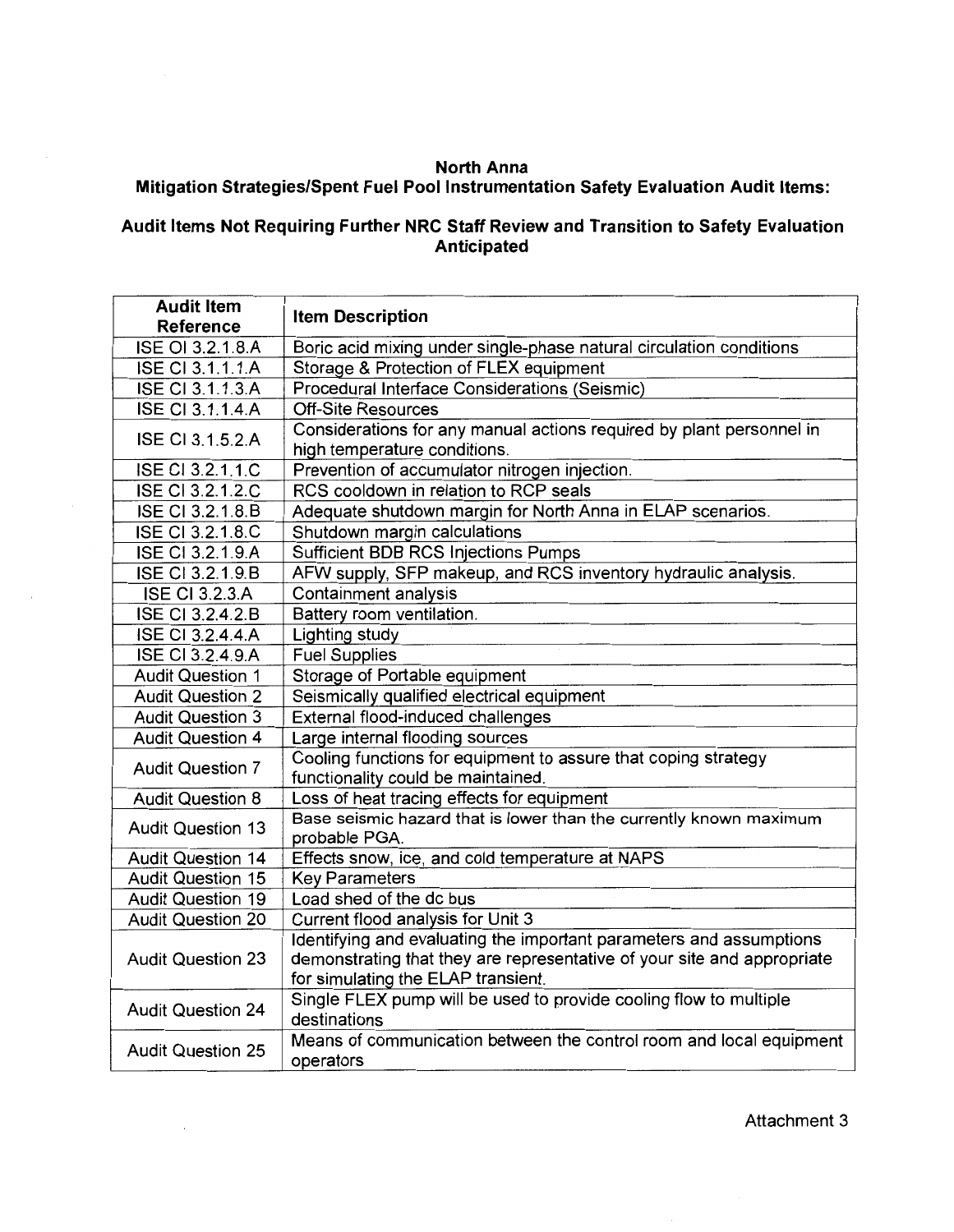| <b>Audit Item</b><br><b>Reference</b> | <b>Item Description</b>                                                                                              |
|---------------------------------------|----------------------------------------------------------------------------------------------------------------------|
| <b>Audit Question 26</b>              | Providing RCS makeup is based on the first or the last RCS loop<br>entering reflux cooling.                          |
| <b>Audit Question 27</b>              | Uniform boron mixing model                                                                                           |
| <b>Audit Question 28</b>              | RCP seal leakage analysis/rates.                                                                                     |
| <b>Audit Question 29</b>              | Extreme cold event to result in boric acid precipitation or the freezing of<br>water in equipment                    |
| <b>Audit Question 30</b>              | Analytical methodology for assessing the potential for nitrogen injection<br>from accumulators during an ELAP event. |
| <b>Audit Question 42</b>              | Electrical isolation.                                                                                                |
| <b>Audit Question 44</b>              | Loads that will be shed from the dc bus                                                                              |
| <b>Audit Question 45</b>              | Basis for the minimum dc bus voltage.                                                                                |
| <b>Audit Question 46</b>              | Sizing calculation for the FLEX generators.                                                                          |
| <b>Audit Question 47</b>              | Adequacy of the ventilation provided in the battery room.                                                            |
| <b>Audit Question 48</b>              | Battery room ventilation to prevent hydrogen accumulation.                                                           |
| <b>Audit Question 49</b>              | Single Line Diagrams showing the proposed connections of Phase 2<br>and 3 electrical equipment.                      |
| <b>Audit Question 50</b>              | Equipment maintenance and testing                                                                                    |
| <b>Audit Question 51</b>              | Adequacy of the ventilation provided in the TDAFW pump room.                                                         |
| <b>Audit Question 52</b>              | Nuclear Energy Institute position paper addressing mitigating strategies<br>in shutdown and refueling modes.         |
| Licensee Identified<br>Open Item 1    | Response times listed in timeline and perform staffing assessment.                                                   |
| Licensee Identified<br>Open Item 3    | Class 1E battery life.                                                                                               |
| Licensee Identified<br>Open Item 4    | Phase 3 coping strategy to maintain Containment integrity.                                                           |
| Licensee Identified<br>Open Item 5    | Confirm fluid hydraulic-related strategy objectives can be met.                                                      |
| Licensee Identified<br>Open Item 6    | Final design for BDB equipment storage.                                                                              |
| Licensee Identified<br>Open Item 9    | Overall program document.                                                                                            |
| Licensee Identified<br>Open Item 13   | Ventilation strategy.                                                                                                |
| Licensee Identified<br>Open Item 14   | Installation of N-9000 RCP seals in 2 of 3 RCPs in each unit.                                                        |
| Licensee Identified<br>Open Item 15   | Electrical components performance requirements.                                                                      |
| Licensee Identified<br>Open Item 16   | BDB equipment fuel consumption and required re-fill strategies.                                                      |
| Licensee Identified<br>Open Item 17   | Lighting study.                                                                                                      |
| Licensee Identified<br>Open Item 18   | Communication capabilities.                                                                                          |

 $\label{eq:2.1} \mathcal{L}(\mathcal{L}^{\text{max}}_{\mathcal{L}}(\mathcal{L}^{\text{max}}_{\mathcal{L}}),\mathcal{L}^{\text{max}}_{\mathcal{L}}(\mathcal{L}^{\text{max}}_{\mathcal{L}}))$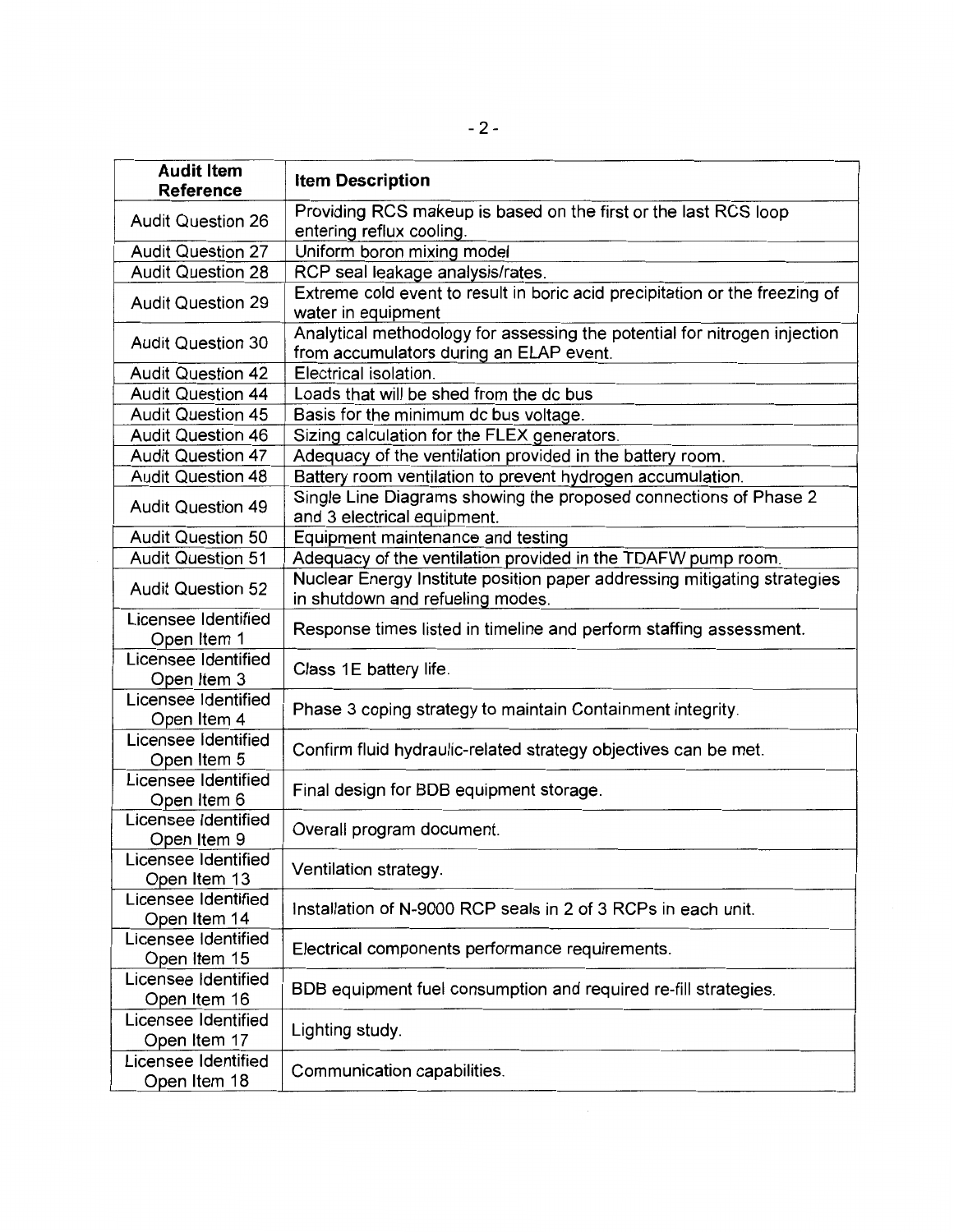| <b>Audit Item</b><br><b>Reference</b>     | <b>Item Description</b>                                                                             |  |
|-------------------------------------------|-----------------------------------------------------------------------------------------------------|--|
| Licensee Identified                       |                                                                                                     |  |
| Open Item 19                              | Preferred travel pathways.                                                                          |  |
| <b>SFPLI RAI 1</b>                        | SFP monitoring water levels                                                                         |  |
| <b>SFPLI RAI 2</b>                        | SFPI arrangement                                                                                    |  |
| <b>SFPLI RAI 3</b>                        | SFPI seismic design and installation                                                                |  |
| <b>SFPLI RAI 4</b>                        | SFPI seismic design and installation                                                                |  |
| <b>SFPLI RAI 5</b>                        | SFPI seismic design and installation                                                                |  |
| <b>SFPLI RAI 6</b>                        | SFPI environmental qualification - radiological conditions                                          |  |
| <b>SFPLI RAI 7</b>                        | SFPI environmental qualification- Temperature                                                       |  |
| <b>SFPLI RAI 8</b>                        | SFPI environmental qualification - Humidity                                                         |  |
| SFPLI RAI 9                               | SFPI environmental qualification - Effect of Shock                                                  |  |
| SFPLI RAI 10                              | SFPI environmental qualification - Effects of Vibration                                             |  |
| <b>SFPLI RAI 11</b>                       | SFPI environmental qualification - Shock and Vibration                                              |  |
| <b>SFPLI RAI 12</b>                       | SFPI environmental qualification - Seismic reliability                                              |  |
| <b>SFPLI RAI 13</b>                       | SFPI reliability qualification                                                                      |  |
| <b>SFPLI RAI 14</b>                       | SFPI power supply and battery capacity                                                              |  |
| <b>SFPLI RAI 15</b>                       | SFPI power supply and battery capacity                                                              |  |
| <b>SFPLI RAI 16</b>                       | <b>SFPI Accuracy</b>                                                                                |  |
| <b>SFPLI RAI 17</b>                       | List of procedures related to SFPI operation, maintenance, calibration,                             |  |
|                                           | testing and repair                                                                                  |  |
| <b>SFPLI RAI 18</b>                       | SFPI testing and calibration                                                                        |  |
| <b>Safety Evaluation</b>                  | Dam forming the lake seismic qualification                                                          |  |
| review item 2                             |                                                                                                     |  |
| <b>Safety Evaluation</b>                  | <b>RCS Venting</b>                                                                                  |  |
| review item 3                             |                                                                                                     |  |
| <b>Safety Evaluation</b>                  | <b>RVLIS Measurement Principle</b>                                                                  |  |
| review item 5                             |                                                                                                     |  |
| <b>Safety Evaluation</b>                  | Timeline to reflux cooling                                                                          |  |
| review item 6<br><b>Safety Evaluation</b> |                                                                                                     |  |
| review item 7                             | NOTRUMP code adequacy to demonstrate that criteria associated with<br>the analysis of an ELAP event |  |
| <b>Safety Evaluation</b>                  |                                                                                                     |  |
| review item 10                            | Human factors questions                                                                             |  |
| <b>Safety Evaluation</b>                  |                                                                                                     |  |
| review item 14                            | SFP hose deployment strategy                                                                        |  |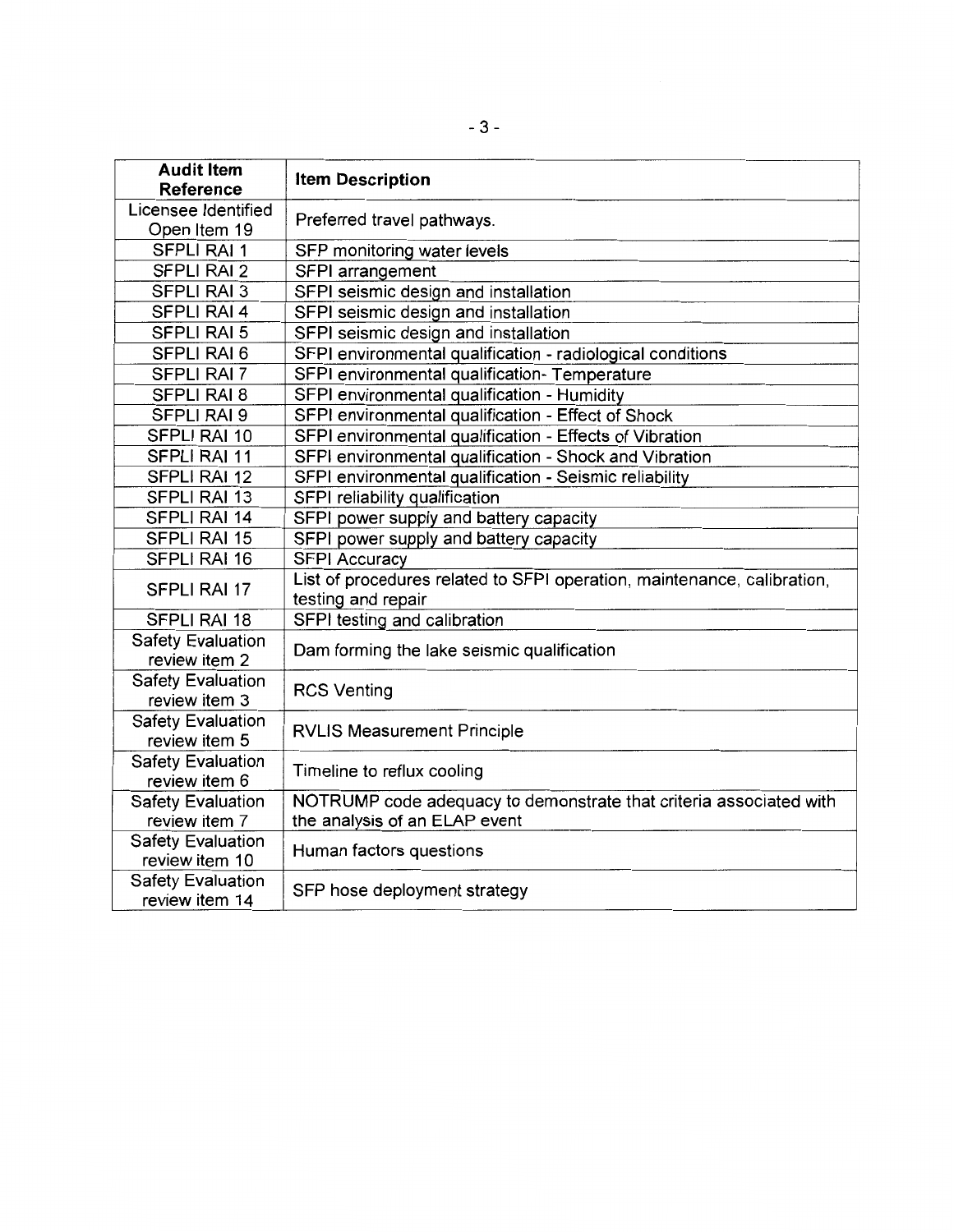## North Anna Mitigation Strategies/Spent Fuel Pool Instrumentation Safety Evaluation Audit Items:

## Audit Items Currently Under NRC Staff Review, Not Requiring Further Licensee Input

| <b>Audit Item</b><br><b>Reference</b> | <b>Item Description</b>                      |
|---------------------------------------|----------------------------------------------|
| Licensee Identified<br>Open Item 11   | Evaluation of TDAFW pump long term operation |
| Licensee Identified<br>Open Item 12   | Completion of plant modifications            |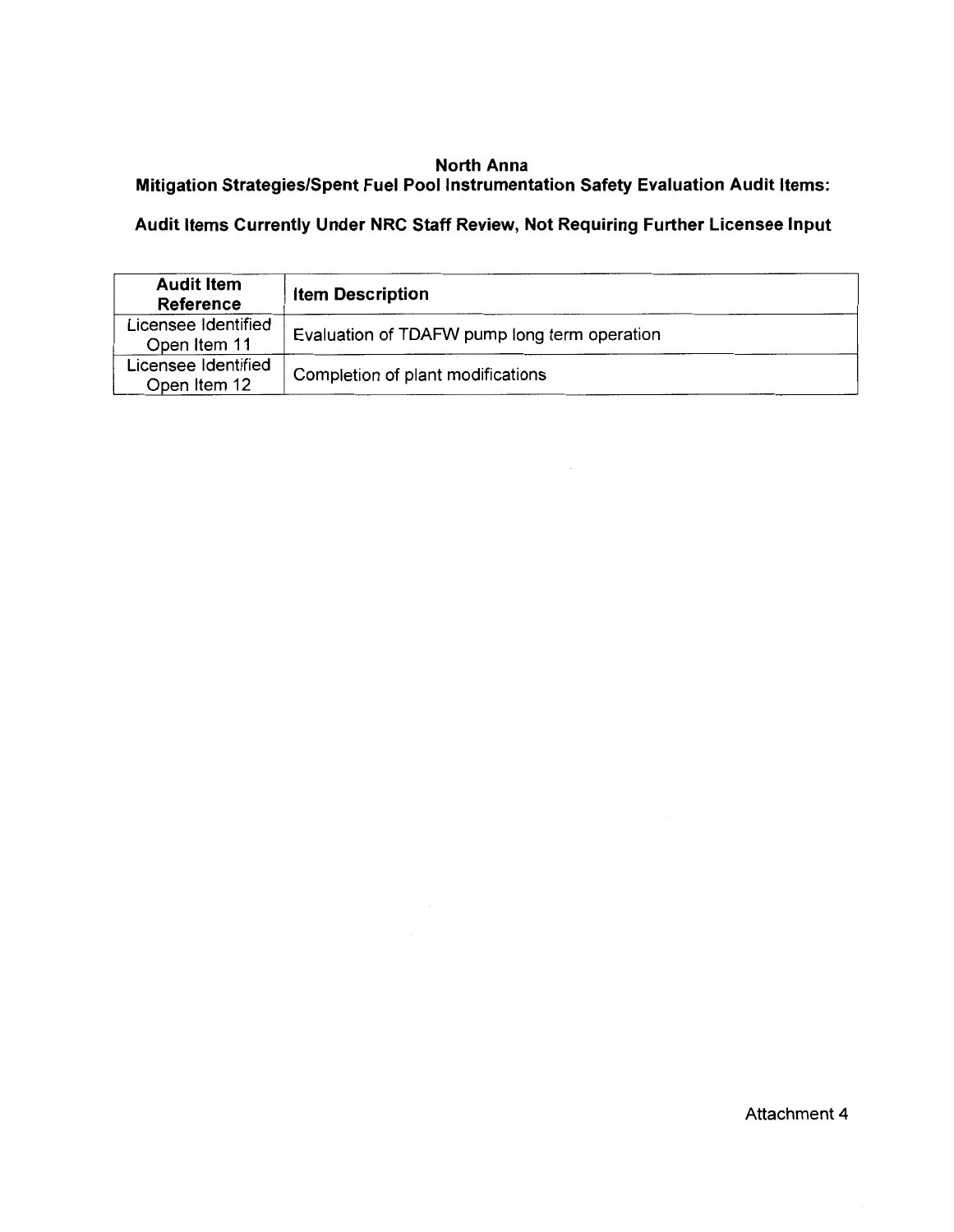## **North Anna Mitigation Strategies/Spent Fuel Pool Instrumentation Safety Evaluation Audit Items:**

## **Audit Items Currently Under NRC Staff Review, Requiring Licensee Input As Delineated**

| <b>Audit Item</b><br>Reference | <b>Item Description</b>                                                                                                                                                                                                                           | <b>Licensee Input Needed</b>                                                                                                                                                                                                                                                                                                                                                                                                                                                      |
|--------------------------------|---------------------------------------------------------------------------------------------------------------------------------------------------------------------------------------------------------------------------------------------------|-----------------------------------------------------------------------------------------------------------------------------------------------------------------------------------------------------------------------------------------------------------------------------------------------------------------------------------------------------------------------------------------------------------------------------------------------------------------------------------|
| ISE OI 3.2.1.2.B               | Demonstration of the acceptability of the use of the<br>FlowServe N-9000 seals with the Abeyance feature and<br>validation of an acceptable leakage rate for these seals.                                                                         | In light of the generic aspect of this issue, either<br>demonstrate that the generic Flowserve issues are<br>inconsequential for North Anna or provide adequate<br>justification that the leakage rate is applicable to the<br>ELAP analysis.                                                                                                                                                                                                                                     |
| <b>ISE CI 3.2.1.1.A</b>        | Confirm that the use of NOTRUMP code for the ELAP<br>analysis of North Anna is limited to the flow conditions<br>before reflux condensation initiates, including<br>specification of an acceptable definition for reflux<br>condensation cooling. | 1. In light of the generic aspects of this code<br>analysis discussion, provide further justification for<br>the assumptions made in the evaluation, particularly<br>the assumed seal leakage rates.<br>2. Provide additional information to demonstrate<br>that the margin provided by the installation of the<br>low-leakage RCP seals is sufficient in light of the<br>substantial uncertainties associated with the coping<br>times predicted by the thermal-hydraulics code. |
| ISE CI 3.2.1.1.B               | Confirmation that the generic analysis in Section 5.2.1<br>of WCAP-17601-P is applicable or bounding with<br>respect to North Anna for an appropriate figure of merit<br>for defining entry into the reflux condensation cooling<br>mode.         | 1. Define the specific evaluation for which North<br>Anna will be based.<br>2. Provided a spreadsheet of the requested<br>parameters showing plant-to-analysis comparison.                                                                                                                                                                                                                                                                                                        |
| <b>ISE CI 3.2.1.6.A</b>        | Sequence of Events - Confirm that the final timeline<br>has been time validated after detailed designs are<br>completed and procedures are developed.                                                                                             | Provide the formal results from the time validation<br>testing.                                                                                                                                                                                                                                                                                                                                                                                                                   |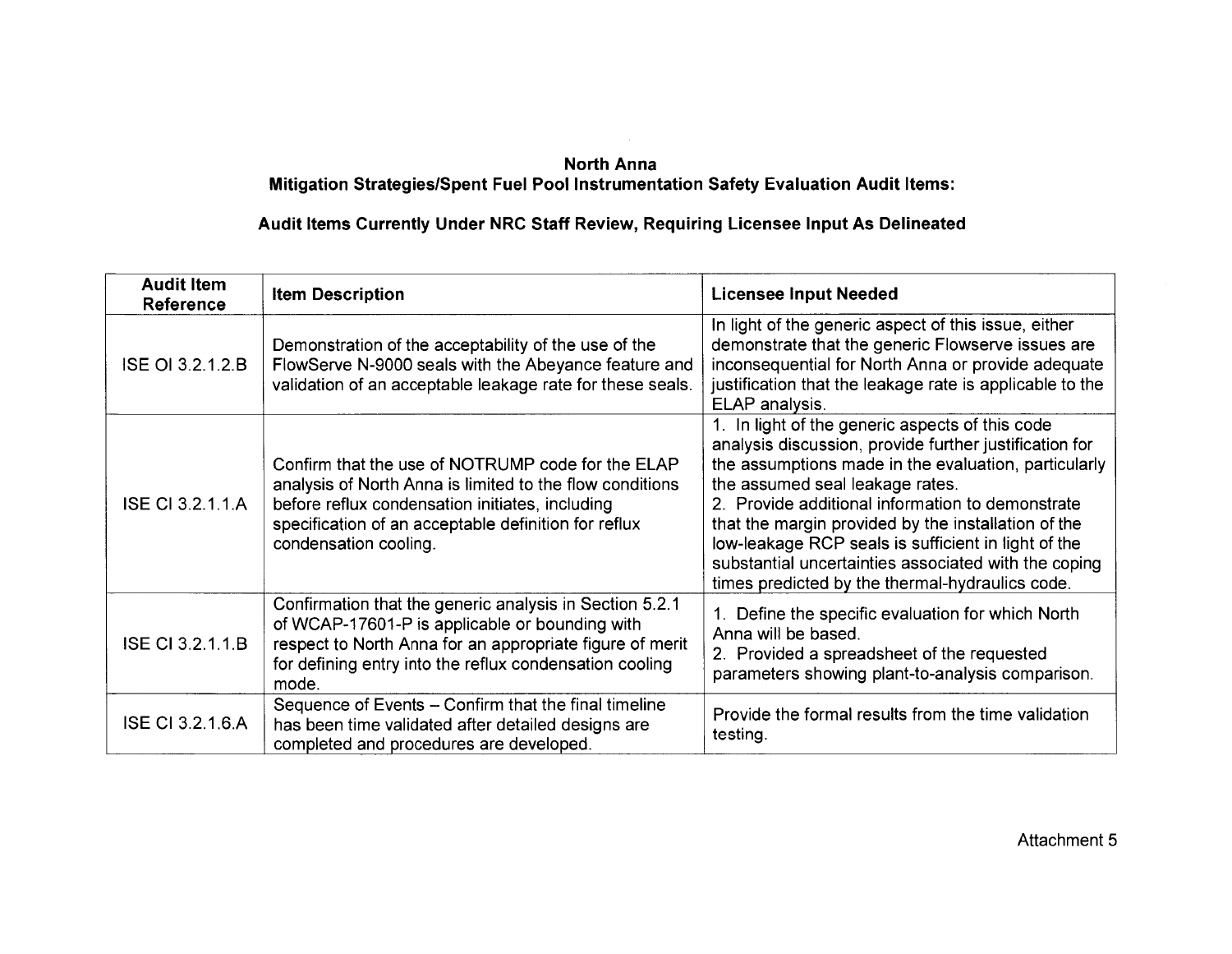| <b>Audit Item</b><br><b>Reference</b>         | <b>Item Description</b>                                                                                                                                                                                                                                                                       | <b>Licensee Input Needed</b>                                                                                                                                                                                                              |
|-----------------------------------------------|-----------------------------------------------------------------------------------------------------------------------------------------------------------------------------------------------------------------------------------------------------------------------------------------------|-------------------------------------------------------------------------------------------------------------------------------------------------------------------------------------------------------------------------------------------|
| <b>ISE CI 3.2.2.A</b>                         | SFP venting – confirm that opening of the roll-up doors<br>would provide an adequate ventilation path for the SFP<br>area.                                                                                                                                                                    | Provide SFP area habitability analysis and/or hose<br>deployment strategy.                                                                                                                                                                |
| <b>ISE CI 3.2.4.2.A</b>                       | Ventilation - Equipment Cooling - Confirm<br>development of the ventilation strategy.                                                                                                                                                                                                         | Provide the analysis assumptions for the actions<br>specified in the FSGs.                                                                                                                                                                |
| <b>ISE CI 3.2.4.4.B</b>                       | Communications - Confirm the licensee's proposed<br>enhancements and interim measures to the site's<br>communications systems and that they have been<br>completed.                                                                                                                           | Provide final communications strategy.                                                                                                                                                                                                    |
| <b>ISE CI 3.2.4.8.A</b>                       | Electrical Power Sources - Confirm load calculations<br>for the phase 2 and 3 FLEX generators will support<br>supplied loads.                                                                                                                                                                 | Provide final Phase 2 and Phase 3 load calculations<br>and breaker settings.                                                                                                                                                              |
| <b>Audit Question 44</b>                      | Provide the direct current (dc) load profile with the<br>required loads for the mitigating strategies to maintain<br>core cooling, containment, and spent fuel pool cooling.                                                                                                                  | Provide formal results of time validation of dc load<br>shedding.                                                                                                                                                                         |
| Licensee<br><b>Identified Open</b><br>Item 10 | The Dominion Nuclear Training Program will be revised<br>to assure personnel proficiency in the mitigation of BDB<br>events is developed and maintained. These programs<br>and controls will be developed and implemented in<br>accordance with the Systematic Approach to Training<br>(SAT). | Provide revised Training Program document.                                                                                                                                                                                                |
| <b>Safety Evaluation</b><br>review item 1     | Aug 2014 Update Section 4a. Portable 120/240 VAC<br>DG will not be pre-staged.                                                                                                                                                                                                                | Provide time validation study results confirming<br>equipment can be deployed, connected to the<br>electrical distribution system, and supply power to<br>the loads within the times assumed in the licensee's<br>overall integrated plan |

 $\langle \cdot \rangle$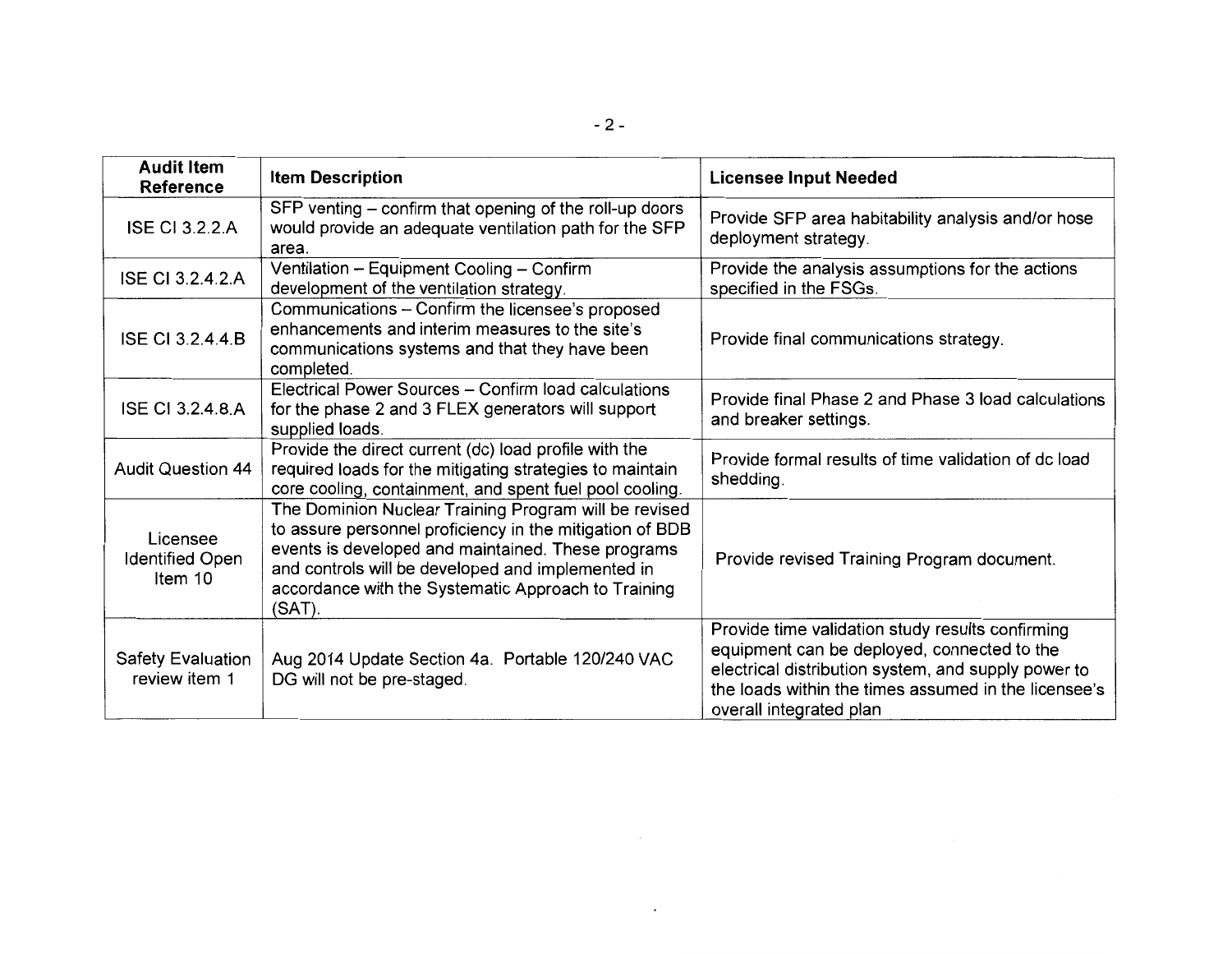| <b>Audit Item</b><br><b>Reference</b>      | <b>Item Description</b>                                                                                                                                                                                                                                                                                                                                                                                                                                                                                                                                                                                                                                                                                                                                                                                                                                                                                                       | <b>Licensee Input Needed</b>                                                                                                                                                                                       |
|--------------------------------------------|-------------------------------------------------------------------------------------------------------------------------------------------------------------------------------------------------------------------------------------------------------------------------------------------------------------------------------------------------------------------------------------------------------------------------------------------------------------------------------------------------------------------------------------------------------------------------------------------------------------------------------------------------------------------------------------------------------------------------------------------------------------------------------------------------------------------------------------------------------------------------------------------------------------------------------|--------------------------------------------------------------------------------------------------------------------------------------------------------------------------------------------------------------------|
| <b>Safety Evaluation</b><br>review item 4  | 2. (Westinghouse Standard RCP Seals: NSAL-14-1)<br>On February 10, 2014, Westinghouse issued Nuclear<br>Safety Advisory Letter (NSAL)-14-1, which informed<br>licensees of plants with standard Westinghouse RCP<br>seals that 21 gpm may not be a conservative leakage<br>rate for ELAP analysis. This value had been previously<br>used in the ELAP analysis referenced by many<br>Westinghouse PWRs, including the generic reference<br>analysis in WCAP-17601-P. Therefore, please clarify<br>whether the assumption of 21 gpm of seal leakage per<br>RCP (at 550 degrees F, 2250 psia) remains valid in<br>light of the issues identified in NSAL-14-1. In so doing,<br>please identify the specifics of the seal leak off line<br>design and #1 seal faceplate material relative to the<br>categories in NSAL-14-1 and identify the corresponding<br>presumed leakage rate from NSAL-14-1 that is deemed<br>applicable. | Provide final value for the expected leakage for the<br>RCP seals.                                                                                                                                                 |
| <b>Safety Evaluation</b><br>review item 8  | Please provide adequate basis that, when considering<br>mixing time, there is sufficient flow capacity to support<br>borated makeup to both units from a single RCS<br>makeup pump taking suction from a portable batching<br>tank.                                                                                                                                                                                                                                                                                                                                                                                                                                                                                                                                                                                                                                                                                           | Provide calculation to demonstrate adequate flow<br>capacity.                                                                                                                                                      |
| <b>Safety Evaluation</b><br>review item 9  | <b>EMC</b> compliance for SFP level instruments.                                                                                                                                                                                                                                                                                                                                                                                                                                                                                                                                                                                                                                                                                                                                                                                                                                                                              | 1. Provide confirmation that there are no major<br>electrical noise sources near the probes in the SFP.<br>2. Provide actions taken by the licensee to address<br>the possibility of electromagnetic interference. |
| <b>Safety Evaluation</b><br>review item 11 | Unprotected water sources in Modes 5 & 6                                                                                                                                                                                                                                                                                                                                                                                                                                                                                                                                                                                                                                                                                                                                                                                                                                                                                      | Provide updated strategy for water sources in<br>Modes 5 and 6.                                                                                                                                                    |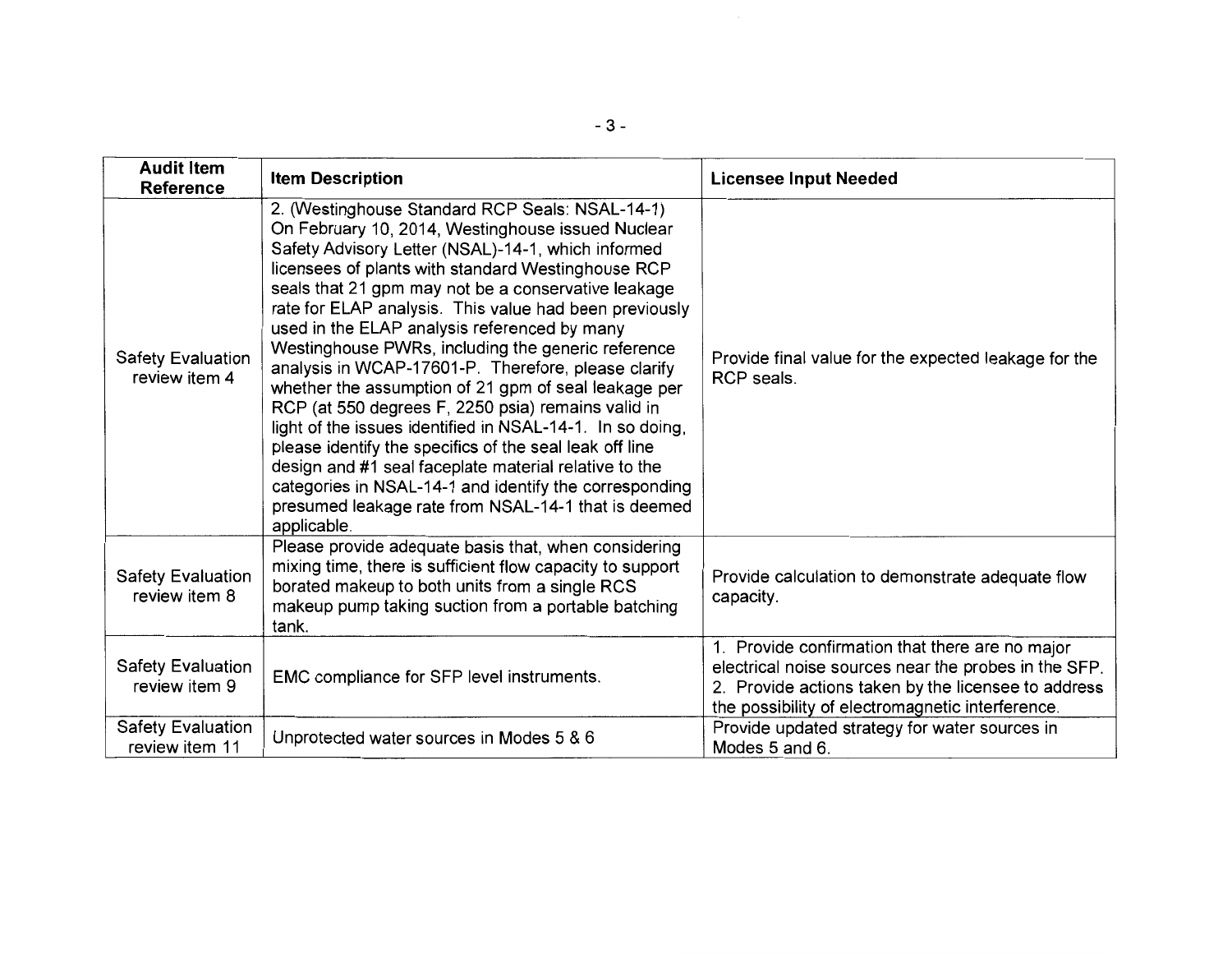| <b>Audit Item</b><br><b>Reference</b>      | <b>Item Description</b>                                      | <b>Licensee Input Needed</b>                                                                                                                                                                                                                                                                                  |  |
|--------------------------------------------|--------------------------------------------------------------|---------------------------------------------------------------------------------------------------------------------------------------------------------------------------------------------------------------------------------------------------------------------------------------------------------------|--|
| <b>Safety Evaluation</b><br>review item 12 | FLEX 120/480 vac cable storage, testing, and<br>maintenance. | The staff expects that some periodic maintenance<br>will be performed to uncover any degradation over<br>time. Also address how the cables will be stored to<br>prevent any damage as a result of an earthquake<br>(i.e., anchored/secured to the floor or wall within a<br>seismically protected structure). |  |

 $\mathcal{L}^{\text{max}}_{\text{max}}$